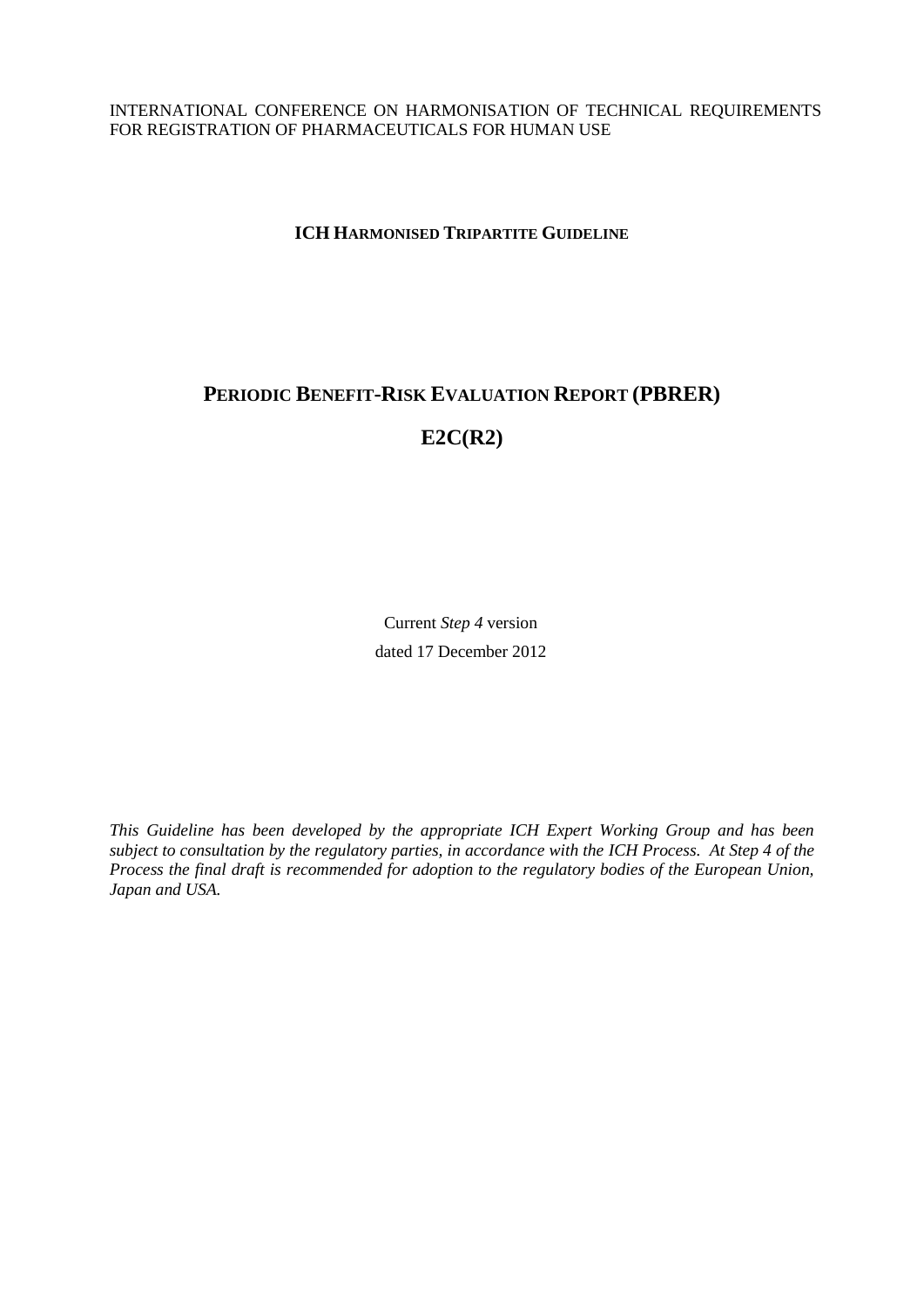# **E2C(R2) Document History**

| First<br><sup>o</sup> dification | History | Date | <b>New</b><br>Codification<br><b>November</b><br>2005 |
|----------------------------------|---------|------|-------------------------------------------------------|
|----------------------------------|---------|------|-------------------------------------------------------|

#### **Parent Guideline: Clinical Safety Data Management: Periodic Safety Update Reports for Marketed Drugs**

| E <sub>2</sub> C | Approval by the Steering Committee under Step 2 and release for<br>public consultation.                                | 30 November<br>1995 | E2C |
|------------------|------------------------------------------------------------------------------------------------------------------------|---------------------|-----|
| E <sub>2</sub> C | Approval by the Steering Committee under Step 4 and<br>recommendation for adoption to the three ICH regulatory bodies. | 6 November<br>1996  | E2C |

#### **Addendum to the Parent Guideline**

| V1              | Approval of the Addendum by the Steering Committee under Step<br>2 and release for public consultation.                                   | 11 September<br>2002    | 1n<br>E2C(R1) |
|-----------------|-------------------------------------------------------------------------------------------------------------------------------------------|-------------------------|---------------|
| E2C<br>Addendum | Approval of the Addendum by the Steering Committee under Step<br>4 and recommendation for adoption to the three ICH regulatory<br>bodies. | 6 February<br>2003      | 1n<br>E2C(R1) |
|                 | The Steering Committee agreed that this document (provisionally<br>called V1) would be an addendum to E2C.                                |                         |               |
| E2C(R1)         | The parent Guideline was renamed $E2C(R1)$ as the Addendum had<br>been incorporated to the parent Guideline.                              | <b>November</b><br>2005 | E2C(R1)       |
| E2C(R2)         | Approval by the Steering Committee under Step 2 and release for<br>public consultation.                                                   | 20 February<br>2012     | E2C(R2)       |

#### **Current** *Step 4* **version**

| E2C(R2) | Approval by the Steering Committee under Step 4 and<br>recommendation for adoption to the three ICH regulatory bodies. | 15 November<br>2012 | E2C(R2) |
|---------|------------------------------------------------------------------------------------------------------------------------|---------------------|---------|
| E2C(R2) | Corrigendum to the last bullet point of Section 1.4 on page 5 to<br>remove unnecessary references                      | 17 December<br>2012 | E2C(R2) |

*Legal Notice: This document is protected by copyright and may be used, reproduced, incorporated into other works, adapted, modified, translated or distributed under a public license provided that ICH's copyright in the document is acknowledged at all times. In case of any adaption, modification or translation of the document, reasonable steps must be taken to clearly*  label, demarcate or otherwise identify that changes were made to or based on the original document. Any impression that the *adaption, modification or translation of the original document is endorsed or sponsored by the ICH must be avoided.*

*The document is provided "as is" without warranty of any kind. In no event shall the ICH or the authors of the original document be liable for any claim, damages or other liability arising from the use of the document. The above-mentioned permissions do not apply to content supplied by third parties. Therefore, for documents where the* 

*copyright vests in a third party, permission for reproduction must be obtained from this copyright holder.*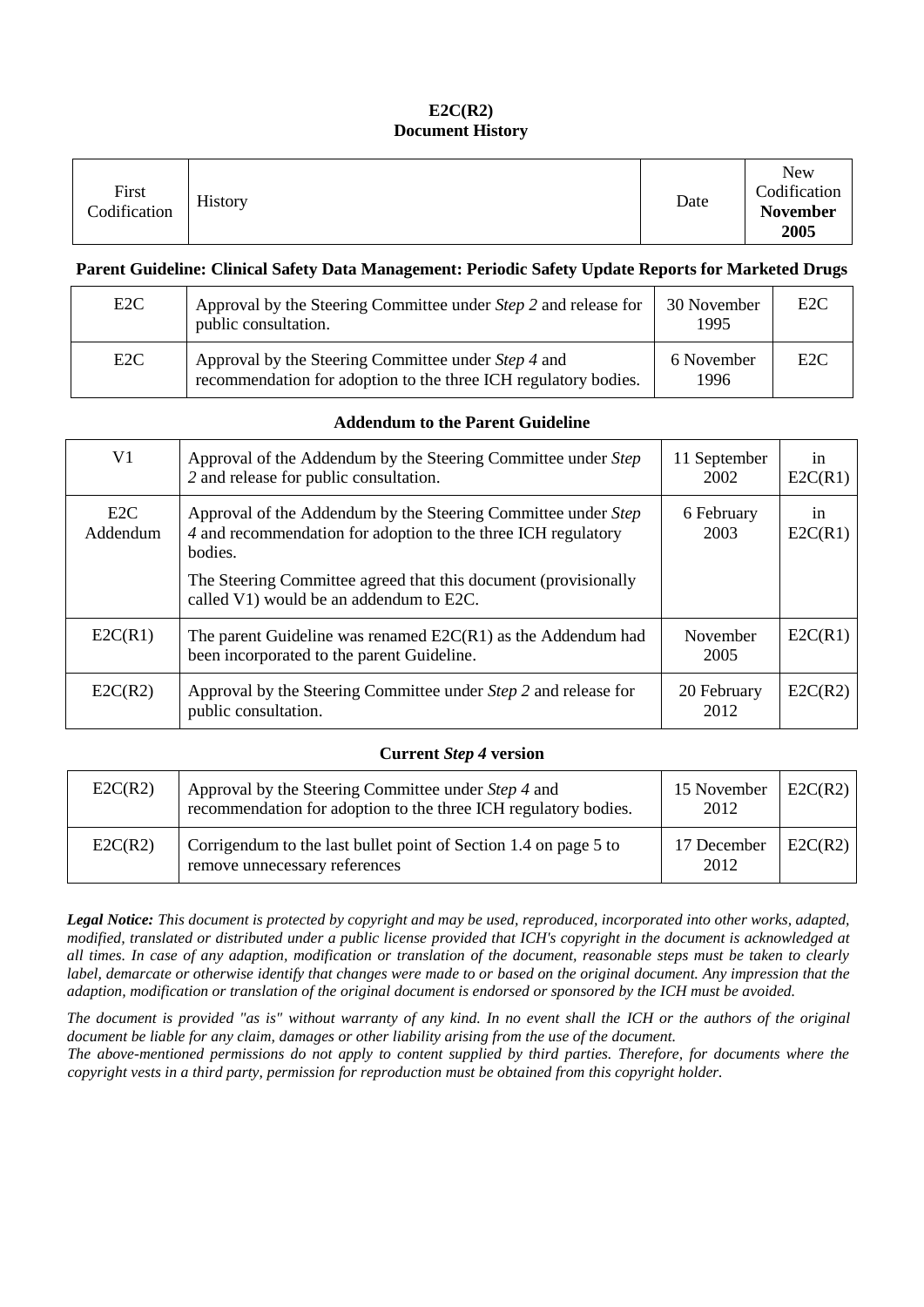# **PERIODIC BENEFIT-RISK EVALUATION REPORT (PBRER)**

#### **ICH Harmonised Tripartite Guideline**

Having reached *Step 4* of the ICH Process at the ICH Steering Committee meeting on 15 November 2012, this Guideline is recommended for adoption to the three regulatory parties to ICH

# **TABLE OF CONTENTS**

| 1.  |       |                                                                                                   |  |  |
|-----|-------|---------------------------------------------------------------------------------------------------|--|--|
| 1.1 |       |                                                                                                   |  |  |
| 1.2 |       |                                                                                                   |  |  |
| 1.3 |       |                                                                                                   |  |  |
| 1.4 |       |                                                                                                   |  |  |
| 2.  |       |                                                                                                   |  |  |
| 2.1 |       |                                                                                                   |  |  |
| 2.2 |       |                                                                                                   |  |  |
| 2.3 |       |                                                                                                   |  |  |
| 2.4 |       |                                                                                                   |  |  |
| 2.5 |       |                                                                                                   |  |  |
| 2.6 |       |                                                                                                   |  |  |
| 2.7 |       |                                                                                                   |  |  |
| 2.8 |       |                                                                                                   |  |  |
|     | 2.8.1 |                                                                                                   |  |  |
|     | 2.8.2 |                                                                                                   |  |  |
|     | 2.8.3 |                                                                                                   |  |  |
| 2.9 |       |                                                                                                   |  |  |
|     | 2.9.1 |                                                                                                   |  |  |
|     | 2.9.2 |                                                                                                   |  |  |
| 3.  |       |                                                                                                   |  |  |
| 3.1 |       |                                                                                                   |  |  |
| 3.2 |       |                                                                                                   |  |  |
| 3.3 |       |                                                                                                   |  |  |
| 3.4 |       |                                                                                                   |  |  |
| 3.5 |       |                                                                                                   |  |  |
|     | 3.5.1 |                                                                                                   |  |  |
|     | 3.5.2 | Cumulative and Interval Patient Exposure from Marketing Experience  13                            |  |  |
| 3.6 |       |                                                                                                   |  |  |
|     | 3.6.1 |                                                                                                   |  |  |
|     | 3.6.2 | Cumulative Summary Tabulations of Serious Adverse Events from Clinical Trials 14                  |  |  |
|     | 3.6.3 | Cumulative and Interval Summary Tabulations from Post-Marketing Data Sources<br>15                |  |  |
| 3.7 |       | Summaries of Significant Safety Findings from Clinical Trials during the Reporting Interval<br>15 |  |  |
|     | 3.7.1 |                                                                                                   |  |  |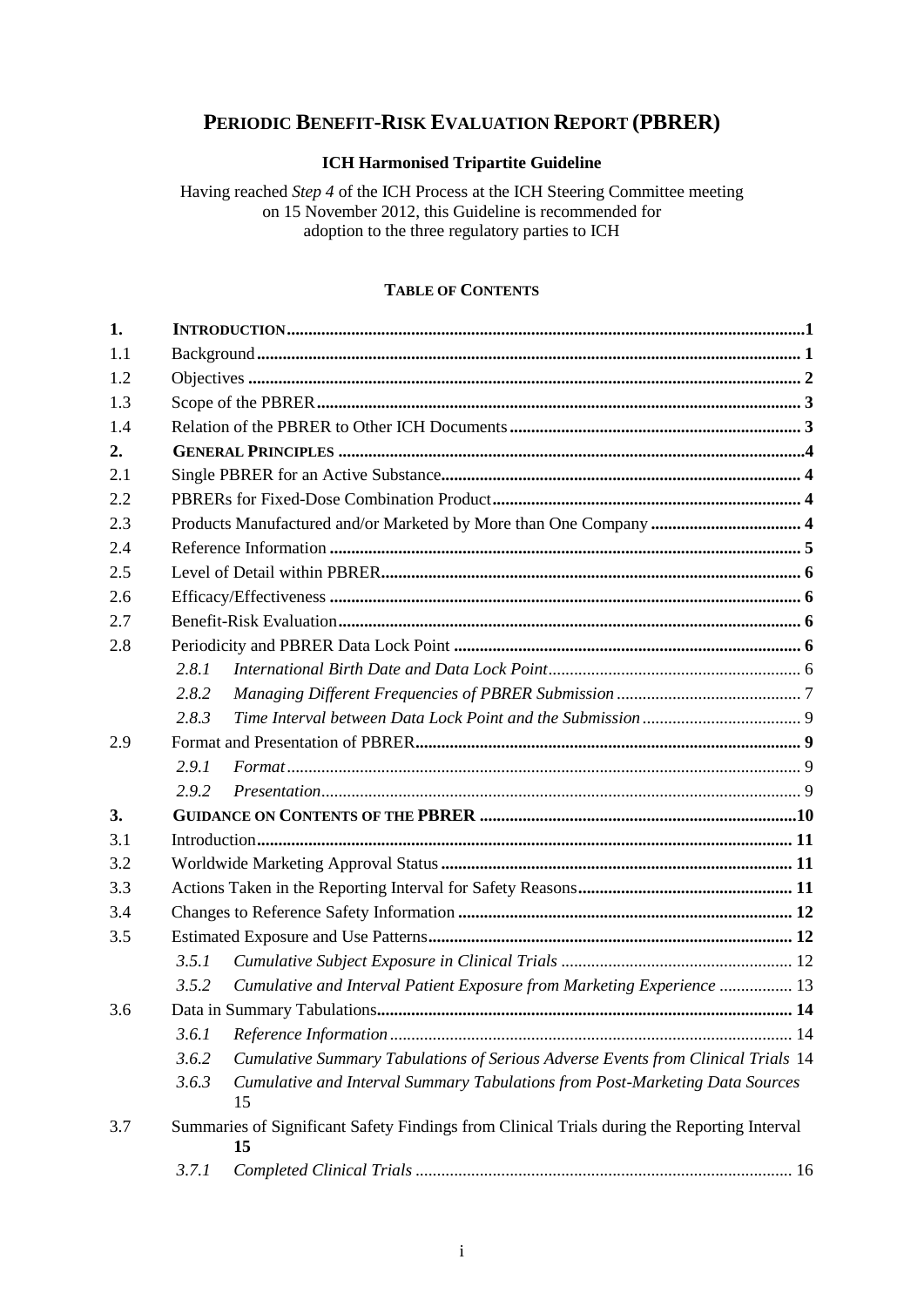|                    | 3.7.2               |                                                                                 |    |
|--------------------|---------------------|---------------------------------------------------------------------------------|----|
|                    | 3.7.3               |                                                                                 |    |
|                    | 3.7.4               |                                                                                 |    |
|                    | 3.7.5               |                                                                                 |    |
| 3.8                |                     |                                                                                 |    |
| 3.9                |                     |                                                                                 |    |
|                    | 3.9.1               |                                                                                 |    |
|                    | 3.9.2               |                                                                                 |    |
| 3.10               |                     |                                                                                 |    |
| 3.11               |                     |                                                                                 |    |
| 3.12               |                     |                                                                                 |    |
| 3.13               |                     |                                                                                 |    |
| 3.14               |                     |                                                                                 |    |
| 3.15               |                     |                                                                                 |    |
| 3.16               |                     |                                                                                 |    |
|                    | 3.16.1              |                                                                                 |    |
|                    | 3.16.2              |                                                                                 |    |
|                    | 3.16.3              |                                                                                 |    |
|                    | 3.16.4              |                                                                                 |    |
|                    | 3.16.5              |                                                                                 |    |
| 3.17               |                     |                                                                                 |    |
|                    | 3.17.1              |                                                                                 |    |
|                    | 3.17.2              |                                                                                 |    |
|                    | 3.17.3              |                                                                                 |    |
| 3.18               |                     |                                                                                 |    |
|                    | 3.18.1              | Benefit-Risk Context - Medical Need and Important Alternatives 24               |    |
|                    | 3.18.2              |                                                                                 |    |
| 3.19               |                     |                                                                                 |    |
| 3.20               |                     |                                                                                 | 25 |
| 4.                 |                     |                                                                                 |    |
|                    | <b>APPENDIX A -</b> |                                                                                 |    |
| APPENDIX B-        |                     |                                                                                 |    |
| APPENDIX C-        |                     | Example of a Tabular Summary of Safety Signals that Were Ongoing or Closed      |    |
|                    | APPENDIX D-         | List of PBRER Sections that May be Shared with Other Regulatory Documents . 34  |    |
| <b>APPENDIX E-</b> |                     | Examples of Possible Sources of Information that May Be Used in the Preparation |    |
| <b>APPENDIX F-</b> |                     |                                                                                 |    |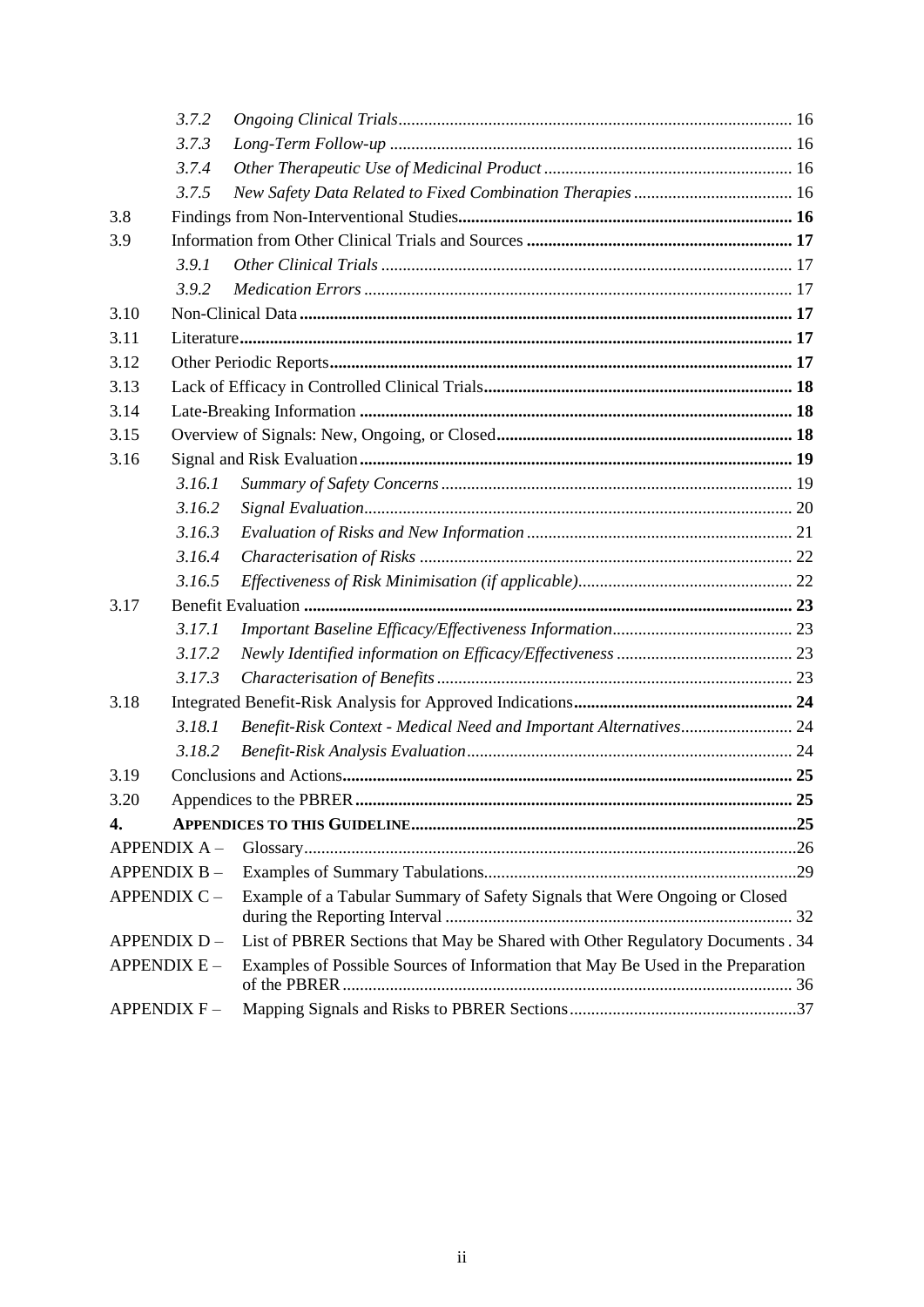# **PERIODIC BENEFIT-RISK EVALUATION REPORT (PBRER)**

#### <span id="page-4-0"></span>**1. INTRODUCTION**

The Periodic Benefit-Risk Evaluation Report (PBRER) described in this Guideline is intended to be a common standard for periodic benefit-risk evaluation reporting on marketed products (including approved drugs that are under further study) among the ICH regions.

This Guideline defines the recommended format and content of a PBRER and provides an outline of points to be considered in its preparation and submission.

Definitions of many technical terms used in the Guideline are included in a glossary (Appendix A); the first mention of a term in the Guideline is identified with an asterisk (\*).

#### <span id="page-4-1"></span>**1.1 Background**

 $\overline{a}$ 

When a new medicinal product is approved for marketing, demonstration of safety and efficacy are generally based on data from a limited number of patients, many studied under the controlled conditions of randomised trials. Often, higher risk subgroups and patients with concomitant illnesses that require use of other drugs are excluded from clinical trials, and long-term treatment data are limited. Moreover, patients in trials are closely monitored for evidence of adverse events. In clinical practice, monitoring is less intensive, a broader range of patients are treated (age, co-morbidities, drugs, genetic abnormalities), and events too rare to occur in clinical trials may be observed (e.g., severe liver injury). These factors underlie the need for continuing analysis of relevant safety, efficacy,<sup>1</sup> and effectiveness<sup>1</sup> information throughout the lifecycle of a medicinal product – promptly, as important findings occur – and periodically – to allow an overall assessment of the accumulating data. Although the majority of new information will be safety-related, new information about effectiveness, limitations of use, alternative treatments, and many other aspects of the drug's place in therapy may be pertinent to its benefit-risk assessment.

The ICH Guideline E2C, Clinical Safety Data Management: Periodic Safety Update Reports for Marketed Drugs, achieved *Step 4* in 1996, and was intended to harmonise the periodic reporting requirements to regulatory authorities and to provide, in a common format, the worldwide interval safety experience of a medicinal product at defined times post-approval. At that time, the focus of the Periodic Safety Update Report (PSUR) was on relevant new safety information in the context of patient exposure, to determine if changes were needed to the Reference Safety Information\* (RSI) in order to optimise the continued safe use of the product. The Guideline was revised in 2003, to provide needed clarification, guidance and flexibility.

Since that time, the pharmacovigilance environment has evolved, prompting reassessment of the role of the PSUR in the spectrum of safety documents submitted to regulatory authorities. This reassessment highlighted several factors that led to consensus for revision and refocus of the Guideline, to enhance its usefulness in light of advances in the field:

- Significant progress in the technology and science of pharmacovigilance, including electronic submission of Individual Case Safety Reports (ICSRs) to regulatory authorities, automated data mining techniques, and more attention to benefit-risk evaluation;
- Greater emphasis on proactive and documented risk management planning;
- Increasing recognition that meaningful evaluation of important new risk information should be undertaken in the context of a medicinal product's benefits; and
- Overlap in the content of ICH Guidelines related to pharmacovigilance documentation.

<sup>&</sup>lt;sup>1</sup> The terms efficacy and effectiveness are not standardised, and have different meanings across some regions. See Section 2.6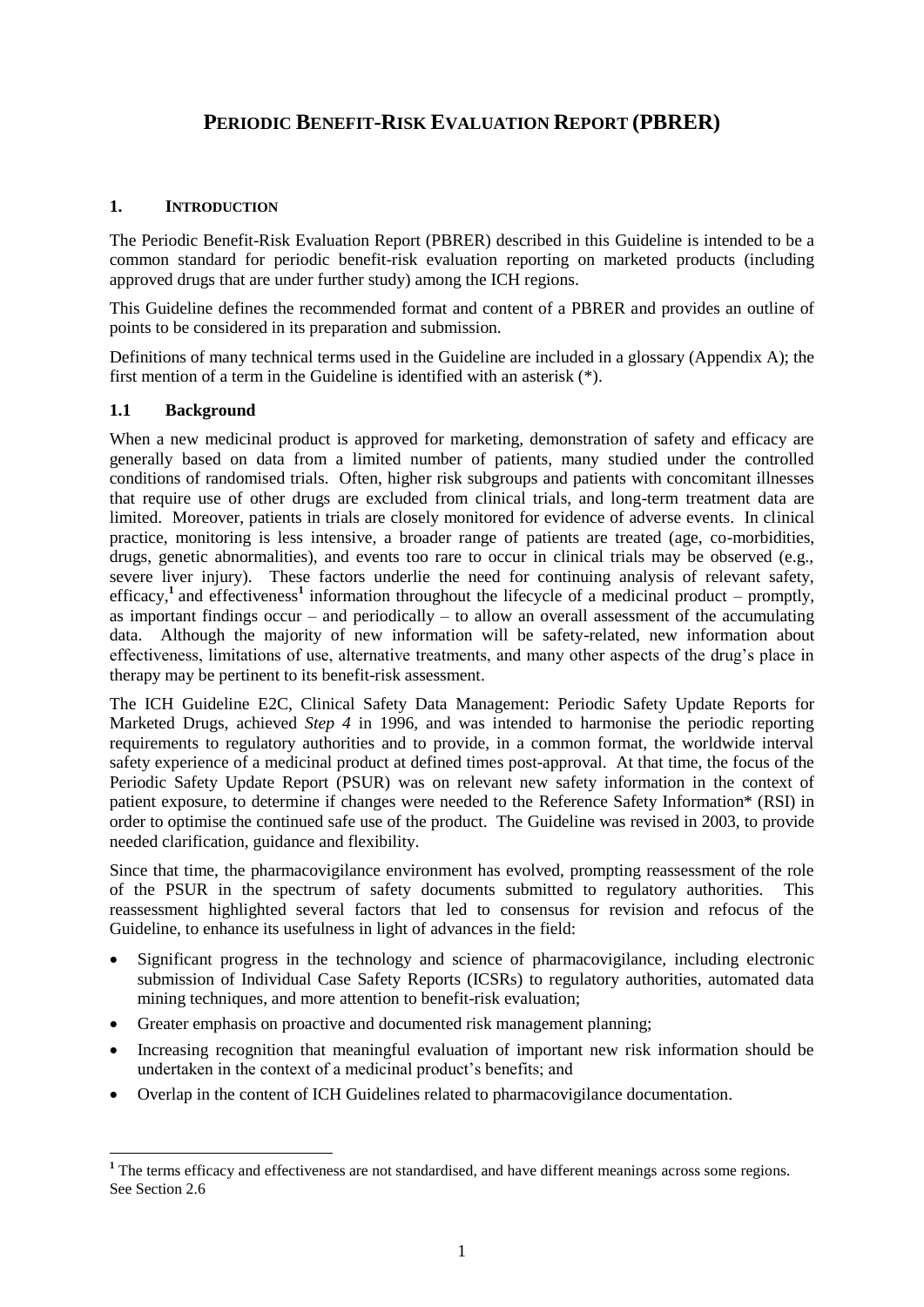As noted above, the primary objective of the PSUR was to provide a comprehensive picture of the safety of approved medicinal products. With recognition that the assessment of the risk of a medicinal product is most meaningful when considered in light of its benefits, the proposed report would provide greater emphasis on benefit than the PSUR, particularly when risk estimates change importantly. In such cases there will need to be an overall explicit evaluation of benefit-risk. Consequently the name of the proposed report is the "Periodic Benefit-Risk Evaluation Report" (PBRER). The PBRER would also provide greater emphasis on the cumulative knowledge regarding a medicinal product, while retaining a focus on new information.

A formal evaluation of benefit is a new feature of the PBRER; however, it is recognised that a concise discussion of benefit will usually be sufficient, unless the safety or benefit-risk profile has changed significantly during the reporting interval. Thus, the level of detail provided in certain sections of the PBRER (e.g., evaluation of safety and efficacy data, evaluation of safety signals,\* and benefit-risk evaluation) should be proportional to the medicinal product's known or emerging important risks and to evidence of emerging important benefits.

As the scope of the PBRER has been extended to include benefit as well as safety, the reference information for the report also needs to take this new factor into account. It is generally impractical for Marketing Authorisation Holders (MAHs) to have one reference information source that:

- Encompasses all parameters that contribute towards the benefit-risk evaluation, (i.e., benefit, efficacy/effectiveness, indication(s) and safety information);
- Is common to all ICH regions; and
- Addresses all circumstances, (e.g., generics, products licensed in one country only).

Therefore, this Guideline proposes more practical options that MAHs can consider in selecting the most appropriate reference product information for the PBRER. These proposals incorporate the original ICH E2C concept of reference safety information (e.g., Company Core Safety Information\* [CCSI]), with the addition of the approved indications for the product. This reference product information may be the Company Core Data Sheet\* (CCDS) or another document proposed by the MAH (see Section 2.4).

The important baseline efficacy and effectiveness information summarised in Section 17.1 of the PBRER will form the basis (or "reference") for the benefit evaluation, irrespective of the reference product information used by the MAH.

The frequency of submission of reports to regulatory authorities is subject to national or regional regulatory requirements, and may differ, depending on a number of factors. The Guideline includes advice on managing different frequencies of PBRER submission in different regions.

One of the motivating factors behind revision of the ICH E2C(R1) Guideline was the desire to enhance efficiency by decreasing the duplication of effort required for the preparation of various regulatory documents. This Guideline has been developed, therefore, such that corresponding sections of the PBRER, Development Safety Update Report (DSUR, ICH E2F), and safety specification of a risk management plan (ICH E2E) can be identical in content. (See also Section 1.4, Relation of the PBRER to Other ICH Documents)

# <span id="page-5-0"></span>**1.2 Objectives**

The main objective of a PBRER is to present a comprehensive, concise, and critical analysis of new or emerging information on the risks of the medicinal product, and on its benefit in approved indications, to enable an appraisal of the product's overall benefit-risk profile. The PBRER should contain an evaluation of new information relevant to the medicinal product that became available to the MAH during the reporting interval, in the context of cumulative information by:

- Summarising relevant new safety information that could have an impact on the benefit-risk profile of the medicinal product;
- Summarising any important new efficacy/effectiveness information that has become available during the reporting interval;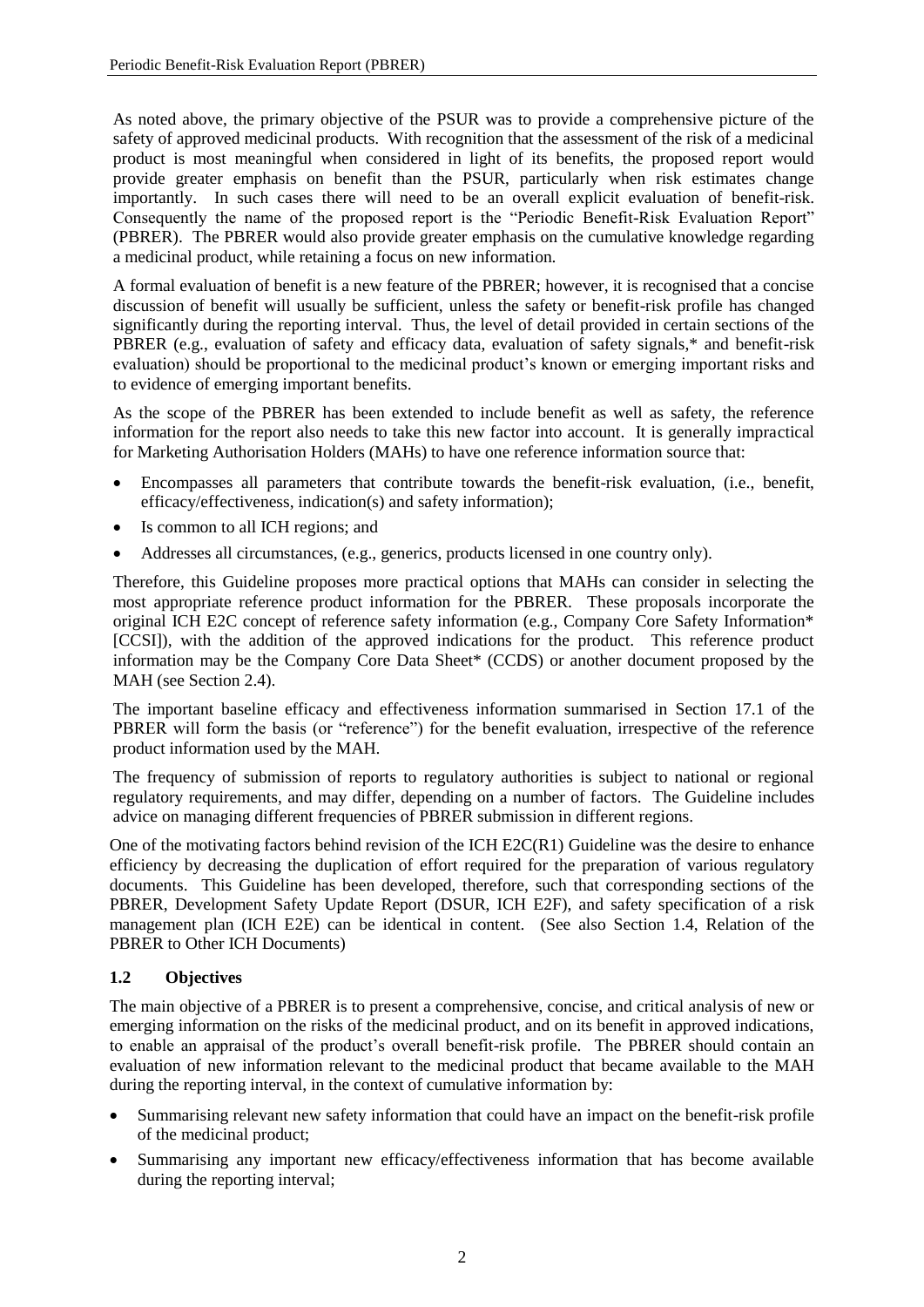- Examining whether the information obtained by the MAH during the reporting interval is in accord with previous knowledge of the medicinal product's benefit and risk profile; and
- Where important new safety information has emerged, conducting an integrated benefit-risk evaluation for approved indications.

When appropriate, the PBRER should include proposed action(s) to optimise the benefit-risk profile.

Urgent safety information should be reported through the appropriate mechanism; the PBRER is not intended to be used to provide initial notification of significant new safety information or to provide the means by which new safety concerns\* are detected.

#### <span id="page-6-0"></span>**1.3 Scope of the PBRER**

The main focus of each PBRER is the evaluation of relevant new safety information from the available data sources, **<sup>2</sup>** placed within the context of any pertinent efficacy/effectiveness information that may have become available since the International Birth Date\* (IBD), the date of the first marketing approval in any country in the world, or the Development International Birth Date (DIBD), the date of first authorisation for the conduct of an interventional clinical trial in any country. **<sup>3</sup>** All pertinent new safety and efficacy/effectiveness information discovered during the reporting interval<sup>3</sup> should be discussed in the appropriate sections of the PBRER.

For the purposes of this Guideline, sources of available information refer to data regarding the active substance(s) included in the medicinal product or the medicinal product that the MAH may reasonably be expected to have access to, and that are relevant to the evaluation of the safety or benefit-risk profile (see also Appendix E, Examples of Possible Sources of Information that May Be Used in the Preparation of the PBRER). For example, there may be less information available to the MAH regarding a generic product as compared to a product for which the MAH is the innovator, and only a published report may be accessible for a clinical trial not sponsored by the MAH. On the other hand, for a MAH-sponsored clinical trial, the MAH will have access to patient level data towards evaluation of the product's benefit-risk. When desired by the MAH, a list of the sources of information used to prepare the PBRER can be provided as an appendix to the report.

The PBRER should include cumulative knowledge of the product while retaining focus on new information, i.e., the overall safety evaluation and integrated benefit-risk evaluation will take into account cumulative information. Because clinical development of a drug frequently continues following marketing approval, relevant information from post-marketing studies or clinical trials in unapproved indications or populations should also be included in the PBRER. Similarly, as knowledge of the safety of a medicinal product may be derived from evaluation of data associated with uses other than the approved indication(s), such knowledge would be reflected in the risk evaluation, where relevant and appropriate.

#### <span id="page-6-1"></span>**1.4 Relation of the PBRER to Other ICH Documents**

At present, some ICH countries and regions accept submission of separate types of periodic reports to fulfil national and regional requirements within the post-approval period: the PSUR (ICH Guideline  $E2C(R1)$ ) for periodic reporting of the safety of approved medicinal products, the DSUR (ICH Guideline E2F) for periodic reporting on the safety of medicinal products that remain in clinical development, and the safety specification component of ICH Guideline E2E that might be submitted at the time of marketing application and/or PSUR submission to aid in the planning of pharmacovigilance activities. As these documents have different regulatory purposes, different periodicities, and can be reviewed by different divisions within a single regulatory authority, each document needs to be complete in its own right – a comprehensive document that can stand alone.

<sup>&</sup>lt;sup>2</sup> For the purpose of this document, the terms "authorisation" and "authorised" refer to clinical trials and the terms "approval" and "approved" refer to marketing applications.

<sup>&</sup>lt;sup>3</sup> This Guideline should not serve to limit the scope of information to be provided in the evaluation of benefitrisk of a medicinal product. Please refer to the applicable laws and regulations in the countries and regions in which the PBRER is to be submitted.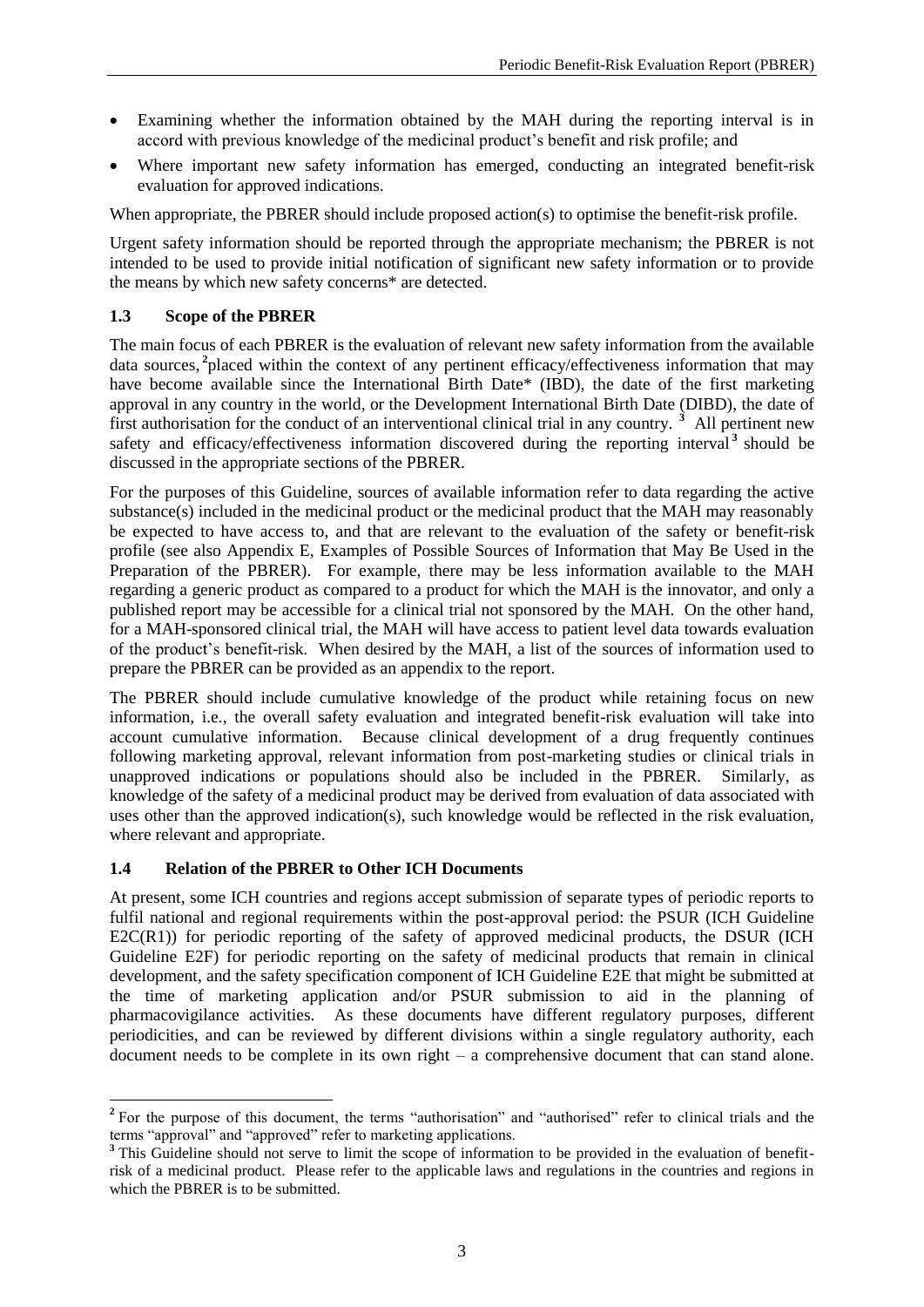Nevertheless, overlap and inconsistencies between the content of the DSUR, PSUR, and safety specification can lead to inefficiencies in the production of the documents by the MAH.

# **Modular Approach**

This Guideline aims to facilitate flexibility by encouraging the use of individual sections that are common to more than one report – "modules" that can be used for different regulatory authorities and for different purposes. Therefore, the PBRER has been developed in such a way that the content of several sections may be used for sections of other documents as a basis for a modular approach. For example, if the DIBD of a DSUR for a medicinal product is aligned to the IBD of the PBRER for the same product as suggested in ICH E2F, the content of a number of sections of the DSUR can also be used in the PBRER when the Data Lock Points (DLPs) are the same, i.e., when each report covers an interval of one year based on the IBD.

Appendix D of this Guideline lists the PBRER sections that can be shared with either the DSUR (ICH E2F) or safety specification of a risk management plan (ICH E2E), if appropriate.

The use of common sections across the PBRER, DSUR and safety specification as a modular approach has a number of advantages:

- Maximizes the utility of the modules across multiple regulatory documents;
- Promotes consistency across the PBRER, DSUR and safety specification:
- Avoids unnecessary duplication of effort;
- Is expected to improve efficiency for MAHs in the preparation of these documents;
- Facilitates flexible utilisation of existing sections (modules) when, for example, the PBRER covers different time intervals or needs to be submitted at different times to multiple different authorities. In these circumstances, only modules that include new information or new evaluation would need to be updated when submitting the PBRER.

Although currently out of scope for ICH E2C(R2), it is envisioned that the modular approach proposed, based on common sections across various documents, will ultimately facilitate development of electronic modules for use in future regulatory submissions.

# <span id="page-7-0"></span>**2. GENERAL PRINCIPLES**

# <span id="page-7-1"></span>**2.1 Single PBRER for an Active Substance**

The PBRER should provide information on all approved indications, dosage forms, and regimens for the active substance, with a single DLP. In some circumstances, it will be appropriate to present data by indication, dosage form, dosing regimen, or population (e.g., children vs. adults) within the relevant section(s) of the PBRER. In exceptional cases, submission of separate PBRERs might be appropriate, for example, an active substance used in two formulations for systemic and topical administration in entirely different indications. In these cases, the regulatory authorities should be notified and their agreement obtained, preferably at the time of approval.

# <span id="page-7-2"></span>**2.2 PBRERs for Fixed-Dose Combination Product**

For combinations of substances also marketed individually, information for the fixed combination may be reported either in a separate PBRER or included as separate presentations in the report for one of the individual substances, depending on the circumstances. Listing related PBRERs is considered important.

# <span id="page-7-3"></span>**2.3 Products Manufactured and/or Marketed by More than One Company**

Each MAH is responsible for submitting PBRERs for its own products.

When companies are involved in contractual relationships (e.g., licensor-licensee), respective responsibilities for preparation and submission of the PBRER to the regulatory authorities should be clearly specified in the written agreement.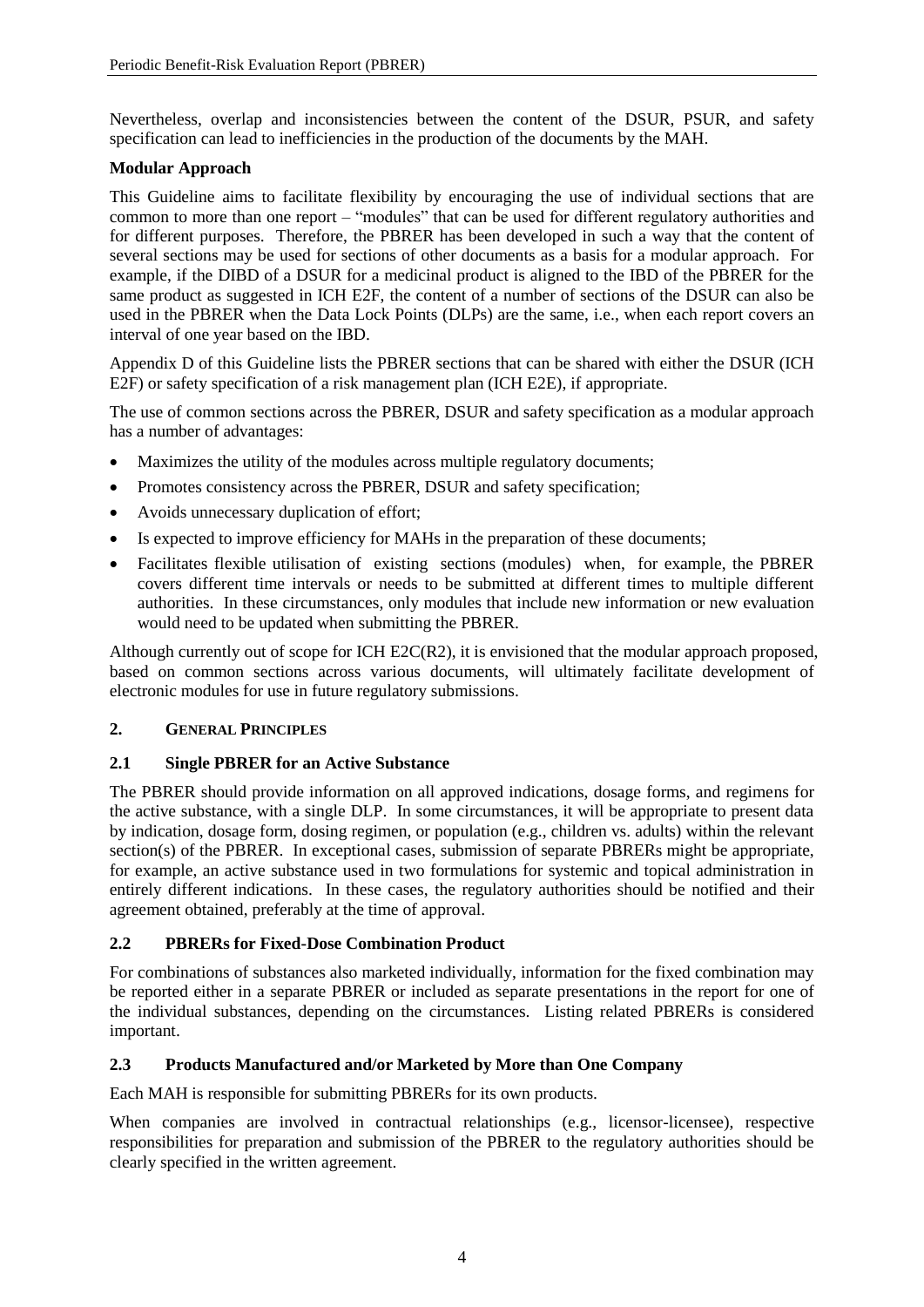When data received from a partner company(ies) might contribute meaningfully to the safety, benefit, and/or benefit-risk analyses and influence the reporting company's product information, these data should be included and discussed in the PBRER.

# <span id="page-8-0"></span>**2.4 Reference Information**

An objective of a PBRER is to evaluate whether information obtained during the reporting interval is in accord with previous knowledge on the product's benefit and risk profile, and to indicate whether changes should be made to the reference product information. Having one reference source of information that can be applied across the three ICH regions would facilitate a practical, efficient, and consistent approach to the benefit-risk evaluation and make the PBRER a unique report accepted in all countries and regions.

The reference product information for the PBRER would include "core safety" and "approved indications" components. In order to facilitate the assessment of benefit and benefit-risk by indication in the evaluation sections of the PBRER, the reference product information document should list all approved indications in ICH countries or regions. It is likely that these indications will also apply in other countries or regions. However, when the PBRER is also to be submitted to other countries in which there are additional locally approved indications, these indications may either be added to the reference product information or handled as a regional appendix/appendices as considered most appropriate by the MAH. The basis for the benefit evaluation should be the baseline important efficacy/effectiveness information summarised in Section 17.1 of the PBRER.

The following possible options can be considered by MAHs in selecting the most appropriate reference product information for a PBRER:

Company Core Data Sheet

In accordance with ICH E2C(R1) recommendations, it is a common practice for MAHs to prepare their own CCDS, which includes sections relating to safety, indications, dosing, pharmacology, and other information concerning the medicinal product. The core safety information contained within the CCDS is referred to as the CCSI. A practical option is for MAHs to use the latest CCDS in effect at the end of the reporting interval as the reference product information for both the risk sections of the PBRER as well as the main approved indications for which benefit is evaluated.

When the CCDS for a medicinal product does not contain information on approved indications, the MAH should clearly specify which document is used as the reference information for the approved indications in the PBRER.

Other options for the reference product information

When there is no CCDS or CCSI for a product, e.g., where the product is approved in only one country or region, or for established/generic products on the market for many years, the MAH should clearly specify the reference information being used. This may comprise national or regional product information such as the US Package Insert (USPI) or European Summary of Product Characteristics (SmPC), or the Japanese package insert, as appropriate. The basis for the benefit evaluation should be the baseline important efficacy/effectiveness information summarised in Section 17.1 of the PBRER.

Where the reference information for approved indications is a separate document to the RSI, the version current at the DLP of the PBRER should be included in Appendix 1.

The MAH should continuously evaluate whether any revision of the reference product information/RSI is needed whenever new safety information is obtained throughout the reporting interval. Significant changes to the reference product information/RSI made during the interval should be described in Section 4 of the PBRER ("Changes to Reference Safety Information") and include:

- Changes to contraindications, warnings/precautions sections of the RSI;
- Addition of Adverse Drug Reaction(s) (ADR) and interactions;
- Addition of important new information on use in overdose; and
- Removal of an indication or other restrictions for safety or lack of efficacy reasons.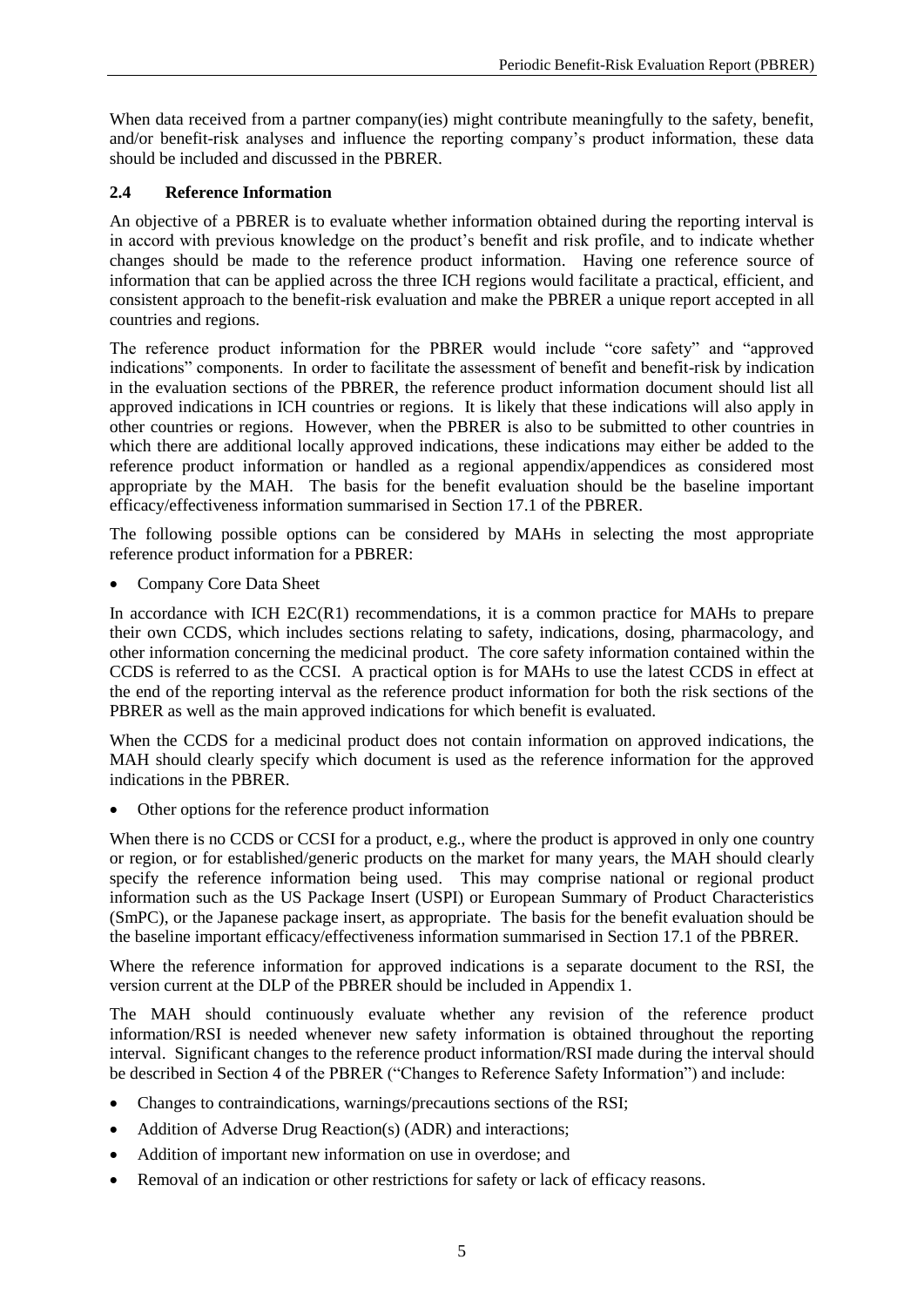Significant changes to the RSI made after the DLP but before submission of the PBRER should be included in Section 14 of the report (Late-Breaking Information), if feasible.

If stipulated by applicable regional requirements, the MAH should provide, in a regional appendix, information on any final, ongoing, or proposed changes to the national or local authorised product information.

# <span id="page-9-0"></span>**2.5 Level of Detail Within PBRER**

The level of detail provided in certain sections of the PBRER should depend on the medicinal product's known or emerging important benefits and risks. This approach is applicable to those sections of the PBRER in which there is evaluation of safety data, efficacy/effectiveness data, safety signals, and benefit-risk. Therefore, the extent of information provided in such PBRER sections will vary among individual PBRERs.

For example, when there is important new safety information, a detailed presentation of that information should be included, plus the relevant benefit information, in order to facilitate a robust benefit-risk analysis. Conversely, when little new important safety information has become available during the reporting interval, a concise summary of baseline benefit information should be sufficient, and the benefit-risk evaluation would consist primarily of an evaluation of updated interval safety data.

# <span id="page-9-1"></span>**2.6 Efficacy/Effectiveness**

For the purpose of this Guideline, evidence on benefits in clinical trials and in everyday medical practice should be reported. Because the terms are not harmonized across regions, the terms "efficacy/effectiveness" are used in this Guideline to clarify that information from both clinical trials and everyday medical practice are within the scope of the information on benefit to be included within the PBRER. In some regions, efficacy refers to evidence of benefit from controlled clinical trials while effectiveness implies use in everyday medical practice. Conversely, in other regions, this distinction is not made.

# <span id="page-9-2"></span>**2.7 Benefit-Risk Evaluation**

When a drug is approved for marketing, a conclusion has been reached that, when used in accordance with approved product information, its benefits outweigh its risks. As new information about the drug emerges during marketing experience, benefit-risk evaluation should be carried out to determine whether benefits continue to outweigh risks, and to consider whether steps need to be taken to improve the benefit-risk balance through risk minimisation activities, e.g., labelling changes, communications with prescribers, or other steps.

# <span id="page-9-3"></span>**2.8 Periodicity and PBRER Data Lock Point**

# <span id="page-9-4"></span>*2.8.1 International Birth Date and Data Lock Point*

Each medicinal product should have an IBD: the IBD is the date of the first marketing approval for any product containing the active substance granted to any company in any country in the world. When a report contains information on different dosage forms, formulations, or uses (indications, routes and/or populations), the date of the first marketing approval for any of the various authorisations should be regarded as the IBD and, therefore, determine the DLP for purposes of the PBRER. The DLP is the date designated as the cut-off for data to be included in a PBRER. Through PBRERs prepared with harmonised DLPs based on a common IBD, the same updated safety and benefit-risk information can be reviewed globally by different regulatory authorities.

When a separate PBRER is prepared for a fixed-dose combination product (see Section 2.2), the DLP for that PBRER can be based on either the earliest IBD of one of the component active substances, or the IBD of the first marketing approval anywhere in the world for the fixed-dose combination.

When clinical development of a medicinal product continues following marketing approval, if desired by the sponsor/MAH, the beginning of the DSUR reporting interval can be synchronized with the IBD-based cycle, so that both the DSUR and PBRER can be prepared at the same time, using the same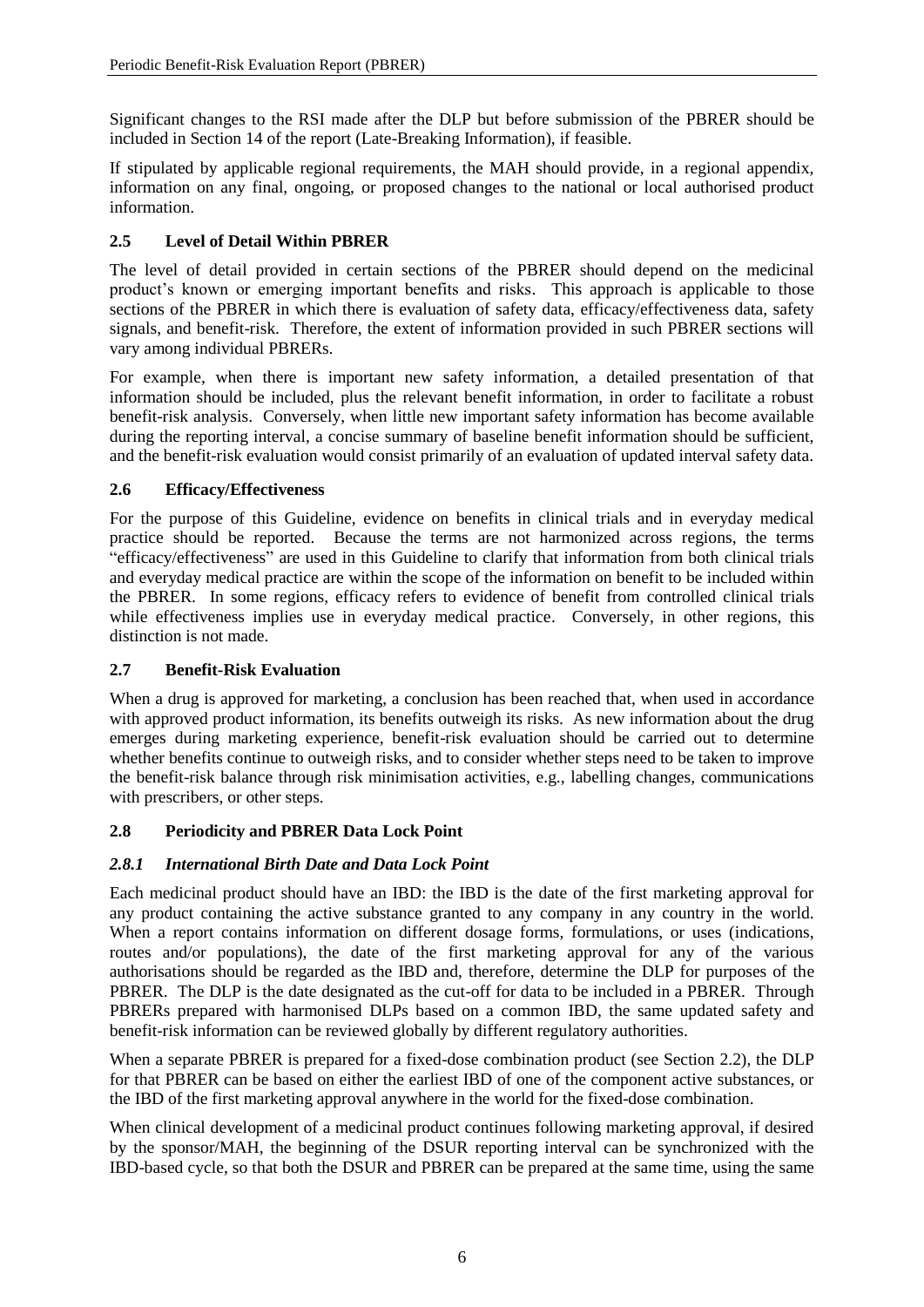DLP. This approach will facilitate use of the proposed common sections/modules for both the PBRER and DSUR when both are submitted annually (see Appendix D).

#### <span id="page-10-0"></span>*2.8.2 Managing Different Frequencies of PBRER Submission*

The need for the submission of a PBRER and the frequency of report submission to regulatory authorities are subject to national or regional regulatory requirements, and usually depend on such factors as approval dates, the length of time the product has been on the market, and the extent of knowledge of the benefit-risk profile of the product. The PBRER format and content are intended to apply to periodic reports that cover reporting periods of 6 months or longer. Once a drug has been marketed for several years, national or regional regulation may allow the frequency of submission to be extended to longer time intervals, e.g., greater than one year for products considered to have an established and acceptable profile or considered to be low risk; however, more frequent PBRERs may continue to be required in other regions. As a result, the following scenarios may be encountered by MAHs:

- PBRERs may be required on 6-monthly, annual, and less frequent submission timetables simultaneously across different regions.
- Changes in reporting frequency may also apply after important additions or changes in clinical use are approved (e.g., new indication[s] and/or new population[s]). In these circumstances, it is possible that the reporting interval will be shortened, even for older products with a previously reduced frequency of PBRER submission.
- An *ad hoc* PBRER may be requested by a regulatory authority (see Section 2.8.2.1 of this Guideline).

Independent of the length of the interval covered by the report:

- Each PBRER should be stand-alone and reflect new and cumulative information currently available to the MAH.
- Regulators will normally accept use of the IBD to determine the DLP for PBRERs. Where national or regional requirements differ from this, the MAH may wish to discuss with the relevant regulatory authority. Use of a single harmonised IBD and DLP for each product is important in order to reduce the burden of work involved in preparing PBRERs, and respects the original purpose of the PBRER – to prepare a single worldwide summary on a product that can be submitted to different regulatory authorities.
- For newly approved products, a 6-monthly periodicity applies in many regions, for at least the first 2 years after approval.
- For PBRERs submitted on a routine/regular basis, the reports should be based on cumulative data, with interval data sets of 6 months, or multiples thereof.
- Sections that provide interval information are likely to need to be updated for each PBRER, and the content used in the previous PBRER can be reviewed and reused for sections where no new information has arisen since preparation of the last PBRER, if appropriate. Following review, it may be determined that sections providing evaluation of cumulative data may not need to be updated if the content remains up to date with current information. See Figure 1.
- In situations when an MAH is preparing PBRERs on both a six-monthly and annual basis for different regulatory authorities, the regulatory authority requiring a PBRER on a six-month cycle may accept PBRERs containing 12-month interval data. See Figure 2. MAHs should discuss the acceptability of this approach with the relevant regulatory authority(ies).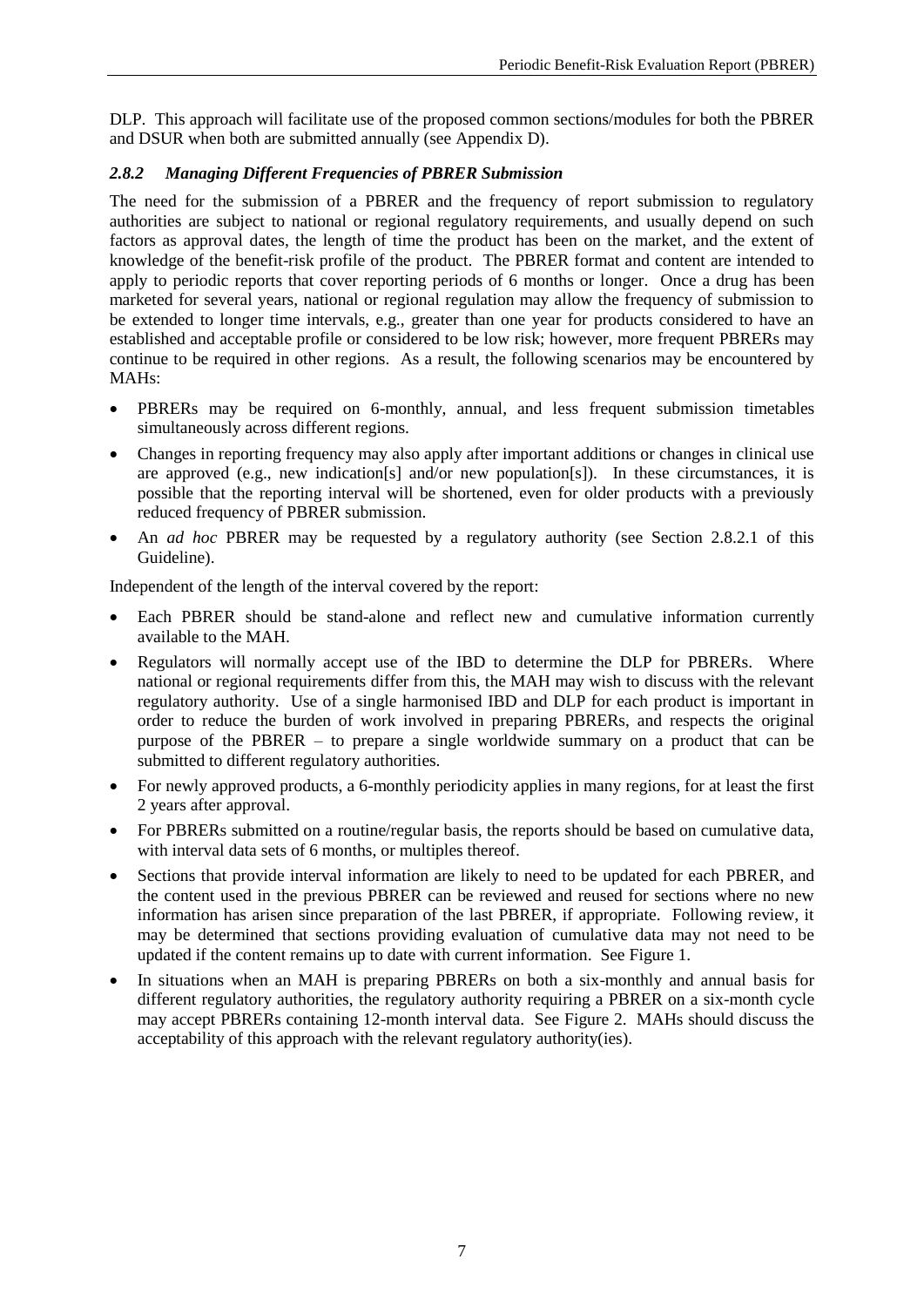

Region 1 requires 6-monthly PBRER, and receives PBRER A, B, C, and D (assuming agreement has been reached with pertinent regulatory authority[ies]).

Region 2 requires annual PBRER, and receives PBRER B and D.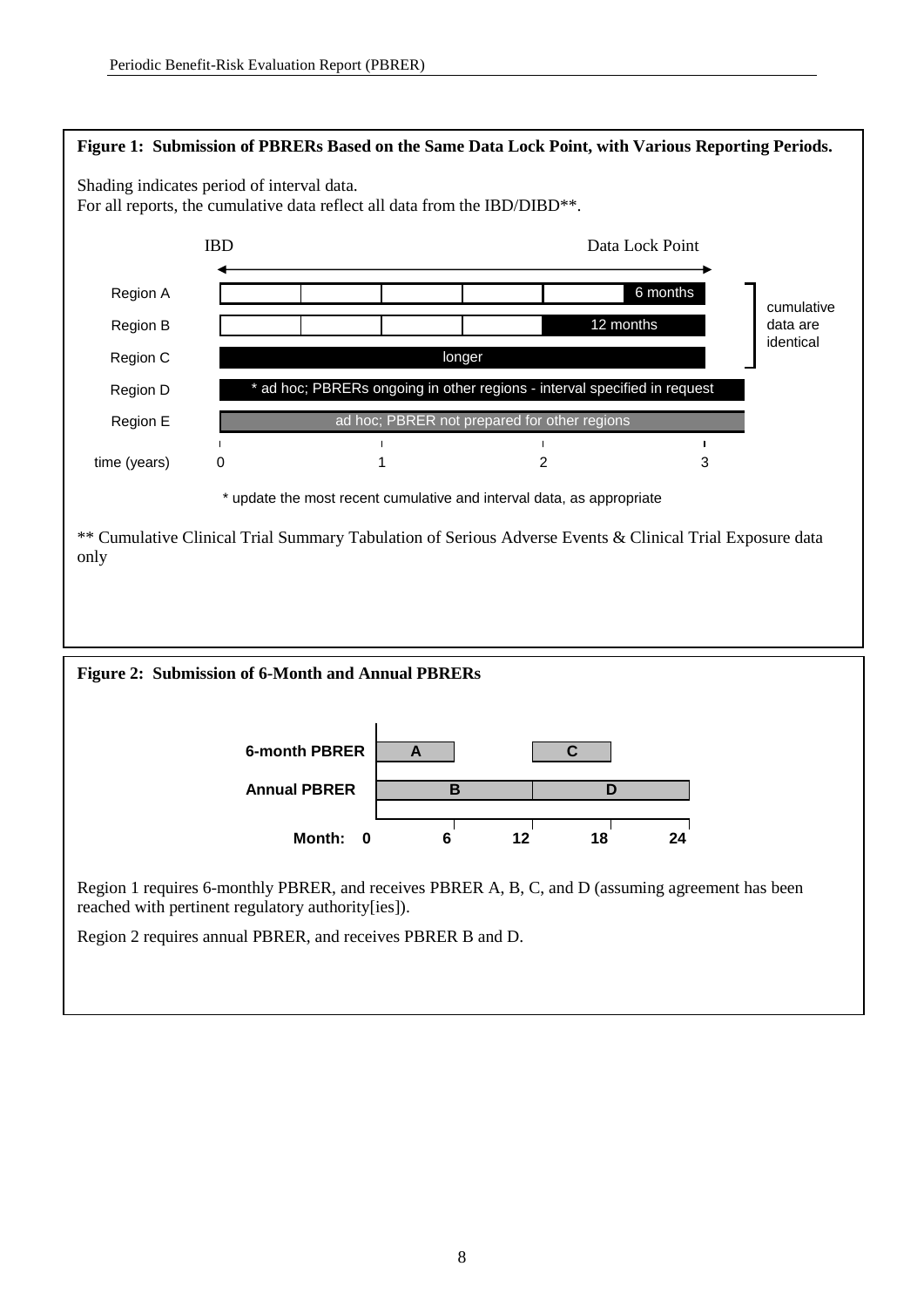# *2.8.2.1 Ad hoc ("for cause") PBRERs*

*Ad hoc* PBRERs are reports outside the routine reporting requirements, and may be requested by some regulatory authorities. Where an *ad hoc* report is requested and a PBRER has not been prepared for a number of years, it is likely that a completely new report will need to be prepared by the MAH.

# <span id="page-12-0"></span>*2.8.3 Time Interval Between Data Lock Point and the Submission*

As a result of the expanded scope of the PBRER, the time interval between the DLP and submission of PBRERs should be as follows:

- PBRERs covering intervals of 6 or 12 months: within 70 calendar days;
- PBRERs covering intervals in excess of 12 months: within 90 calendar days;
- *ad hoc* PBRERs: 90 calendar days, unless otherwise specified in the *ad hoc* request.

The day of DLP is day 0 of the 70- or 90-calendar day interval between the DLP and report submission. Where national or regional requirements differ from the above, the MAH should discuss the timeline for submission with the relevant regulatory authority.

# <span id="page-12-1"></span>**2.9 Format and Presentation of PBRER**

# <span id="page-12-2"></span>*2.9.1 Format*

The recommended format and content of the PBRER, including table of contents, section numbering, and content of each section, is outlined below.

The full ICH Guideline E2C(R2) format should be used for all PBRERs. When no relevant information is available or a PBRER section is not applicable, this should be stated. Particular sections of the PBRER may share content with other regulatory reports, e.g., documents described in ICH Guidelines E2E and E2F. It may be possible for the MAHs to take advantage of the modular approach of the PBRER (i.e., sections that can be separated and submitted independently or combined with other documents) to facilitate such regulatory needs, maximize the utility of the content, and reduce duplicate work.

# <span id="page-12-3"></span>*2.9.2 Presentation*

The recommended table of contents, including section numbering, for the PBRER is provided below:

Title Page

Executive Summary

Table of Contents

- 1. Introduction
- 2. Worldwide Marketing Approval Status
- 3. Actions Taken in the Reporting Interval for Safety Reasons
- 4. Changes to Reference Safety Information
- 5. Estimated Exposure and Use Patterns
	- 5.1 Cumulative Subject Exposure in Clinical Trials
	- 5.2 Cumulative and Interval Patient Exposure from Marketing Experience
- 6. Data in Summary Tabulations
	- 6.1 Reference Information
	- 6.2 Cumulative Summary Tabulations of Serious Adverse Events from Clinical Trials
	- 6.3 Cumulative and Interval Summary Tabulations from Post-Marketing Data Sources
- 7. Summaries of Significant Findings from Clinical Trials during the Reporting Period
	- 7.1 Completed Clinical Trials
	- 7.2 Ongoing Clinical Trials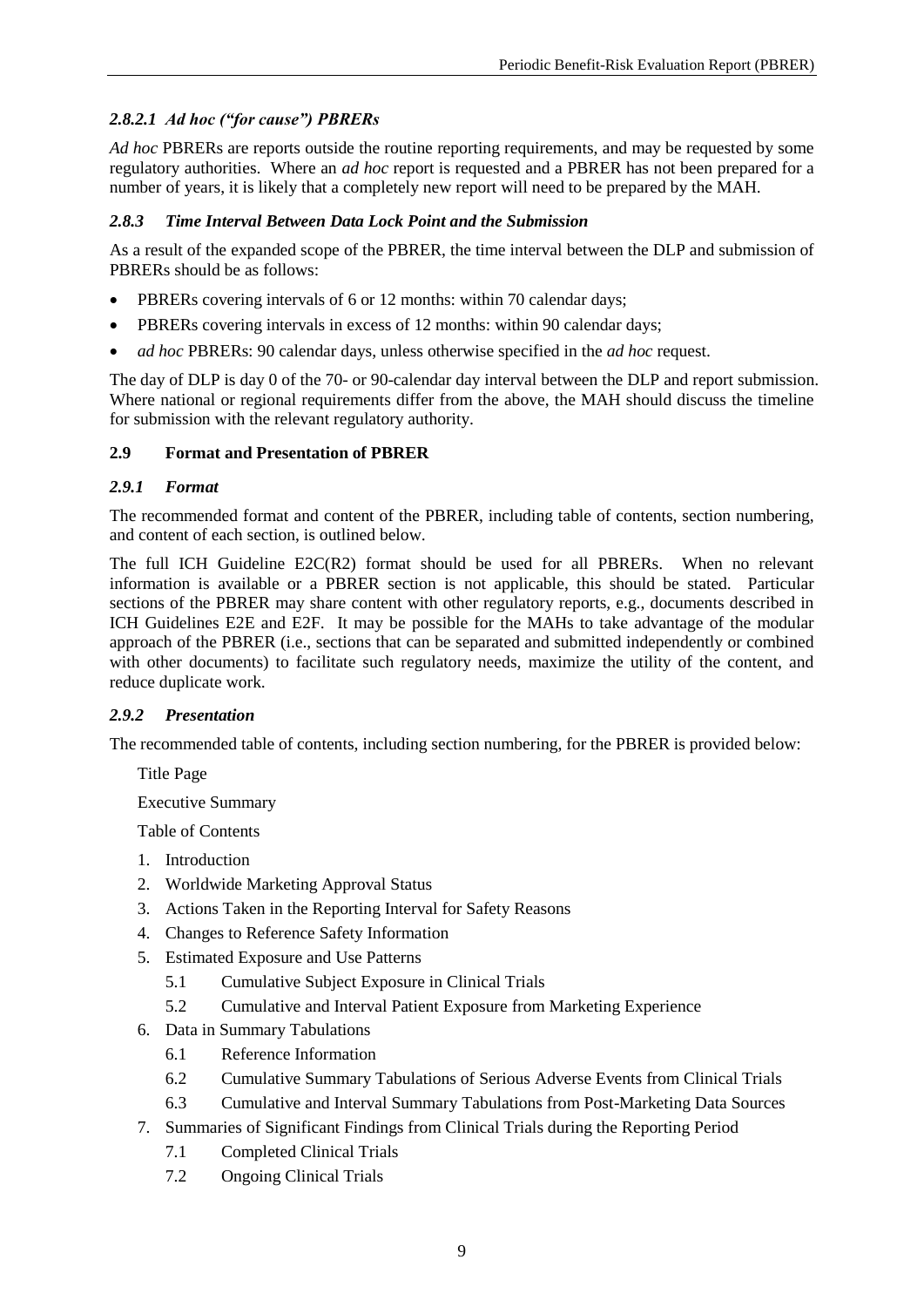- 7.3 Long-Term Follow-up
- 7.4 Other Therapeutic Use of Medicinal Product
- 7.5 New Safety Data Related to Fixed Combination Therapies
- 8. Findings from Non-Interventional Studies
- 9. Information from Other Clinical Trials and Sources
- 10. Non-Clinical Data
- 11. Literature
- 12. Other Periodic Reports
- 13. Lack of Efficacy in Controlled Clinical Trials
- 14. Late-Breaking Information
- 15. Overview of Signals: New, Ongoing, or Closed
- 16. Signal and Risk Evaluation
	- 16.1 Summary of Safety Concerns
	- 16.2 Signal Evaluation
	- 16.3 Evaluation of Risks and New Information
	- 16.4 Characterisation of Risks
	- 16.5 Effectiveness of Risk Minimisation (if applicable)
- 17. Benefit Evaluation
	- 17.1 Important Baseline Efficacy/Effectiveness Information
	- 17.2 Newly Identified information on Efficacy/Effectiveness
	- 17.3 Characterisation of Benefits
- 18. Integrated Benefit-Risk Analysis for Approved Indications
	- 18.1 Benefit-Risk Context Medical Need and Important Alternatives
	- 18.2 Benefit-Risk Analysis Evaluation
- 19. Conclusions and Actions
- 20. Appendices

# <span id="page-13-0"></span>**3. GUIDANCE ON CONTENTS OF THE PBRER**

All sections should be completed, and when no information is available, this should be stated. Note that Section "3.N" of this Guideline provides guidance on the content of Section "N" of the PBRER. For example, "Reference Information," described in Section 3.6.1 of this Guideline corresponds to Section 6.1 of the PBRER.

# *Title Page*

The title page of the PBRER should include the following information:

- Date of the report;
- $\bullet$  Medicinal product(s);
- $\bullet$  IBD;
- Reporting interval;
- MAH(s) name(s) and address(es); and
- Any statement on the confidentiality of the information included in the PBRER.

# *Executive Summary*

This section should provide a concise summary of the most important information contained in the report.

The following information should be included in the Executive Summary: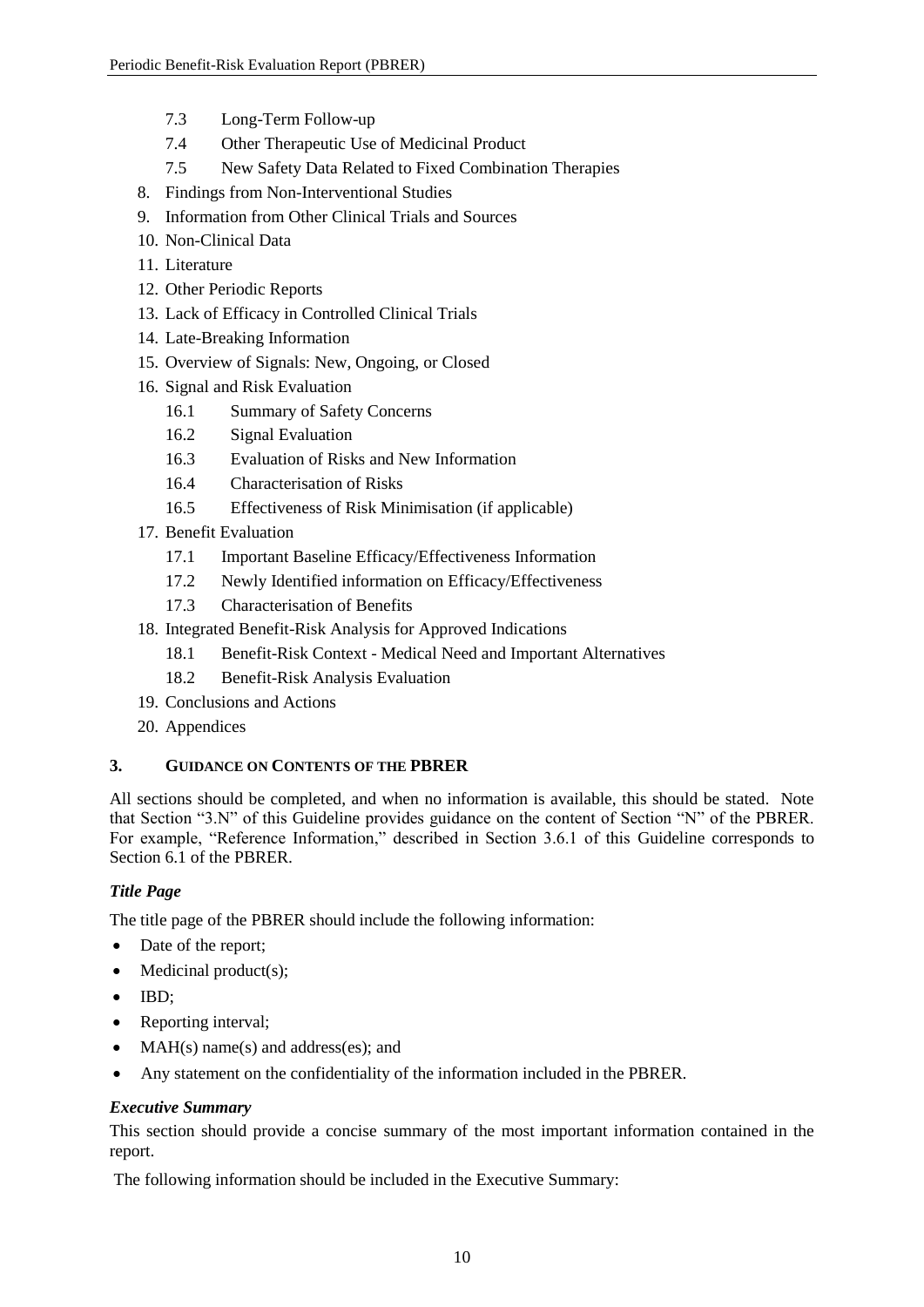- Introduction:
- Reporting interval;
- Medicinal product(s) mode(s) of action, therapeutic class(es), indication(s), dose(s), route(s) of administration, formulation(s);
- Estimated cumulative exposure of clinical trial subjects; interval and cumulative post-approval exposure;
- Number of countries in which the medicinal product is approved;
- Summary of overall benefit-risk evaluation (based on Section 18.2 of the PBRER);
- Actions taken or proposed for safety reasons, e.g., significant changes to the reference product information, other risk minimisation activities; and
- Conclusions

# *Table of Contents*

# <span id="page-14-0"></span>**3.1 Introduction**

Section 1 of the PBRER should include:

- IBD:
- Reporting interval;
- Medicinal product(s) mode(s) of action, therapeutic class(es), dose(s), route(s) of administration, formulation(s);
- A brief description of the approved indication(s) and population(s);
- A brief description and explanation of any information that has not been included in the PBRER; and
- The rationale for submission of multiple PBRERs for the medicinal product, if applicable.

# <span id="page-14-1"></span>**3.2 Worldwide Marketing Approval Status**

Section 2 of the PBRER should provide a brief narrative overview including date of first approval, indication(s), approved dose(s), and where approved, if applicable.

# <span id="page-14-2"></span>**3.3 Actions Taken in the Reporting Interval for Safety Reasons**

Section 3 of the PBRER should include a description of significant actions related to safety that have been taken during the reporting interval, related to either investigational uses or marketing experience by the MAH, sponsor of a clinical trial(s), regulatory authorities, data monitoring committees, or ethics committees that had:

- A significant influence on the benefit-risk profile of the approved medicinal product; and/or
- An impact on the conduct of a specific clinical trial(s) or on the overall clinical development programme.

The reason(s) for each action should be provided, if known, and additional relevant information should be provided when appropriate. Relevant updates to previous actions should also be summarised in this section. Examples of significant actions taken for safety reasons include:

# Actions related to investigational drugs:\*

- Refusal to authorise a clinical trial for ethical or safety reasons;
- Partial<sup>4</sup> or complete clinical trial suspension or early termination of an ongoing clinical trial\* because of safety findings or lack of efficacy;

 $\overline{a}$ <sup>4</sup> "Partial suspension" might include several actions (e.g., suspension of repeat dose studies, but continuation of single dose studies; suspension of trials in one indication, but continuation in another, and/or suspension of a particular dosing regimen in a trial but continuation of other doses).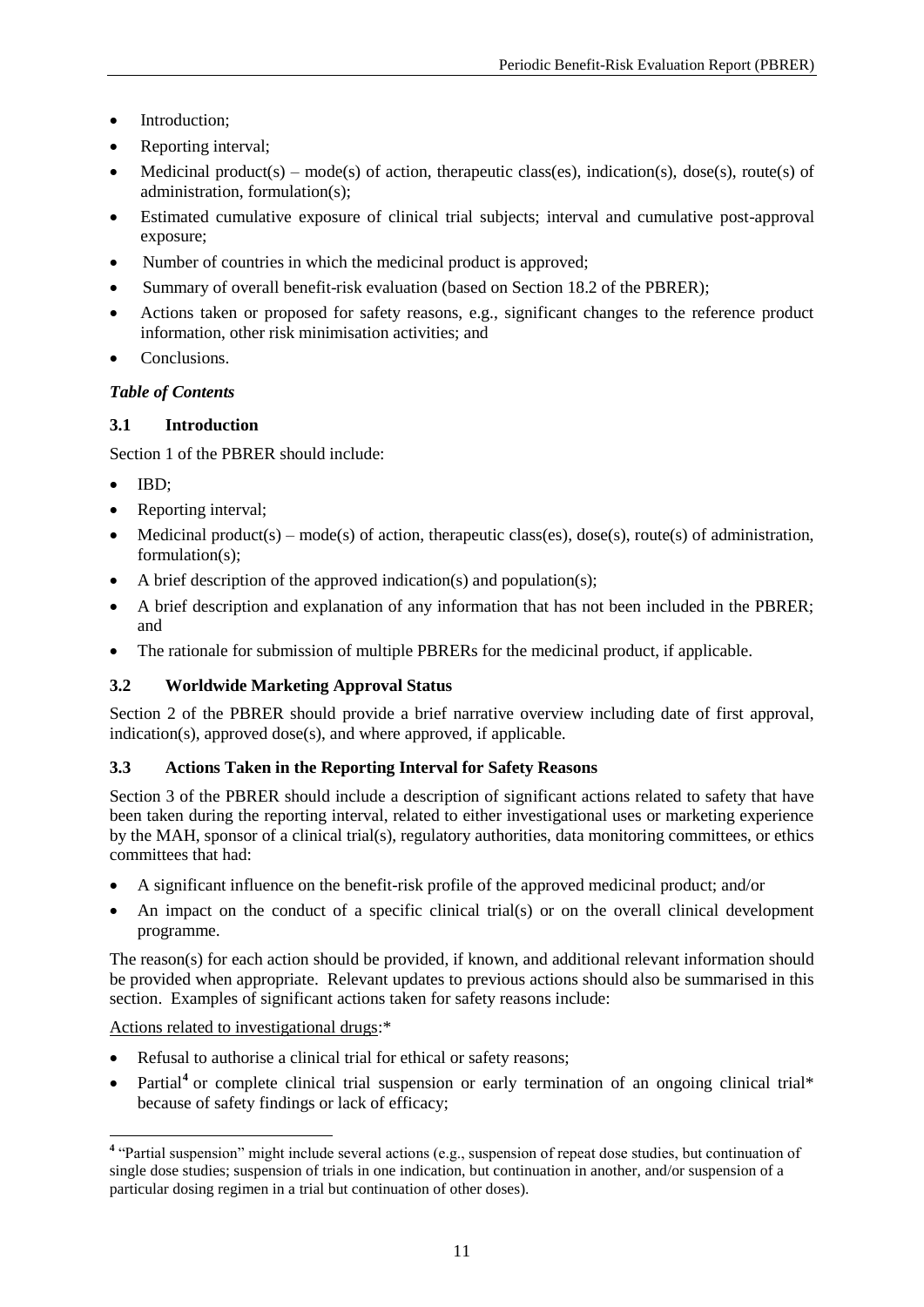- Recall of investigational drug or comparator;
- Failure to obtain marketing approval for a tested indication, including voluntary withdrawal of a marketing application;
- Risk management activities, including:
	- o Protocol modifications due to safety or efficacy concerns (e.g., dosage changes, changes in study inclusion/exclusion criteria, intensification of subject monitoring, limitation in trial duration);
	- o Restrictions in study population or indications;
	- o Changes to the informed consent document relating to safety concerns;
	- o Formulation changes;
	- o Addition by regulators of a special safety-related reporting requirement;
	- o Issuance of a communication to investigators or healthcare professionals; and
	- o Plans for new studies to address safety concerns.

# Actions related to marketed drugs:

- Failure to obtain or apply for a marketing approval renewal;
- Withdrawal or suspension of a marketing approval;
- Suspension of supply by the MAH;
- Risk management activities including:
	- o Significant restrictions on distribution or introduction of other risk minimisation measures;
	- o Significant safety-related changes in labelling documents that could affect the development programme, including restrictions on use or population treated;
	- o Communications to health care professionals; and
	- o New post-marketing study requirement(s) imposed by regulator(s).

# <span id="page-15-0"></span>**3.4 Changes to Reference Safety Information**

Section 4 of the PBRER should list any significant changes to the reference safety information within the reporting interval. Such changes might include information relating to contraindications, warnings, precautions, ADRs, overdose, and interactions; important findings from ongoing and completed clinical trials;\* and significant non-clinical findings (e.g., carcinogenicity studies). Specific information relevant to these changes should be provided in the appropriate sections of the PBRER.

A clean version of the reference document that is current at the DLP of the PBRER should be included in Appendix 1. A track change version of the reference information is not required.

# <span id="page-15-1"></span>**3.5 Estimated Exposure and Use Patterns**

Sections 5.1 and 5.2 of the PBRER should provide estimates of the size and nature of the population exposed to the medicinal product. Section 5.1 of the PBRER should provide information on cumulative exposure in clinical trials. Section 5.2 should provide cumulative and interval exposure in the marketed setting. Brief descriptions of the method(s) used to estimate the subject/patient exposure should be provided, as well as the limitations thereof. Consistent methods for calculating patient exposure should be used across PBRERs for the same product. If a change in the method is appropriate, both methods and calculations should be provided in the PBRER introducing the change.

# <span id="page-15-2"></span>*3.5.1 Cumulative Subject Exposure in Clinical Trials*

Section 5.1 of the PBRER should include the following information, if applicable, presented in tabular format (see Appendix B, Tables 1-3 for examples):

 Cumulative numbers of subjects from ongoing and completed clinical trials exposed to the investigational medicinal product, placebo, and/or active comparator(s) since the DIBD. It is recognised that for older products, precise data might not be available.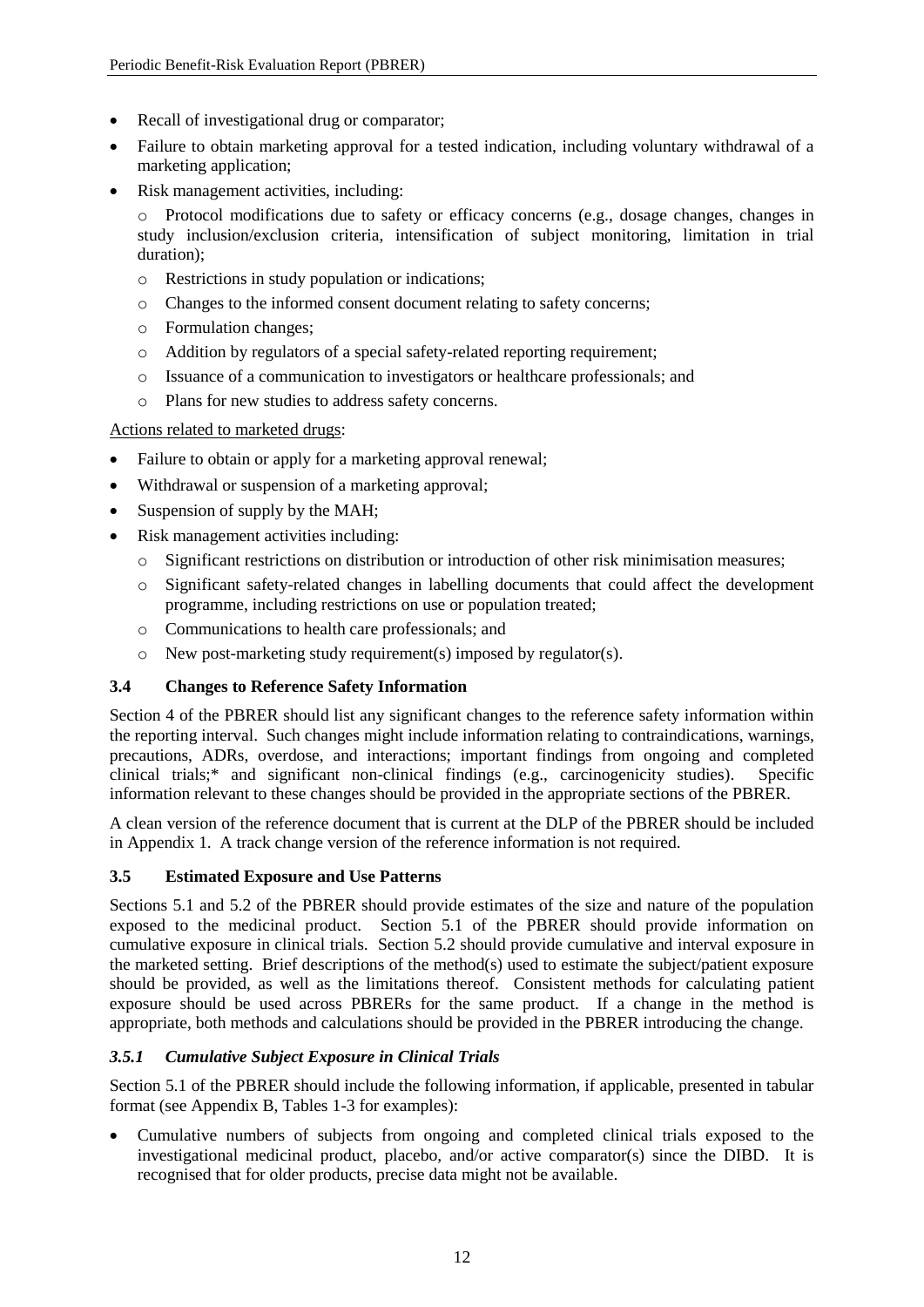- More detailed cumulative subject exposure in clinical trials should be presented if available, e.g., sub-grouped by age, sex, and racial/ethnic group for the entire development programme.
- Important differences among trials in dose, routes of administration, or patient populations can be noted in the tables, if applicable, or separate tables can be considered.
- If clinical trials have been or are being performed in special populations (e.g., pregnant women; patients with renal, hepatic, or cardiac impairment; or patients with relevant genetic polymorphisms), exposure data should be provided, as appropriate.
- When there are substantial differences in duration of exposure between subjects randomised to the investigational medicinal product or comparator(s), or disparities in duration of exposure between clinical trials, it can be useful to express exposure in subject-time (subject-days, -months, or years).
- Investigational drug exposure in healthy volunteers might be less relevant to the overall safety profile, depending on the type of adverse reaction, particularly when subjects are exposed to a single dose. Such data can be presented separately with an explanation as appropriate.
- If the Serious Adverse Events (SAEs) from clinical trials are presented by indication in the summary tabulations, the patient exposure should also be presented by indication, where available.
- For individual trials of particular importance, demographic characteristics should be provided separately.

# <span id="page-16-0"></span>*3.5.2 Cumulative and Interval Patient Exposure from Marketing Experience*

Separate estimations should be provided for interval exposure (since the DLP of the previous PBRER) and, when possible, cumulative exposure (since the IBD). See Appendix B, Tables 4 and 5 for examples. The estimated number of patients exposed should be provided when possible, along with the method(s) used to determine the estimate. If an estimate of the number of patients is not available, alternative estimated measures of exposure should be presented along with the method(s) used to derive them, if available. Examples of alternative measures of exposure include patient-days of exposure and number of prescriptions. Only if such measures are not available, measures of drug sales, such as tonnage or dosage units, may be used. The concept of a defined daily dose may also be used to estimate patient exposure.

The data should be presented according to the following categories:

*1. Post-approval (non-clinical trial) exposure:* 

An overall estimation of patient exposure should be provided.

In addition, the data should be routinely presented by indication, sex, age, dose, formulation, and region, where applicable.

Depending upon the product, other variables may be relevant, such as number of vaccination courses, route(s) of administration, and duration of treatment.

When there are patterns of reports indicating a safety signal, exposure data within relevant subgroups should be presented, if possible.

*2. Post-approval use in special populations:*

Where post-approval use has occurred in special populations, available information regarding cumulative patient numbers exposed and the method of calculation should be provided. Sources of such data include non-interventional studies designed to obtain this information, including registries. Populations to be considered for discussion include, but might not be limited to:

- Paediatric population;
- Elderly population:
- Pregnant or lactating women;
- Patients with hepatic and/or renal impairment;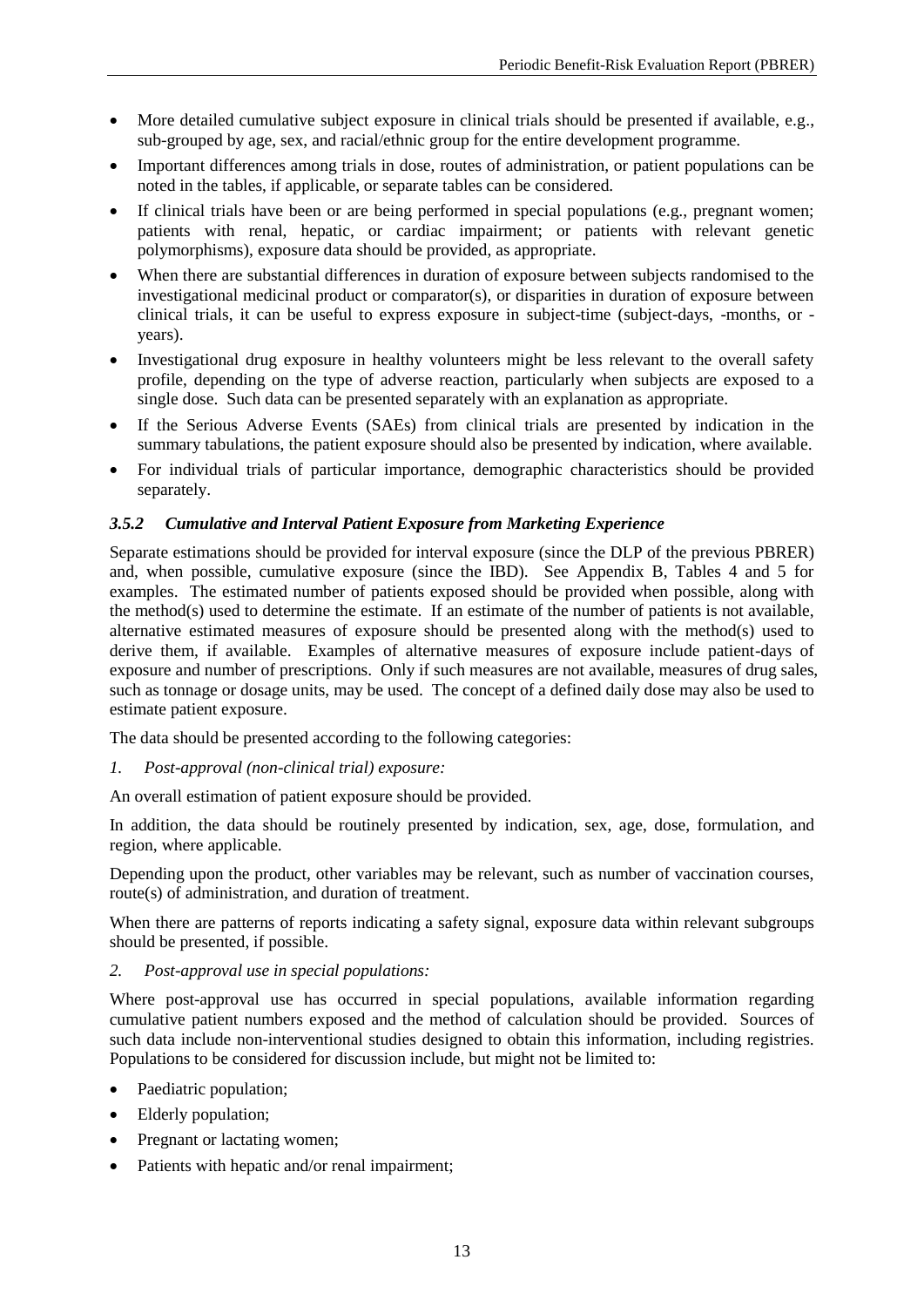- Patients with other relevant co-morbidity;
- Patients with disease severity different from that studied in clinical trials;
- Sub-populations carrying relevant genetic polymorphism(s); and
- Patients of different racial and/or ethnic origins.
- *3. Other post-approval use:*

If the MAH becomes aware of patterns of use of the medicinal product considered relevant for the interpretation of safety data, provide a brief description thereof. Examples of such patterns of use may include overdose, drug abuse, misuse, and use beyond that recommended in the reference product information (e.g., an anti-epileptic drug used for neuropathic pain and/or prophylaxis of migraine headaches). Such patterns may be regional. If known, the MAH may briefly comment on whether use beyond that recommended in the reference product information is supported by clinical guidelines, clinical trial evidence, or an absence of approved alternative treatments. Quantitative use information should be provided, if available. For purposes of identifying patterns of use outside the terms of the reference product information, the MAH should use the appropriate sections of the reference product information that was in effect at the DLP of the PBRER (e.g., approved indication, contraindications).

# <span id="page-17-0"></span>**3.6 Data in Summary Tabulations**

PBRER Sections 6.1 to 6.3 should present cumulative summary tabulations of SAEs from clinical trials and post-marketing sources that have been reported to the MAH since the DIBD. At the discretion of the MAH, graphical displays can be used to illustrate specific aspects of the data when useful to enhance understanding.

# <span id="page-17-1"></span>*3.6.1 Reference Information*

Section 6.1 of the PBRER should specify the version(s) of the coding dictionary used for analyses of adverse reactions.

# <span id="page-17-2"></span>*3.6.2 Cumulative Summary Tabulations of Serious Adverse Events from Clinical Trials*

Section 6.2 of the PBRER should provide background for the appendix that provides a cumulative summary tabulation of SAEs reported in the MAH's clinical trials, from the DIBD to the DLP of the current PBRER. The MAH should explain any omission of data (e.g., clinical trial data might not be available for products marketed for many years). The tabulation(s) should be organised by System Organ Class (SOC), for the investigational drug, as well as for the comparator arm(s) (active comparators, placebo) used in the clinical development programme. Data can be integrated across the programme. Alternatively, when useful and feasible, tabulations of SAEs can be presented by trial, indication, route of administration, or other variables. This section should not serve to provide analyses or conclusions based on the SAEs.

Appendix B, Table 6 of this Guideline provides an example of summary tabulations of SAEs from clinical trials. The following points should be considered:

- In general, the tabulation(s) of SAEs from clinical trials should include only those terms that were used in defining the case as serious; they should not include non-serious events.
- When the Medical Dictionary for Regulatory Activities (MedDRA) terminology is used for coding the adverse event/reaction terms, the Preferred Term (PT) level and SOC should be presented in the summary tabulations.
- The tabulations should include blinded and unblinded clinical trial data. Unblinded SAEs might originate from completed trials and individual cases that have been unblinded for safety-related reasons (e.g., expedited reporting), if applicable. Sponsors/MAHs should not unblind data for the specific purpose of preparing the PBRER.
- Certain adverse events in clinical trials can be excluded from the clinical trials summary tabulations, but such exclusions should be explained in the report. For example, adverse events that have been defined in the protocol as "exempt" from special collection and entry into the safety database because they are anticipated in the patient population, and those that represent study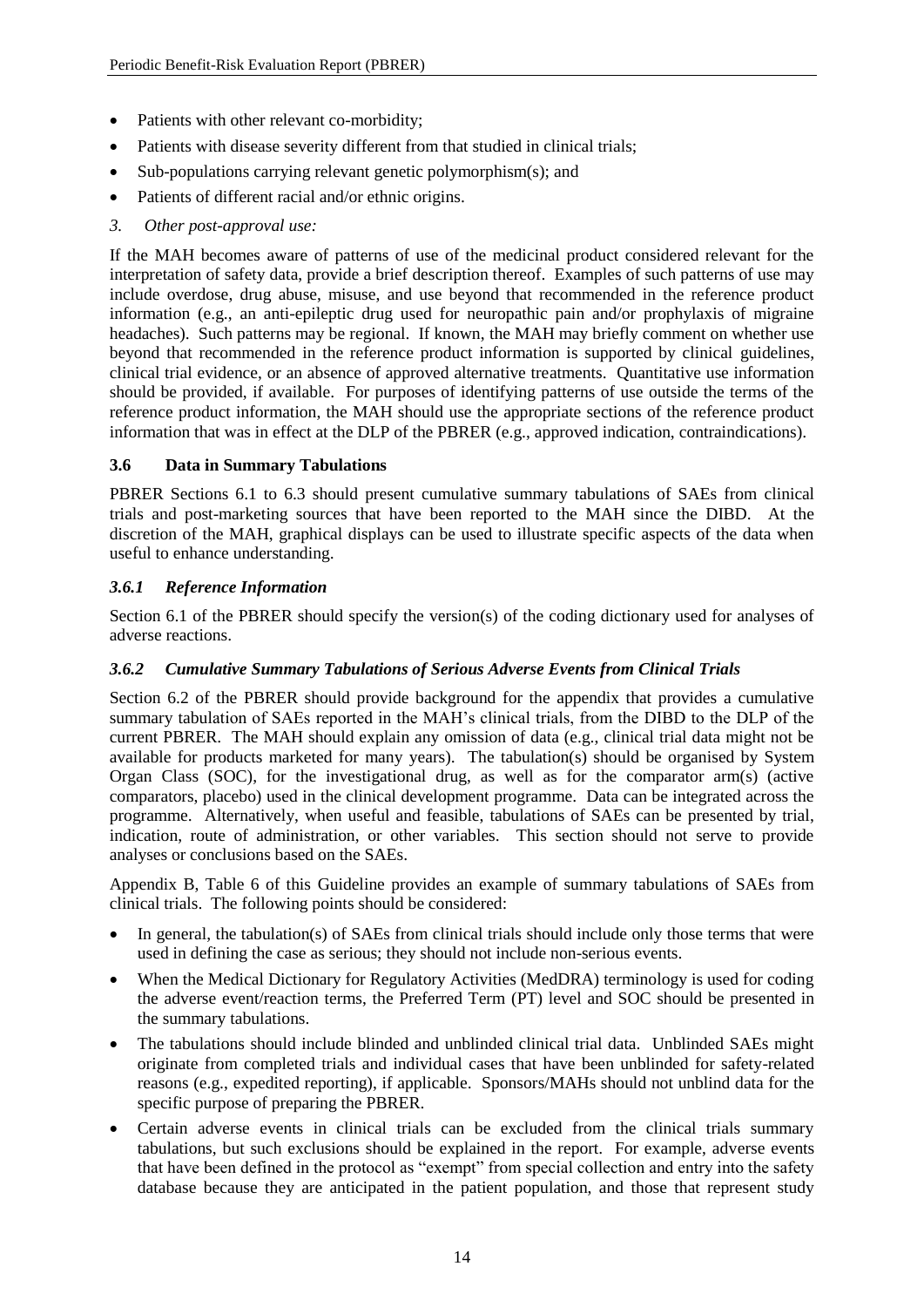endpoints, can be excluded (e.g., deaths reported in a trial of a drug for congestive heart failure where all-cause mortality is the primary efficacy endpoint, disease progression in cancer trials).

 Causality assessment is generally useful for the evaluation of individual rare ADRs. Individual case causality assessment has less value in the analysis of aggregate data, where group comparisons of rates are possible. Therefore, the summary tabulations should include all SAEs for the investigational drug, active controls, and placebo. It may be useful to give rates by dose.

#### <span id="page-18-0"></span>*3.6.3 Cumulative and Interval Summary Tabulations from Post-Marketing Data Sources*

Section 6.3 of the PBRER should provide background for the appendix that provides cumulative and interval summary tabulations of adverse reactions, from the IBD to the DLP of the current PBRER. As described in ICH Guideline E2D, for marketed medicinal products, spontaneously reported\* adverse events usually imply at least a suspicion of causality by the reporter, and should be considered to be adverse reactions for regulatory reporting purposes. The tabulation should include:

- Serious and non-serious adverse drug reactions from spontaneous ICSRs, including reports from healthcare professionals, consumers, scientific literature, and regulatory authorities;
- Serious adverse reactions from non-interventional studies; and
- Solicited reports\* of serious adverse reactions.

The tabulation should include interval and cumulative data presented side-by-side (see Appendix B, Table 7), and should be organised by SOC.

For special issues or concerns, additional tabulations of adverse reactions can be presented by indication, route of administration, or other variables. This section should not serve to provide analyses or conclusions based on the data presented.

#### <span id="page-18-1"></span>**3.7 Summaries of Significant Safety Findings from Clinical Trials during the Reporting Interval**

This section of the PBRER should provide a brief summary of clinically important emerging efficacy/effectiveness and safety findings obtained from the MAH's sponsored clinical trials that became available during the reporting interval of the report. The safety signals arising from clinical trial sources should be tabulated in Section 15 of the PBRER. Evaluation of the signals (whether or not categorised as refuted signals or either potential\* or identified risks\*) that were closed during the reporting interval should be presented in Section 16.2 of the PBRER. New information in relation to any previously known potential or identified risks and not considered to constitute a newly indentified signal should be evaluated and characterised in Sections 16.3 and 16.4, respectively. Findings from clinical trials not sponsored by the MAH should be described in the relevant sections of the PBRER.

When relevant to the benefit-risk evaluation, information on lack of efficacy from clinical trials for treatments of non-life-threatening diseases in approved indications should also be summarised in this section. Information on lack of efficacy from clinical trials with products intended to treat or prevent serious or life-threatening illnesses should be summarised in Section 13 of the PBRER.

When possible and relevant, data categorized by sex and age (particularly children versus adult), indication, dose, and region should be presented.

A listing of any MAH-sponsored post-marketing interventional trials with the primary aim of identifying, characterising, or quantifying a safety hazard, or confirming the safety profile of the medicinal product that were completed or ongoing during the reporting interval should be included in an appendix. The listing should include the following information for each trial:

- Study ID (e.g., protocol number or other identifier);
- Study title (abbreviated study title, if applicable);
- Study type (e.g., randomized clinical trial, cohort study, case-control study);
- Population studied (including country and other relevant population descriptors, e.g., paediatric population or trial subjects with impaired renal function);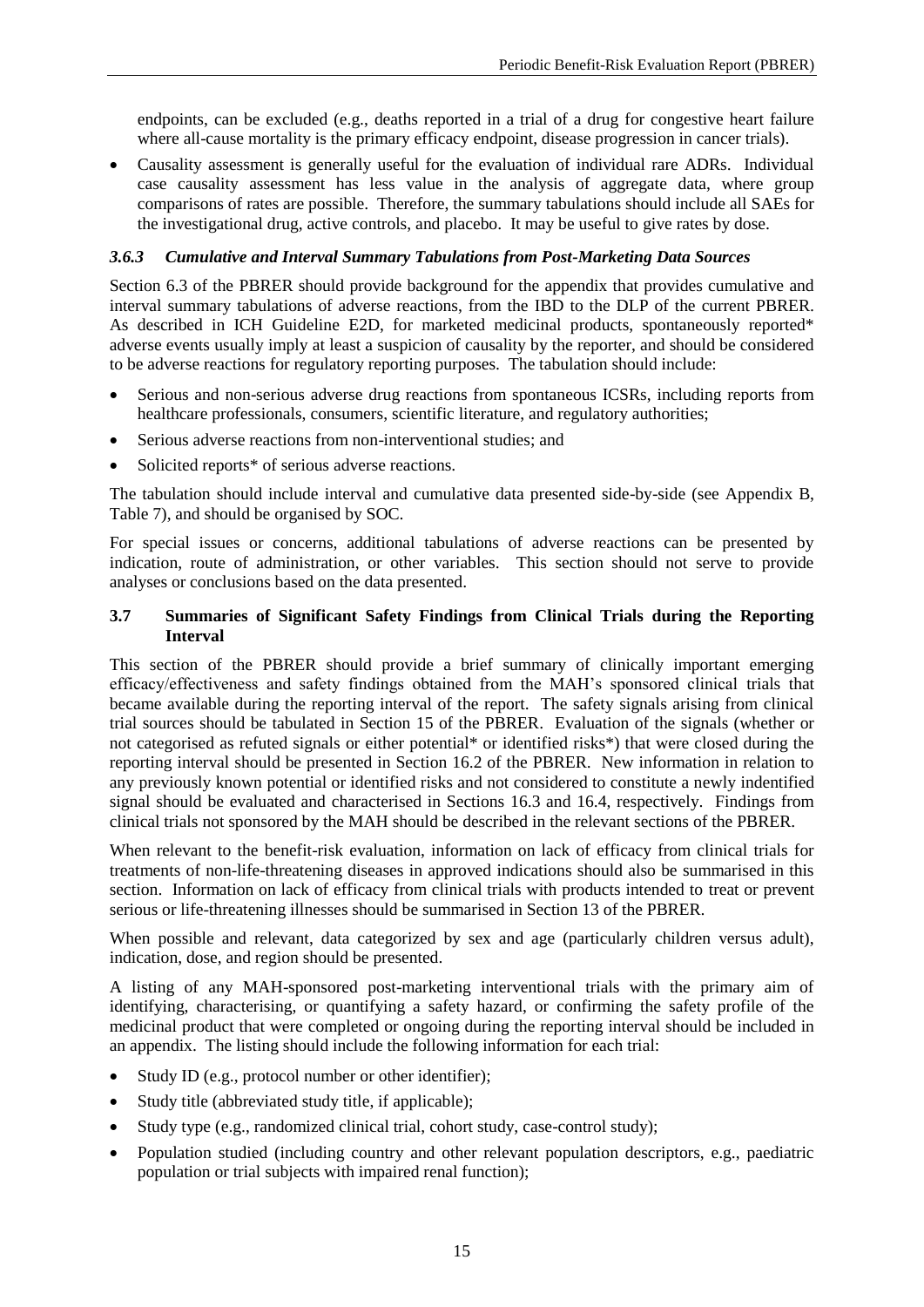- Study start (as defined by the MAH) and projected completion dates;
- Status:
	- Ongoing (clinical trial has begun);
	- Completed (clinical study report is finalised).

# <span id="page-19-0"></span>*3.7.1 Completed Clinical Trials*

Section 7.1 of the PBRER should provide a brief summary of clinically important emerging efficacy and safety findings obtained from clinical trials completed during the reporting interval. This information can be presented in narrative format or as a synopsis.<sup>5</sup> It could include information that supports or refutes previously identified safety concerns, as well as evidence of new safety signals.

# <span id="page-19-1"></span>*3.7.2 Ongoing Clinical Trials*

If the MAH is aware of clinically important information that has arisen from ongoing clinical trials (e.g., learned through interim safety analyses or as a result of unblinding of subjects with adverse events), this section should briefly summarise the concern(s). It could include information that supports or refutes previously identified safety concerns, as well as evidence of new safety signals.

# <span id="page-19-2"></span>*3.7.3 Long-Term Follow-up*

Where applicable, this section should provide information from long-term follow-up of subjects from clinical trials of investigational drugs, particularly advanced therapy products.

# <span id="page-19-3"></span>*3.7.4 Other Therapeutic Use of Medicinal Product*

This section of the PBRER should include clinically important safety information from other programmes conducted by the MAH that follow a specific protocol, with solicited reporting as per ICH Guideline E2D (e.g., expanded access programmes, compassionate use programmes, particular patient use, single-patient Investigational New Drug applications [INDs], treatment INDs, and other organised data collection).

# <span id="page-19-4"></span>*3.7.5 New Safety Data Related to Fixed Combination Therapies*

Unless otherwise specified by national or regional regulatory requirements, the following options can be used to present data from combination therapies:

- If the product that is the subject of a PBRER is also approved or under development as a component of a fixed combination product or a multi-drug regimen, this section should summarise important safety findings from use of the combination therapy.
- If this PBRER is for a fixed combination product, this section should summarise important safety information arising from the individual components.

The information specific to the combination can be incorporated into a separate section(s) of the PBRER for one or all of the individual components of the combination.

# <span id="page-19-5"></span>**3.8 Findings from Non-Interventional Studies**

This section should summarise relevant safety information or information with potential impact on the benefit or risk evaluations, from MAH-sponsored non-interventional studies that became available during the reporting interval (e.g., observational studies, epidemiological studies, registries, and active surveillance programmes). This should include relevant information from drug utilisation studies when applicable to multiple regions.

A listing of any MAH-sponsored post-marketing non-interventional study(ies) with the primary aim of identifying, characterising, or quantifying a safety hazard, confirming the safety profile of the medicinal product, or measuring the effectiveness of risk management measures that were completed

 $\overline{a}$ 

**<sup>5</sup>** Examples of synopses are provided in ICH E3 and CIOMS VII.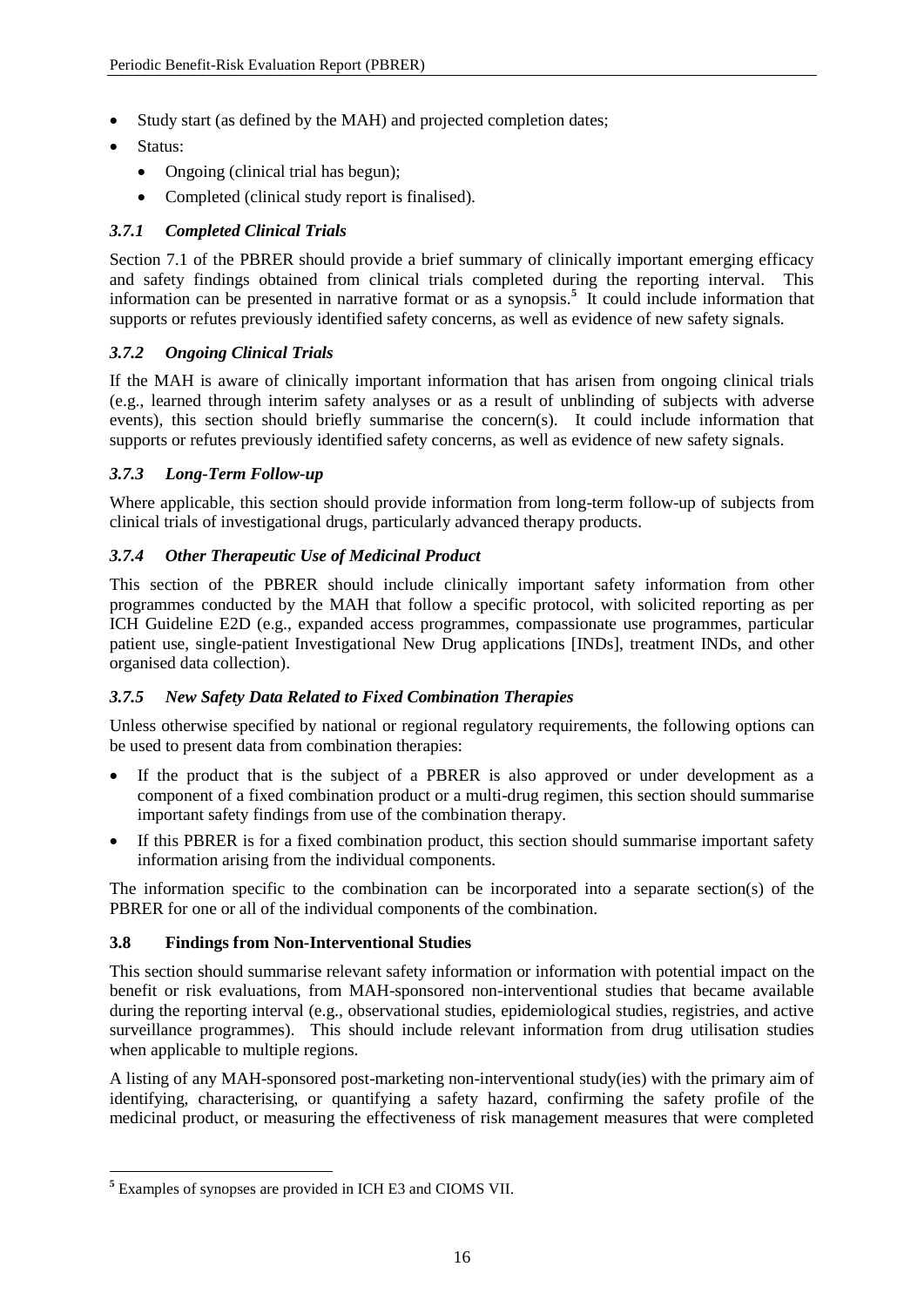or ongoing during the reporting interval should be included in an appendix (see Section 3.7 of this Guideline for the information that should be included in the listing).

Final study reports completed during the reporting interval for the studies mentioned in the paragraph above should also be included in the regional appendix of the report where stipulated by regional requirements.

# <span id="page-20-0"></span>**3.9 Information from Other Clinical Trials and Sources**

# <span id="page-20-1"></span>*3.9.1 Other Clinical Trials*

This subsection should summarise information accessible to the MAH with reasonable and appropriate effort from any other clinical trial/study sources, including results from pooled analyses or metaanalyses of randomised clinical trials, and safety information provided by co-development partners or from investigator-initiated trials.

# <span id="page-20-2"></span>*3.9.2 Medication Errors*

This subsection should summarise relevant information on patterns of medication errors and potential medication errors, even when not associated with adverse outcomes. A potential medication error is the recognition of circumstances that could lead to a medication error, and may or may not involve a patient. Such information may be relevant to the interpretation of safety data or the overall benefit-risk evaluation of the medicinal product. A medication error may arise at any stage in the medication use process, and may involve patients, consumers, or healthcare professionals.

This information may be received by the MAH via spontaneous reporting systems, medical information queries, customer complaints, screening of digital media, patient support programmes, or other available information sources.

Signals or risks identified from any information source and/or category of reports should be presented and evaluated in the relevant section of the PBRER.

# <span id="page-20-3"></span>**3.10 Non-Clinical Data**

This section should summarise major safety findings from non-clinical *in vivo* and *in vitro* studies (e.g., carcinogenicity, reproduction, or immunotoxicity studies) ongoing or completed during the reporting interval. Results from studies designed to address specific safety concerns should be included in the PBRER, regardless of the outcome. Implications of the findings presented in PBRER Section 10 should be discussed in the relevant evaluation sections of the report.

# <span id="page-20-4"></span>**3.11 Literature**

This section should summarise new and significant safety findings, either published in the peerreviewed scientific literature or made available as unpublished manuscripts, relevant to the approved medicinal product that the MAH became aware of during the reporting interval. Literature searches for PBRERs should be wider than those for individual adverse reaction cases, and include studies reporting safety outcomes in groups of subjects. If relevant, information on active substances of the same class should be considered.

# <span id="page-20-5"></span>**3.12 Other Periodic Reports**

Unless otherwise specified by national or regional regulatory requirements, the MAH should prepare a single PBRER for a single active substance. However, if an MAH prepares multiple PBRERs for a single active substance (e.g., covering different indications, or formulations), this section should summarise significant findings from the other periodic reports if they are not presented elsewhere within this report.

When available, based on contractual agreements, the MAH should summarise significant findings from periodic reports provided during the reporting interval by other parties (e.g., sponsors, MAHs, other contractual partners).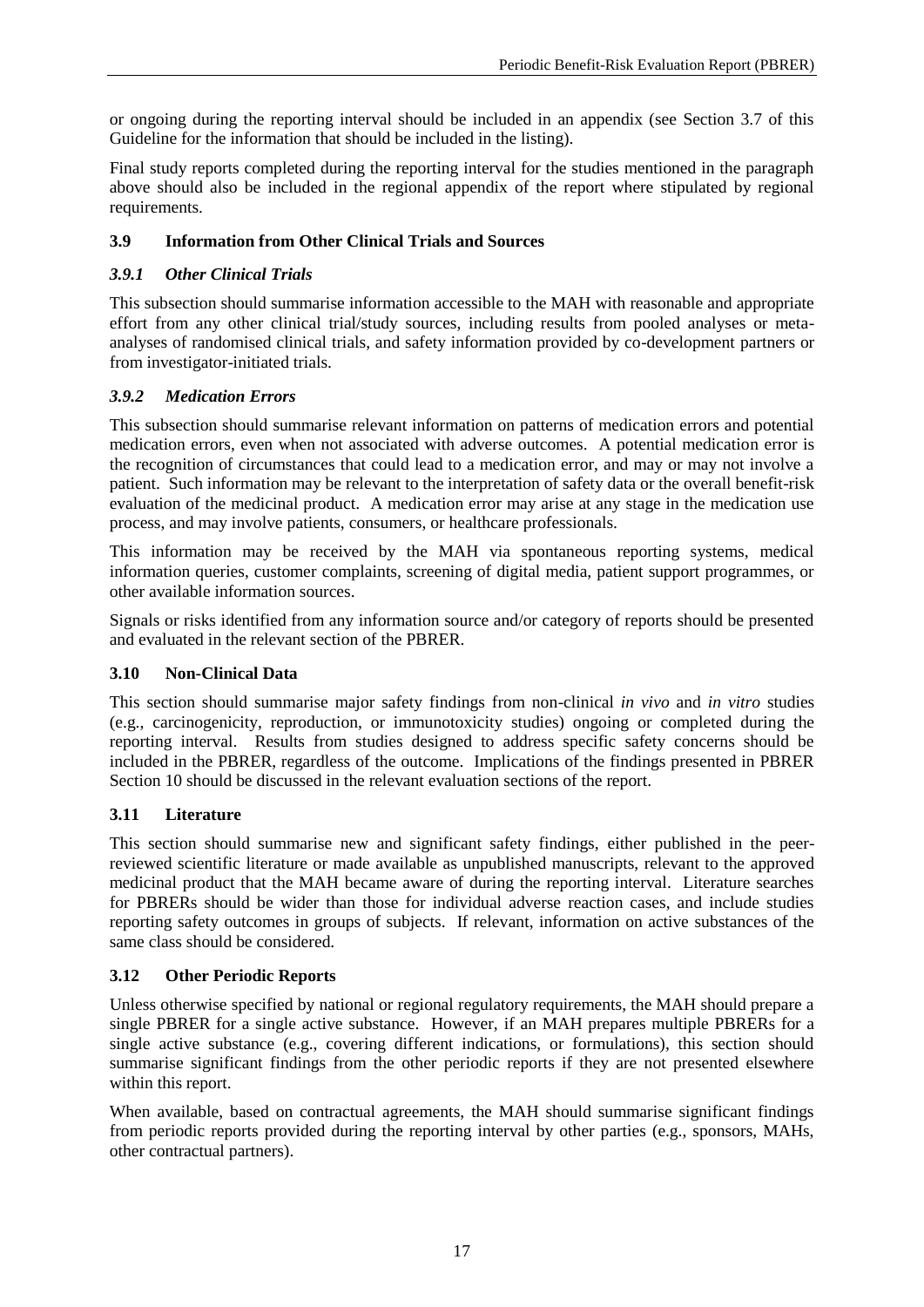# <span id="page-21-0"></span>**3.13 Lack of Efficacy in Controlled Clinical Trials**

Data from clinical trials indicating lack of efficacy, or lack of efficacy relative to established therapy(ies), for products intended to treat or prevent serious or life-threatening illnesses (e.g., excess cardiovascular adverse events in a trial of a new anti-platelet drug for acute coronary syndromes) could reflect a significant risk to the treated population and should be summarised in this section.

# <span id="page-21-1"></span>**3.14 Late-Breaking Information**

This section should summarise information on potentially important safety and efficacy/effectiveness findings that arise after the DLP but while the PBRER is in preparation. Examples include clinically significant new publications, important follow-up data, clinically relevant toxicological findings and any action that the MAH, a data monitoring committee, or a regulatory authority has taken for safety reasons. New individual case reports should not be included unless they are considered to constitute an important index case (i.e., the first instance of an important event), an important safety signal, or where they may add information to the evaluation of safety concerns already presented in the PBRER (e.g., a well documented and unconfounded case report of aplastic anaemia in a medicinal product known to be associated with adverse effects on the bone marrow).

Any significant change proposed to the reference product information which has occurred after the DLP of the report but before submission should also be included in this section, where feasible. Such changes could include a new contraindication, warning/precaution, or new adverse drug reaction.

The data presented in this section should also be taken into account in the evaluation of risks and new information (see Section 3.16.3 of this Guideline).

# <span id="page-21-2"></span>**3.15 Overview of Signals: New, Ongoing, or Closed**

The general location for presentation of information on signals and risks within the PBRER is shown in Appendix F of this Guideline. The purpose of Section 15 of the PBRER is to provide a high level overview of safety signals that were closed (i.e., the evaluation was completed) during the reporting interval as well as ongoing signals\* that were undergoing evaluation, at the end of reporting interval. For the purposes of the PBRER, a signal should be included once it has undergone the initial screening or clarification step, and a determination made to conduct further evaluation by the MAH. It should be noted that a safety signal is not synonymous with a statistic of disproportionate reporting for a specific drug/event combination as a validation step is required. Signals may be qualitative (e.g., a pivotal individual safety case report, case series) or quantitative (e.g., a disproportionality score, findings of a clinical trial or epidemiological study). Signals may arise in the form of an information request or inquiry on a safety issue from a regulatory authority.

Decisions regarding the subsequent classification of these signals and the conclusions of the evaluation involve medical judgement and scientific interpretation of available data, which is presented in Section 16 of the PBRER.

A new signal is a signal that the MAH became aware of during the reporting interval. New clinically important information on a previously closed signal\* that became available during the reporting period of the PBRER (i.e., a new aspect of a previously refuted signal or recognised risk likely to warrant further action to verify) would also constitute a new signal. New signals may be classified as closed or ongoing, depending on the status of signal evaluation at the DLP of the PBRER. Examples would include new information on a previously:

- Closed and refuted signal, which would result in the signal being re-opened;
- Identified risk which is indicative of a clinically significant difference in the severity of the risk, e.g., transient liver enzyme increases are identified risks and new information is received indicative of a more severe outcome such as hepatic failure; neutropenia is an identified risk and a well documented and unconfounded case report of agranulocytosis is received;
- Identified risk for which a higher frequency of the risk is newly found, e.g., in a subpopulation; and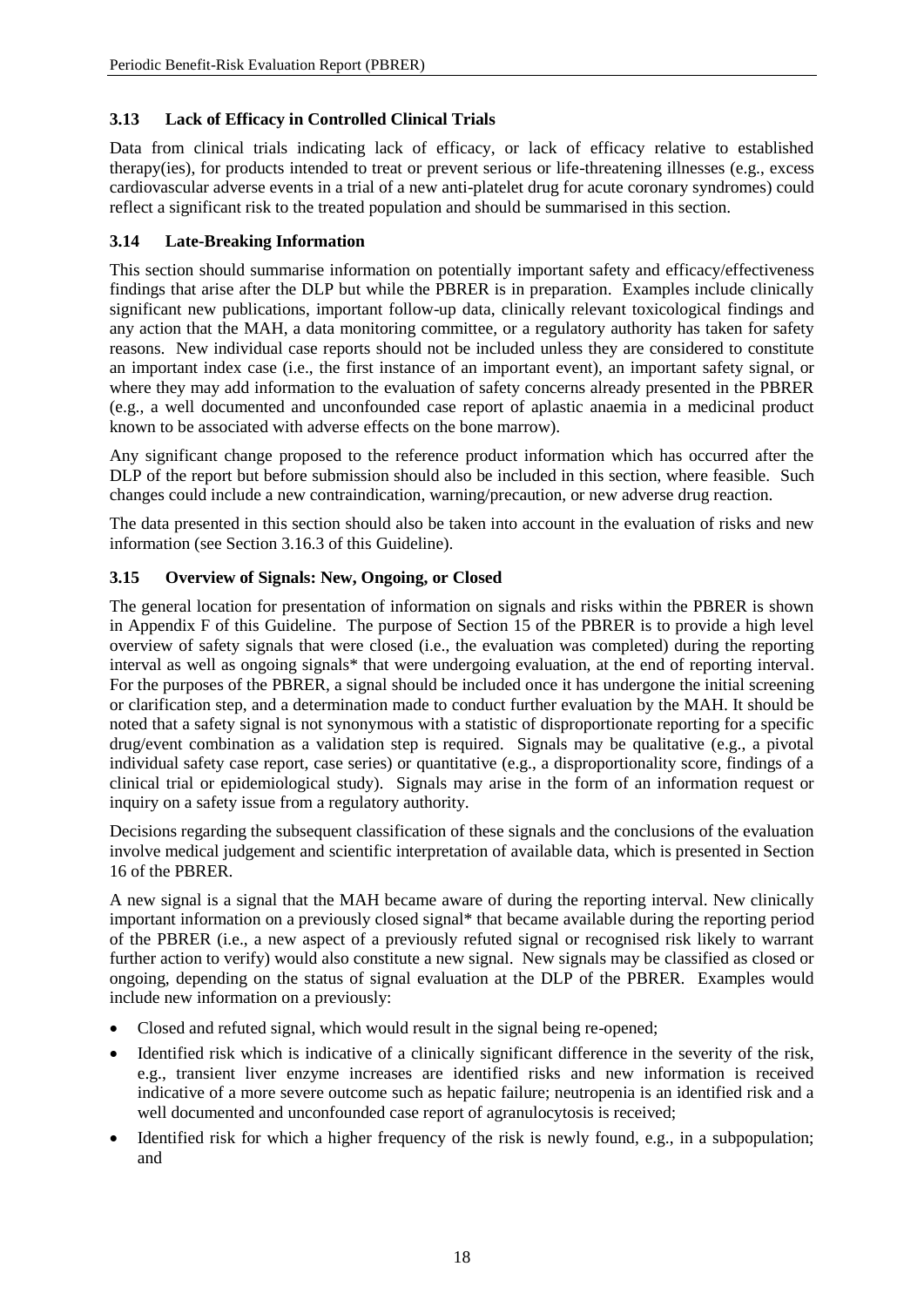Potential risk\* which, if confirmed, would warrant a new warning, precaution, a new contraindication or restriction in indication(s) or population or other risk minimisation activities.

Within this section, or as an appendix, include a tabular listing of all signals ongoing or closed at the DLP of the PBRER. This table should include the following information: See Appendix C for an example.

- A brief description of the signal;
- Date when the MAH became aware of the signal;
- Status of the signal (closed or ongoing at the DLP);
- Date when the signal was closed, if applicable;
- Source of the signal:
- A brief summary of key data;
- Plans for further evaluation; and
- Actions taken or planned.

Detailed signal evaluations for closed signals are not to be included in this section but instead should be presented in Section 16.2 of the PBRER (Signal Evaluation). Evaluation of new information in relation to any previously known identified and potential risks and not considered to constitute a newly identified signal\* should be provided in Section 16.3 of the PBRER (Evaluation of Risks and New Information).

When a regulatory authority has requested that a specific topic (not considered a signal) be monitored and reported in a PBRER, the MAH should summarize the result of the analysis in PBRER Section 15 if it is negative. If the specific topic becomes a signal, include it instead in the signal tabulation and discuss in PBRER Section 16.2.

# <span id="page-22-0"></span>**3.16 Signal and Risk Evaluation**

The purpose of Section 16 of the PBRER is to provide:

- A succinct summary of what is known about important identified and potential risks and important missing information<sup>\*</sup> at the beginning of the reporting interval covered by the report  $(16.1)$ ;
- An evaluation of all signals closed during the reporting interval (16.2);
- An evaluation of new information with respect to previously recognised identified and potential risks (16.3);
- An updated characterisation of important potential and identified risks ,where applicable (16.4); and
- A summary of the effectiveness of risk minimisation activities in any country or region which may have utility in other countries or regions (16.5).

Appendix F of this Guideline provides a flowchart to illustrate the mapping of signals and risks to specific sections of the PBRER.

The evaluation subsections should not summarise or repeat information presented in previous sections of the PBRER, but should instead provide an interpretation of the information, with a view towards characterising the profile of those risks assessed as important. As a general rule, it is not necessary to include individual case narratives in the evaluation sections of the PBRER; however, when integral to the scientific analysis of a signal or risk, a clinical evaluation of pivotal or illustrative cases (e.g., the first case of suspected agranulocytosis with an active substance belonging to a class known to be associated with this adverse reaction) should be provided.

# <span id="page-22-1"></span>*3.16.1 Summary of Safety Concerns*

The purpose of this section is to provide a summary of safety concerns at the beginning of the reporting interval, against which new information and evaluations can be made. These comprise: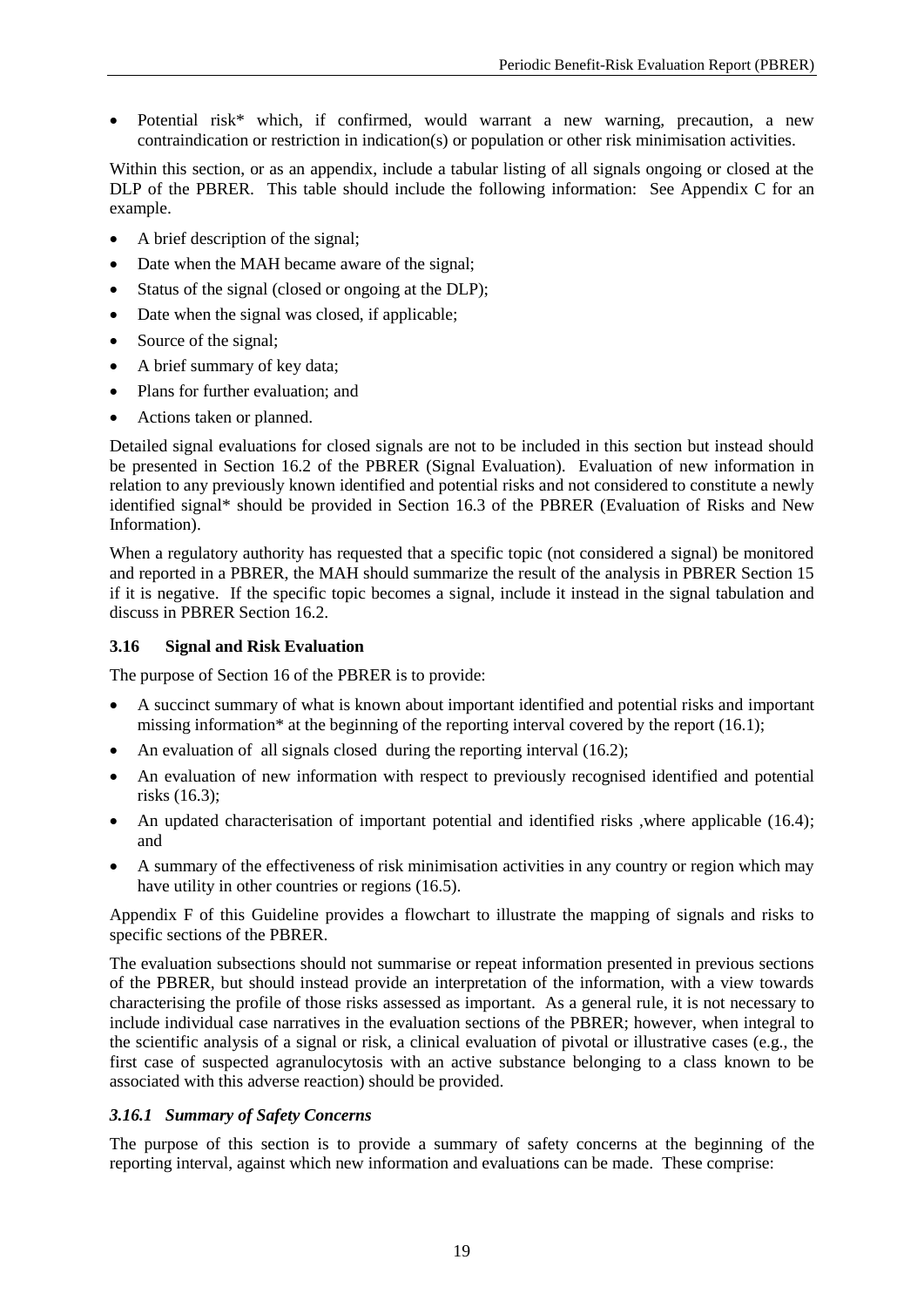- Important identified risks;\*
- Important potential risks;\* and
- Important missing information.

The following factors should be considered when determining whether or not a risk is important:

- Medical seriousness of the risk, including the impact on individual patients;
- Its frequency, predictability, preventability, and reversibility;
- Potential impact on public health (frequency; size of treated population); and
- Potential for avoidance of a medical product with a preventive benefit as a result of public perception of risk.

For products with an existing safety specification, this section can be either the same as, or be derived from, the safety specification summary (according to ICH Guideline E2E) at the start of the reporting interval of the current PBRER. For products without an existing safety specification, this section should provide information on the important identified and potential risks and important missing information associated with use of the product, based on pre- and post-approval experience. Important identified and potential risks may include, for example:

- Important adverse reactions;
- Interactions with other medicinal products;
- Interactions with foods and other substances;
- Medication errors;
- Effects of occupational exposure; and
- Pharmacological class effects.

The summary on important missing information should take into account whether there are critical gaps in knowledge for specific safety issues or populations that use the medicinal product.

# <span id="page-23-0"></span>*3.16.2 Signal Evaluation*

Section 16.2 of the PBRER should summarize the results of evaluations of all safety signals (whether or not classified as important) that were closed during the reporting interval. A safety signal can be closed either because it is refuted or because it is determined to be a potential or identified risk following evaluation. Therefore, the two main categories to be included in this section are:

1. Those signals that, following evaluation, have been refuted as "false" signals based on medical judgment and a scientific evaluation of the currently available information.

2. Those signals that, following evaluation, have been categorised as either a potential or identified risk, including lack of efficacy.

For both categories of closed signals, a concise description of each signal evaluation should be included in order to provide to the regulatory authorities the basis upon which the signal was either refuted or considered to be a potential or identified risk by the MAH.

It is recommended that the level of detail provided in the description of the signal evaluation be proportionate to the medical significance of the signal, its public health importance, and the extent of the available evidence. When multiple evaluations are included under both categories of closed signals, they can be presented in the following order:

- Closed and refuted signals;
- Closed signals that are categorised as important potential risks;
- Closed signals that are categorised as important identified risks;
- Closed signals that are potential risks not categorised as important; and
- Closed signals that are identified risks not categorised as important.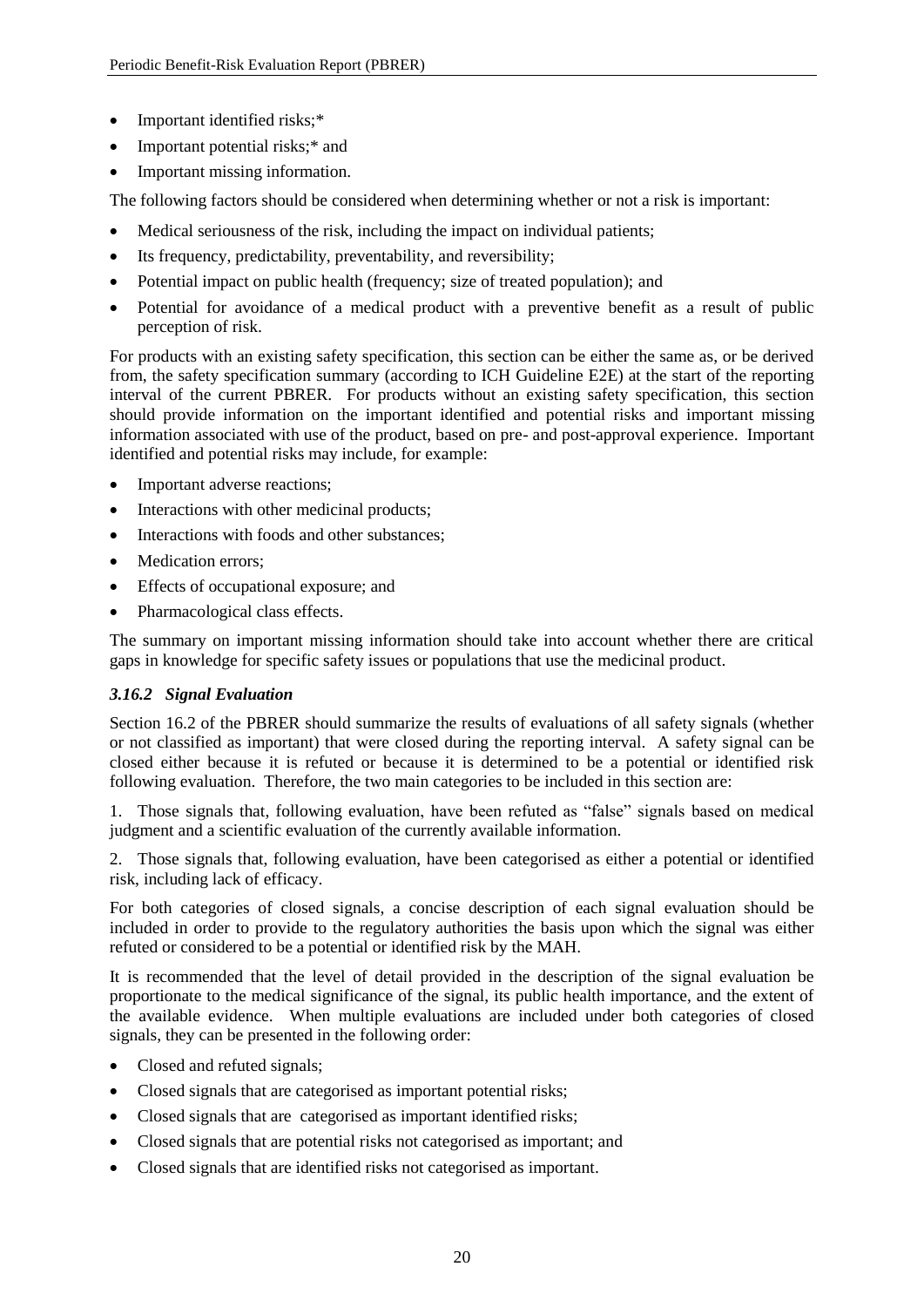Where applicable the closed signal evaluations can be presented by indication or population.

The description(s) of the signal evaluations can be included in this section of the PBRER, or in an appendix. Each signal evaluation should include the following information as appropriate:

- Source of the signal;
- Background relevant to the evaluation;
- Method(s) of evaluation, including data sources, search criteria (where applicable, the specific MedDRA terms [e.g., PTs, HLTs, SOCs, etc.] or Standardised MedDRA Queries [SMQs] that were reviewed), and analytical approaches;
- Results a summary and critical analysis of the data considered in the signal evaluation; where integral to the assessment, this may include a description of a case series or an ICSR, e.g., an index case of well documented agranulocytosis or Stevens Johnson syndrome;
- Discussion; and
- Conclusion.

# <span id="page-24-0"></span>*3.16.3 Evaluation of Risks and New Information*

This section should provide a critical appraisal of new information relevant to previously recognised risks that is not already included in Section 16.2 of the PBRER (Signal Evaluation).

New information that constitutes a signal with respect to a previously recognised risk or previously refuted signal should be presented in the tabular summary in Appendix C and evaluated in Section 16.2 of the PBRER, if the signal is also closed during the interval of the PBRER.

Updated information on a previously recognised risk that does not constitute a signal should be included in this section. Examples include information that confirms a potential risk as an identified risk, or information that allows further characterisation of a previously recognised risk.

New information can be organised as follows:

- 1. New information on important potential risks;
- 2. New information on important identified risks;
- 3. New information on other potential risks not categorised as important;
- 4. New information on other identified risks not categorised as important;
- 5. Update on important missing information.

The focus of the evaluation(s) is on new information which has emerged during the reporting interval of the PBRER. This should be concise and interpret the impact, if any, on the understanding and characterisation of the risk. Where applicable, the evaluation will form the basis for an updated characterisation of important potential and identified risks in Section 16.4 of the report. It is recommended that the level of detail of the evaluation included in this section should be proportional to the available evidence on the risk and its medical significance and public health relevance.

The evaluation(s) of new information and missing information update(s) can be included in this section of the PBRER, or in an appendix. Each evaluation should include the following information as appropriate:

- Source of the new information;
- Background relevant to the evaluation;
- Method(s) of evaluation, including data sources, search criteria, and analytical approaches;
- Results a summary and critical analysis of the data considered in the risk evaluation;
- Discussion; and
- Conclusion including whether or not the evaluation supports an update of the characterisation of any of the important potential and identified risks in Section 16.4 of the PBRER.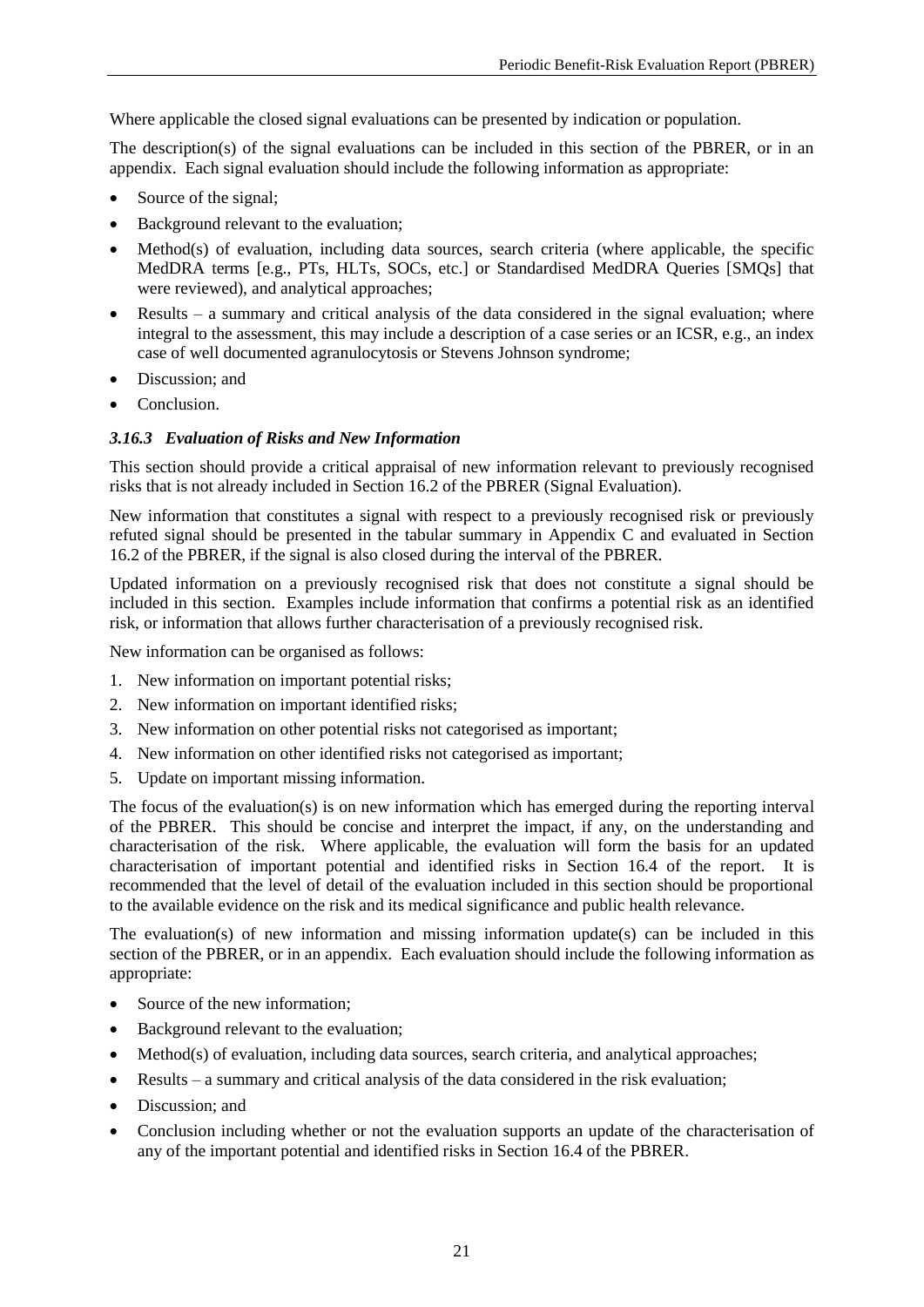Any new information on populations exposed or data generated to address previously missing information should be critically assessed in this section. Unresolved concerns and uncertainties should be acknowledged.

# <span id="page-25-0"></span>*3.16.4 Characterisation of Risks*

This section will characterise important identified and important potential risks based on cumulative data (i.e., not restricted to the reporting interval), and describe important missing information.

Depending on the nature of the data source, the characterisation of risk may include, where applicable:

- Frequency;
- Numbers of cases (numerator); precision of estimate, taking into account the source of the data;
- Extent of use (denominator) expressed as numbers of patients, patient-time, etc., and precision of estimate;
- Estimate of relative risk; precision of estimate;
- Estimate of absolute risk; precision of estimate;
- Impact on the individual patient (effects on symptoms, quality or quantity of life);
- Public health impact;
- Patient characteristics relevant to risk (e.g., age, pregnancy/lactation, disease severity, hepatic/renal impairment, relevant co-morbidity, genetic polymorphism),
- Dose, route of administration;
- Duration of treatment, risk period;
- Preventability (i.e., predictability, ability to monitor for a "sentinel" adverse reaction or laboratory marker);
- Reversibility;
- Potential mechanism: and
- Strength of evidence and its uncertainties, including analysis of conflicting evidence, if applicable.

When missing information could constitute an important risk, it should be included as a safety concern. The limitations of the safety database (in terms of number of patients studied, cumulative exposure or long term use, etc.) should be discussed.

For PBRERs for products with several indications, formulations, or routes of administration, where there may be significant differences in the identified and potential risks, it may be appropriate to present risks by indication, formulation, or route of administration. Headings that could be considered include:

- Risks relating to the active substance;
- Risks related to a specific formulation or route of administration (including occupational exposure);
- Risks relating to a specific population; and
- Risks associated with non-prescription use (for substances that are available as both prescription and non-prescription products).

# <span id="page-25-1"></span>*3.16.5 Effectiveness of Risk Minimisation (if applicable)*

Relevant information on the effectiveness and/or limitations of specific risk minimisation activities for important identified risks that has become available during the reporting interval should be summarised in this section.

Insights into the effectiveness of risk minimisation activities in any country or region that may have utility in other countries or regions are of particular interest. Information may be summarised by region, if applicable and relevant.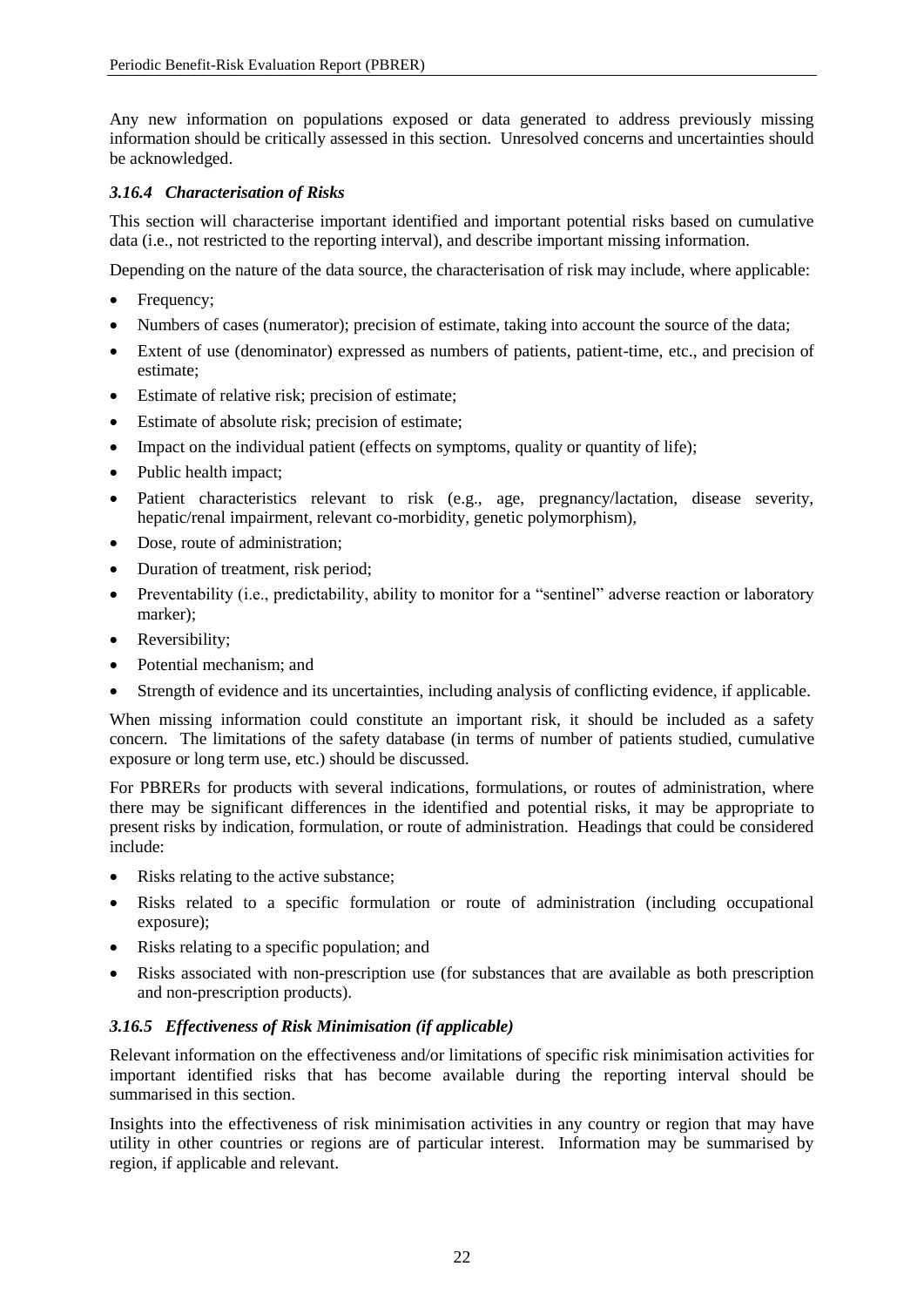When required for reporting in a PBRER, results of evaluations that are relevant to only one region and that became available during the reporting interval should be provided in regional appendices.

# <span id="page-26-0"></span>**3.17 Benefit Evaluation**

PBRER Sections 17.1 and 17.2 provide the baseline (17.1) and newly identified (17.2) benefit information that support the characterization of benefit described in Section 17.3 that in turn supports the benefit-risk evaluation in Section 18.

# <span id="page-26-1"></span>*3.17.1 Important Baseline Efficacy/Effectiveness Information*

This section summarises information on the efficacy/effectiveness of the medicinal product as of the beginning of the reporting interval, and provides the basis for the benefit evaluation. This information should relate to the approved indication(s) of the medicinal product listed in the reference product information (see Section 2.4).

For medicinal products with multiple indications, populations, and/or routes of administration, the benefit should be characterised separately by these factors, where relevant.

The level of detail provided in this section should be sufficient to support the characterisation of benefit in PBRER Section 17.3 and the benefit-risk assessment in Section 18.

# <span id="page-26-2"></span>*3.17.2 Newly Identified information on Efficacy/Effectiveness*

New information on efficacy/effectiveness in approved indications that may have become available during the reporting interval should be presented in this section. For approved indications, new information on efficacy/effectiveness under conditions of actual use should also be described in this section, if available. New information about efficacy/effectiveness in uses other than the approved indication(s) should not be included, unless relevant for the benefit-risk evaluation in the approved indication. Information on indications approved during the reporting interval should also be included in this section. The level of detail provided in this section should be sufficient to support the characterisation of benefit in Section 17.3 and the benefit-risk assessment in Section 18.

New information on efficacy/effectiveness might also include changes in the therapeutic environment that could impact efficacy/effectiveness over time, e.g., vaccines, emergence of resistance to antiinfective agents.

# <span id="page-26-3"></span>*3.17.3 Characterisation of Benefits*

Section 17.3 of the PBRER provides an integration of the baseline benefit information (see Section 3.17.1) and any relevant new benefit information (see Section 3.17.2) that became available during the reporting interval for approved indications.

This section should provide a concise but critical evaluation of the strengths and limitations of the evidence on efficacy/effectiveness, considering the following, when available:

- A brief description of the strength of evidence of benefit, considering comparator(s), effect size, statistical rigor, methodological strengths and deficiencies, and consistency of findings across trials/studies;
- New information that challenges the validity of a surrogate endpoint, if used;
- Clinical relevance of the effect size:
- Generalizability of treatment response across the indicated patient population, e.g., information that demonstrates lack of treatment effect in a sub-population;
- Adequacy of characterization of dose-response;
- Duration of effect;
- Comparative efficacy; and
- A determination of the extent to which efficacy findings from clinical trials are generalizable to patient populations treated in medical practice.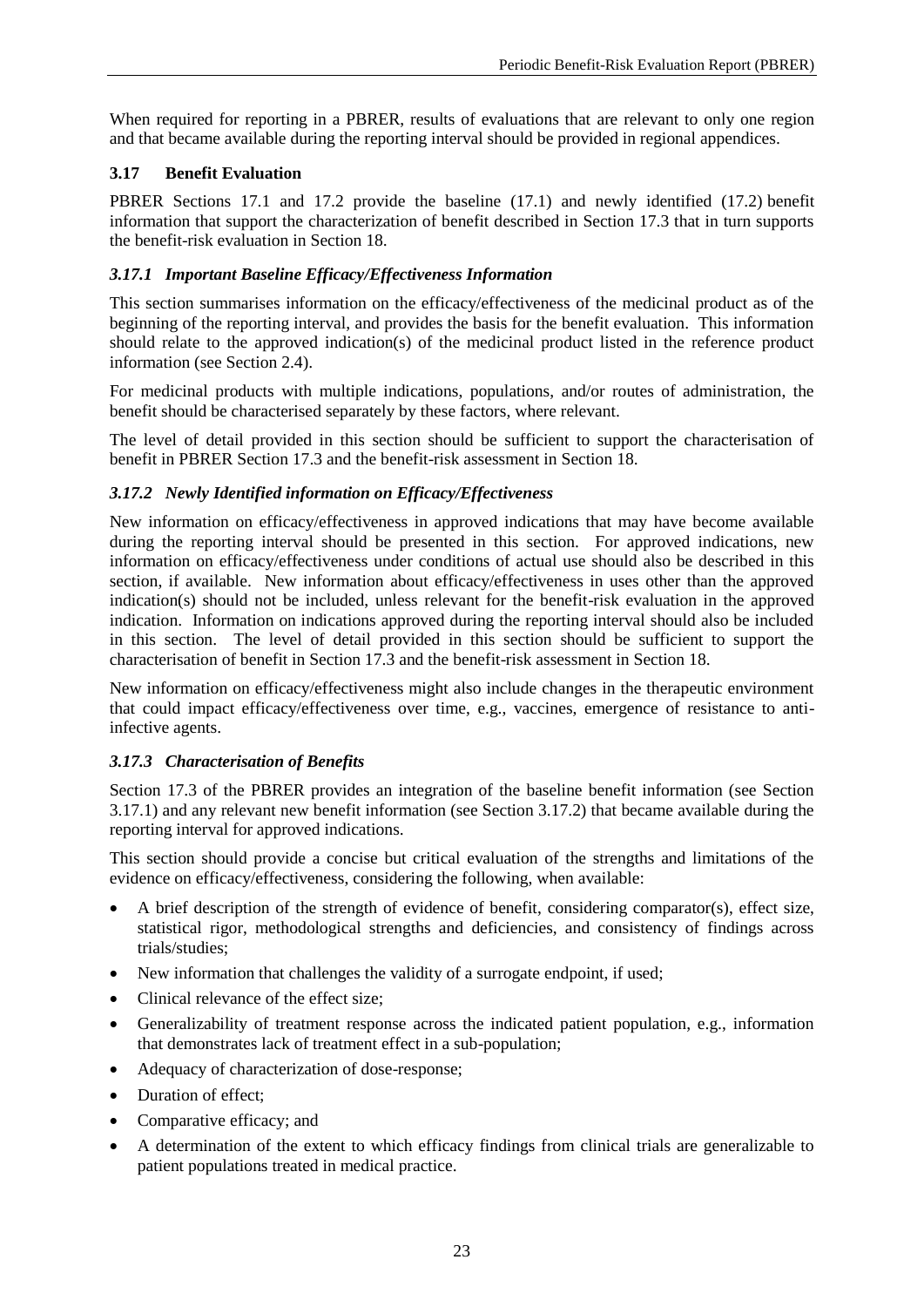The level of detail provided in PBRER Section 17.3 should be sufficient to support the analysis of benefit-risk in Section 18.

When there are no new relevant benefit data, this section should provide a characterisation of the information in Section 17.1 of the PBRER.

When there is new positive benefit information and no significant change in the risk profile in this reporting interval, the integration of baseline and new information in this section should be succinct.

#### <span id="page-27-0"></span>**3.18 Integrated Benefit-Risk Analysis for Approved Indications**

Whereas PBRER Sections 16.4 and 17.3 present the risks and benefits, respectively, Section 18 should provide an integration and critical analysis of the key information in these sections as described below. Section 18 provides the benefit-risk analysis, and should not simply duplicate the benefit and risk characterization presented in Sections 16.4 and 17.3.

#### <span id="page-27-1"></span>*3.18.1 Benefit-Risk Context - Medical Need and Important Alternatives*

This section should provide a brief description of the medical need for the medicinal product in the approved indications, and summarise alternatives (medical, surgical, or other; including no treatment).

#### <span id="page-27-2"></span>*3.18.2 Benefit-Risk Analysis Evaluation*

A benefit-risk profile is specific to an indication and population. For products approved for more than one indication, benefit-risk profiles should be evaluated and presented for each indication individually. If there are important differences in the benefit-risk profiles among populations within an indication, benefit-risk evaluation should be presented by population, if possible. The evaluation should be presented and discussed in a way that facilitates the comparison of benefits and risks, and should take into account the following points:

- Whereas previous sections will include all important benefit and risk information, not all benefits and risks contribute importantly to the overall benefit-risk evaluation. Therefore, the key benefits and risks considered in the evaluation should be specified. The key information presented in the previous benefit and risk sections should be carried forward for integration in the benefit-risk evaluation.
- Consider the context of use of the medicinal product: the condition to be treated, prevented, or diagnosed; its severity and seriousness; and the population to be treated.
- With respect to key benefit(s), consider its nature, clinical importance, duration, and generalizability, as well as evidence of efficacy in non-responders to other therapies and alternative treatments. Consider the effect size. If there are individual elements of benefit, consider all (e.g., for therapies for arthritis: reduction of symptoms and inhibition of radiographic progression of joint damage).
- With respect to risk, consider its clinical importance, e.g., nature of toxicity, seriousness, frequency, predictability, preventability, reversibility, impact on patients, and whether it arose from off-label use, a new use, or misuse.
- The strengths, weaknesses, and uncertainties of the evidence should be considered when formulating the benefit-risk evaluation. Describe how uncertainties in the benefits and risks impact the evaluation. Limitations of the assessment should be discussed.

Provide a clear explanation of the methodology and reasoning used to develop the benefit-risk evaluation:

- The assumptions, considerations, and judgement or weighting that support the conclusions of the benefit-risk evaluation should be clear.
- If a formal quantitative or semi-quantitative assessment of benefit-risk is provided, a summary of the methods should be included.

Economic considerations (e.g., cost-effectiveness) should not be included in the benefit-risk evaluation.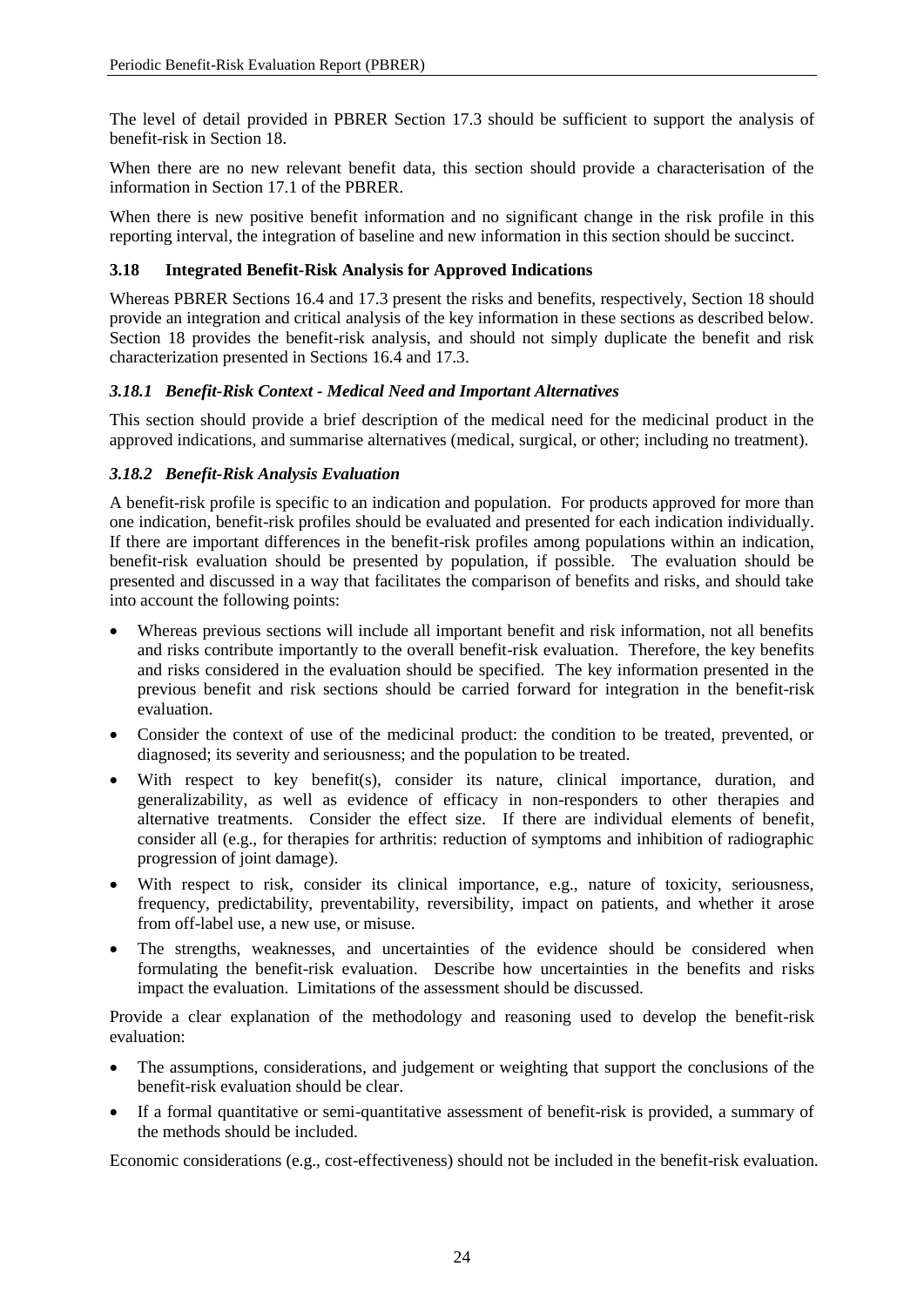When there is important new information or an *ad hoc* PBRER has been requested, a detailed benefitrisk analysis is warranted.

Conversely, where little new information has become available during the reporting interval, the primary focus of the benefit-risk evaluation might consist of an evaluation of updated interval safety data.

# <span id="page-28-0"></span>**3.19 Conclusions and Actions**

This section should provide a conclusion about the implications of any new information that arose during the reporting interval, in terms of the overall benefit-risk evaluation, for each approved indication, as well as for relevant subgroups, if appropriate.

Based on the evaluation of the cumulative safety data and the benefit-risk analysis, the MAH should assess the need for further changes to the reference product information and propose changes as appropriate.

In addition and as applicable, the conclusion should include preliminary proposal(s) to optimise or further evaluate the benefit-risk balance, for further discussion with the relevant regulatory authorities. This may include proposals for additional risk minimisation activities.

These proposals should also be considered for incorporation into the risk management plan, e.g., the E2E pharmacovigilance plan and/or risk minimisation plan, as appropriate.

If required by applicable regional laws and regulations, the MAH should provide, in a regional appendix, information on any final, ongoing, or proposed changes to the national or local authorised product information.

# <span id="page-28-1"></span>**3.20 Appendices to the PBRER**

The PBRER should be accompanied by the following appendices, as appropriate, numbered as follows:

- 1. Reference Information;
- 2. Cumulative Summary Tabulation of Serious Adverse Events from Clinical Trials and Interval/Cumulative Summary Tabulations from Marketed Experience;
- 3. Tabular Summary of Safety Signals (if not included in the body of the report);
- 4. Listing of Interventional and Non-Interventional Studies with a Primary Objective of Post-Authorization Safety Monitoring; and
- 5. List of the Sources of Information Used to Prepare the PBRER (when desired by the MAH).

The PBRER may also be accompanied by regional appendices, as needed, to fulfil national and regional requirements.

# <span id="page-28-2"></span>**4. APPENDICES TO THIS GUIDELINE**

APPENDIX A – Glossary

APPENDIX B **–** Examples of Summary Tabulations

- APPENDIX C **–** Example of **a** Tabular Summary of Safety Signals that Were Ongoing or Closed during the Reporting Interval
- APPENDIX D **–** List of PBRER Sections that May be Shared with Other Regulatory Documents

APPENDIX E **–** Examples of Possible Sources of Information that May Be Used in the Preparation of the PBRER

APPENDIX F **–** Mapping of Signals and Risks to PBRER Sections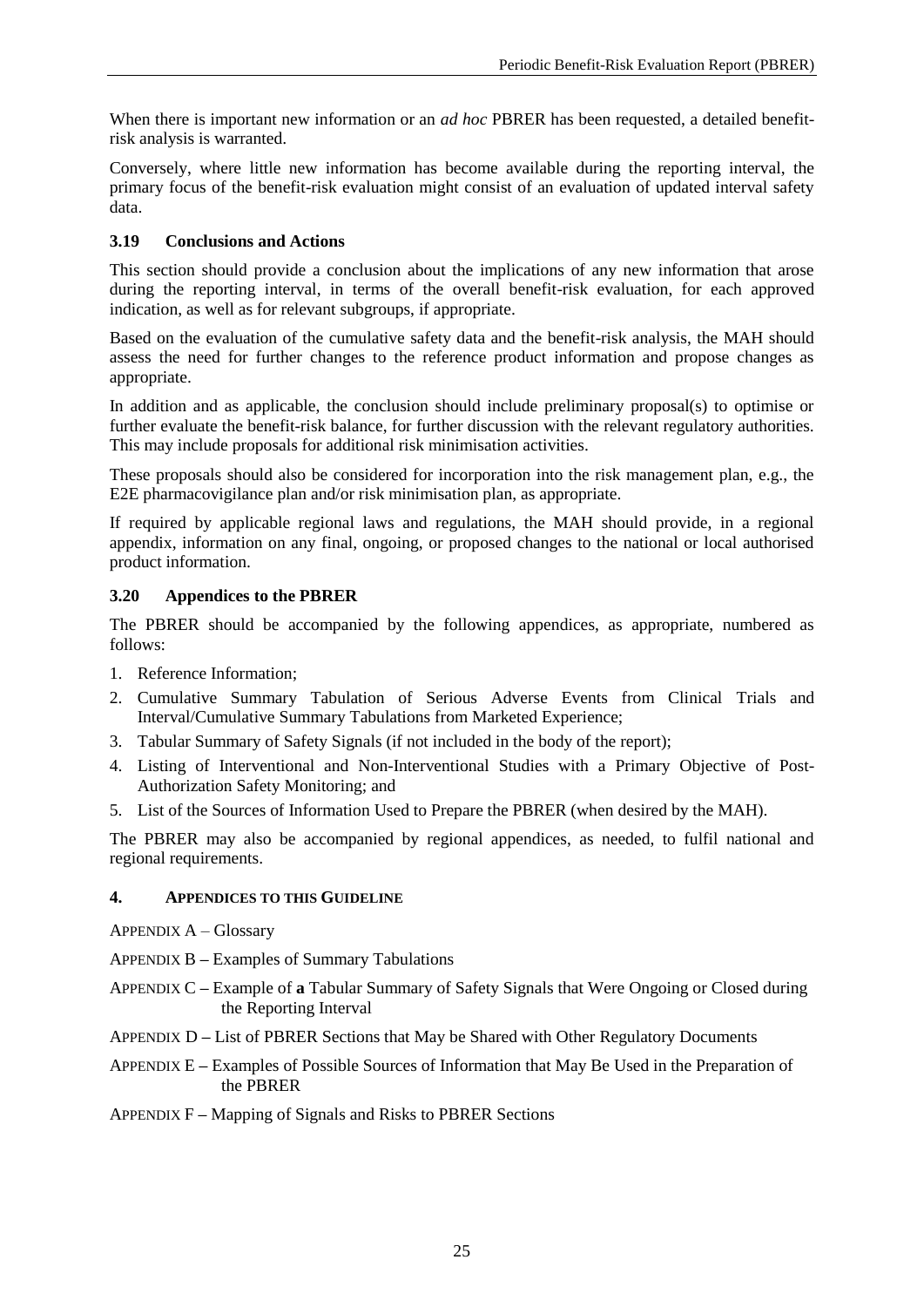# <span id="page-29-0"></span>**APPENDIX A – Glossary**

Whenever possible the Working Group has used terms in use in other ICH Guidelines, or those previously proposed by Council for International Organizations of Medical Sciences (CIOMS) working groups. Generally, the definitions of terms previously defined in ICH documents are not repeated in this glossary, except for those of particular importance to the PBRER.

| <b>Item</b> | <b>Glossary Term</b>                         | <b>Source of</b><br><b>Definition</b> | <b>Definition/Commentary</b>                                                                                                                                                                                                                                                                                                                                                                                                                                                                              |
|-------------|----------------------------------------------|---------------------------------------|-----------------------------------------------------------------------------------------------------------------------------------------------------------------------------------------------------------------------------------------------------------------------------------------------------------------------------------------------------------------------------------------------------------------------------------------------------------------------------------------------------------|
| 1.          | Closed signal                                | ICH Guideline E2C(R2)                 | A signal for which an evaluation was completed during<br>the reporting interval.                                                                                                                                                                                                                                                                                                                                                                                                                          |
| 2.          | Company Core<br>Data Sheet<br>(CCDS)         | ICH Guideline E2C                     | A document prepared by the MAH containing, in<br>addition to safety information, material related to<br>indications, dosing, pharmacology and other<br>information concerning the product.                                                                                                                                                                                                                                                                                                                |
| 3.          | Company Core<br>Safety Information<br>(CCSI) | ICH Guideline E2C                     | All relevant safety information contained in the CCDS<br>prepared by the MAH and which the MAH requires to<br>be listed in all countries where the company markets the<br>drug, except when the local regulatory authority<br>specifically requires a modification. It is the reference<br>information by which listed and unlisted are determined<br>for the purposes of periodic reporting for marketed<br>products, but not by which expected ad unexpected are<br>determined for expedited reporting. |
| 4.          | Completed clinical<br>trial                  | ICH Guideline E2F                     | Clinical trial for which a final study report is available.                                                                                                                                                                                                                                                                                                                                                                                                                                               |
| 5.          | Identified risk                              | ICH Guideline E2F                     | An untoward occurrence for which there is adequate<br>evidence of an association with the medicinal product of<br>interest.                                                                                                                                                                                                                                                                                                                                                                               |
|             |                                              |                                       | Examples of identified risks include:                                                                                                                                                                                                                                                                                                                                                                                                                                                                     |
|             |                                              |                                       | • an adverse reaction adequately demonstrated in non-<br>clinical studies and confirmed by clinical data;                                                                                                                                                                                                                                                                                                                                                                                                 |
|             |                                              |                                       | • an adverse reaction observed in well designed<br>clinical trials or epidemiological studies for which<br>the magnitude of the difference compared with the<br>comparator group (placebo or active substance) on a<br>parameter of interest suggests a causal relationship;<br>and                                                                                                                                                                                                                       |
|             |                                              |                                       | • an adverse reaction suggested by a number of well<br>documented spontaneous reports where causality is<br>strongly supported by temporal relationship and<br>biological plausibility, such as anaphylactic<br>reactions or application site reactions.                                                                                                                                                                                                                                                  |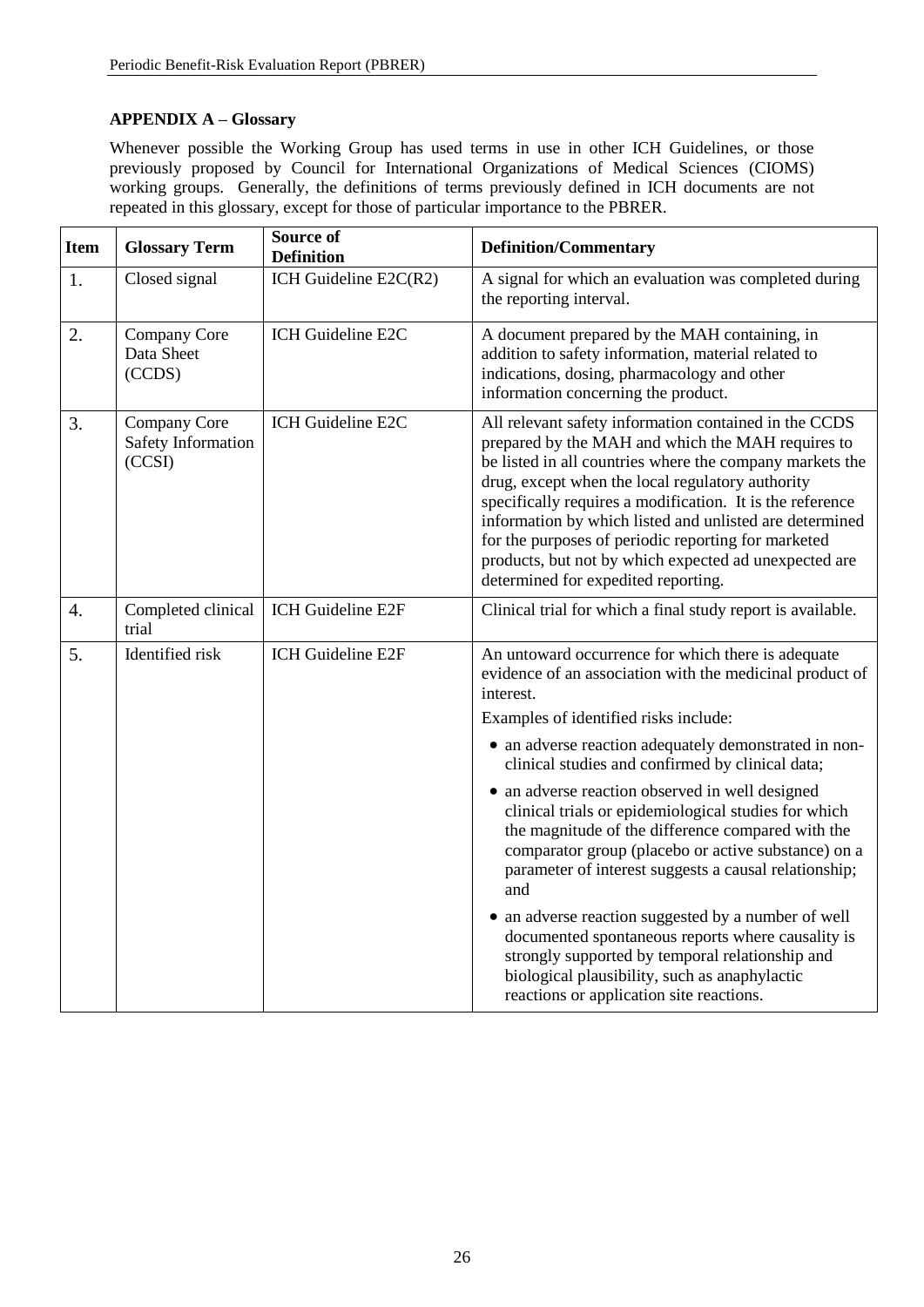| <b>Item</b> | <b>Glossary Term</b>                                         | Source of<br><b>Definition</b> | <b>Definition/Commentary</b>                                                                                                                                                                                                                                                                                                                                                                                                                                                                                        |
|-------------|--------------------------------------------------------------|--------------------------------|---------------------------------------------------------------------------------------------------------------------------------------------------------------------------------------------------------------------------------------------------------------------------------------------------------------------------------------------------------------------------------------------------------------------------------------------------------------------------------------------------------------------|
| 6.          | Important<br>identified risk,<br>important<br>potential risk | ICH Guideline E2C(R2)          | An identified risk or potential risk that could impact on<br>the risk-benefit profile of the product or have<br>implications for public health. What constitutes an<br>important risk will depend upon several factors,<br>including the impact on the individual, the seriousness<br>of the risk, and the impact on public health. Normally,<br>any risk that is likely to be included in the<br>contraindications or warnings and precautions section of<br>the product labelling should be considered important. |
| 7.          | Important missing<br>information                             | ICH Guideline E2C(R2)          | Critical gaps in knowledge for specific safety issues or<br>populations that use the marketed product.                                                                                                                                                                                                                                                                                                                                                                                                              |
| 8.          | <b>International Birth</b><br>Date (IBD)                     | ICH Guideline E2C              | The date of the first marketing authorisation for any<br>product containing the active substance granted to any<br>company in any country in the world.                                                                                                                                                                                                                                                                                                                                                             |
| 9.          | Investigational<br>drug                                      | ICH Guideline E2F              | The term investigational drug is used in this Guideline<br>to indicate only the experimental product under study or<br>development. Note: This term is more specific than<br>"investigational medicinal product," which includes<br>comparators and placebos.                                                                                                                                                                                                                                                       |
| 10.         | Newly identified<br>signal                                   | ICH Guideline E2C(R2)          | A signal first identified during the reporting interval,<br>prompting further actions or evaluation. This term<br>could also apply to a previously closed signal for which<br>new information becomes available in the reporting<br>interval prompting further action or evaluation.                                                                                                                                                                                                                                |
| 11.         | Ongoing clinical<br>trial                                    | ICH Guideline E2F              | Trial where enrolment has begun, whether a hold is in<br>place or analysis is complete, but for which a final<br>clinical study report is not available.                                                                                                                                                                                                                                                                                                                                                            |
| 12.         | Ongoing signal                                               | ICH Guideline E2C(R2)          | A signal that remains under evaluation at the DLP.                                                                                                                                                                                                                                                                                                                                                                                                                                                                  |
| 13.         | Potential risk                                               | ICH Guideline E2F              | An untoward occurrence for which there is some basis<br>for suspicion of an association with the medicinal<br>product of interest but where this association has not<br>been confirmed. Examples of potential risks include:<br>• non-clinical safety concerns that have not been<br>observed or resolved in clinical studies;                                                                                                                                                                                      |
|             |                                                              |                                | adverse events observed in clinical trials or<br>epidemiological studies for which the magnitude of<br>the difference, compared with the comparator group<br>(placebo or active substance, or unexposed group),<br>on the parameter of interest raises a suspicion of,<br>but is not large enough to suggest, a causal<br>relationship;                                                                                                                                                                             |
|             |                                                              |                                | an event which is known to be associated with other<br>products of the same class or which could be<br>expected to occur based on the properties of the<br>medicinal product.                                                                                                                                                                                                                                                                                                                                       |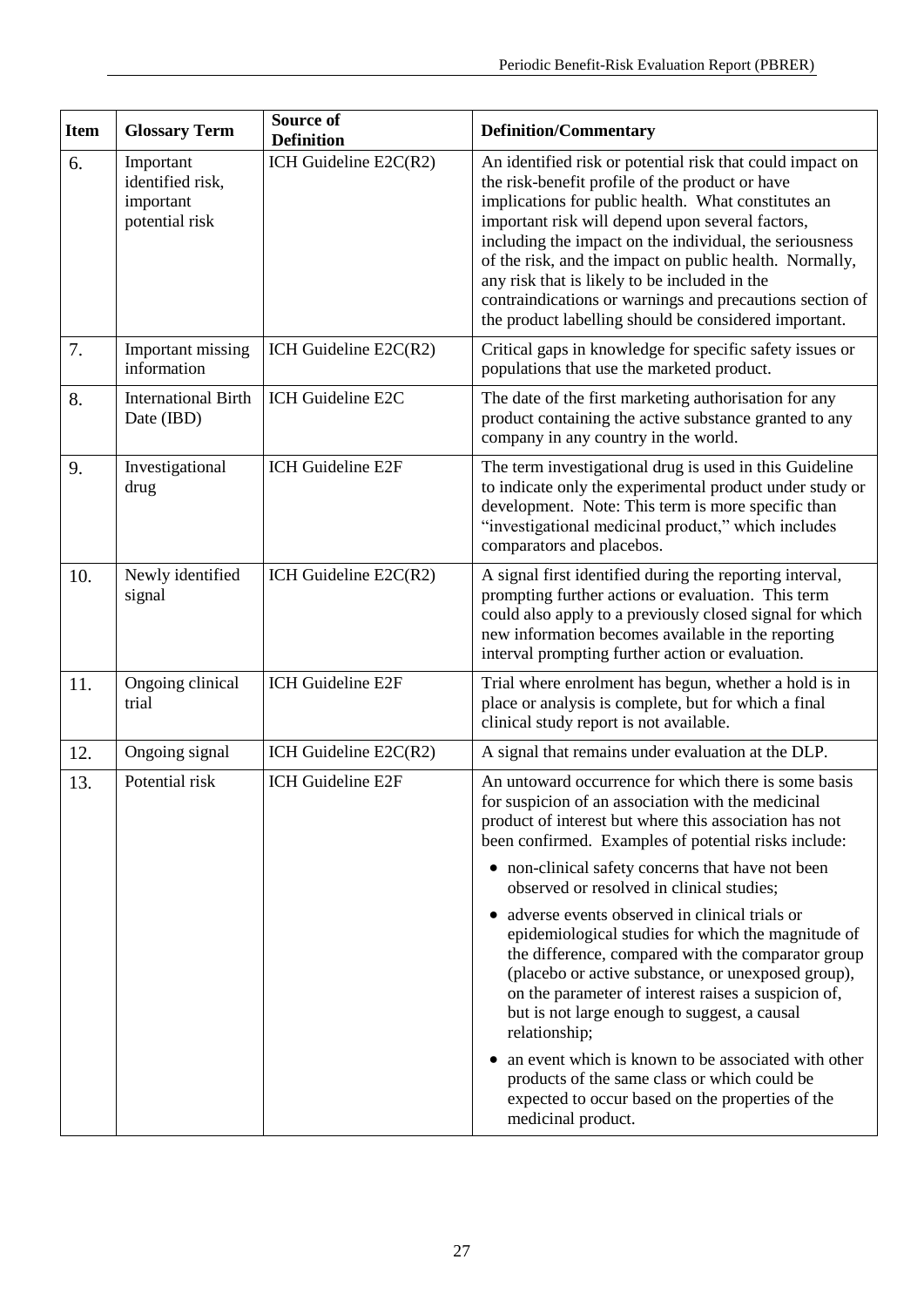| <b>Item</b> | <b>Glossary Term</b>                                    | <b>Source of</b><br><b>Definition</b> | <b>Definition/Commentary</b>                                                                                                                                                                                                                                                                                                                                                                                                                                                                                                                                                                     |
|-------------|---------------------------------------------------------|---------------------------------------|--------------------------------------------------------------------------------------------------------------------------------------------------------------------------------------------------------------------------------------------------------------------------------------------------------------------------------------------------------------------------------------------------------------------------------------------------------------------------------------------------------------------------------------------------------------------------------------------------|
| 14.         | <b>Reference Safety</b><br>Information (RSI)            | ICH Guideline E2C(R2)                 | All relevant safety information contained in the<br>reference product information (e.g., CCDS) prepared by<br>the MAH and which the MAH requires to be listed in<br>all countries where the company markets the drug,<br>except when the local regulatory authority specifically<br>requires a modification. It is a subset of information<br>contained within the MAH's reference product<br>information for the PBRER. Where the reference<br>product information is the Company Core Data Sheet<br>(CCDS), the reference safety information is the<br>Company Core Safety Information (CCSI). |
| 15.         | Safety concern                                          | ICH Guideline E2C(R2)                 | An important identified risk, important potential risk, or<br>important missing information.                                                                                                                                                                                                                                                                                                                                                                                                                                                                                                     |
| 16.         | Signal                                                  | ICH Guideline E2C(R2)                 | Information that arises from one or multiple sources<br>(including observations and experiments), that suggests<br>a new potentially causal association, or a new aspect of<br>a known association, between an intervention and an<br>event or set of related events, either adverse or<br>beneficial, that is judged to be of sufficient likelihood to<br>justify further action to verify. For the purpose of<br>Section 16.2 of the PBRER, signals relate to adverse<br>effects.                                                                                                              |
| 17.         | Solicited reports                                       | ICH Guideline E2D                     | Solicited reports are those derived from organized data<br>collection systems, which include clinical trials,<br>registries, post-approval named patient use programs,<br>other patient support and disease management<br>programs, surveys of patients or healthcare providers, or<br>information gathering on efficacy or patient<br>compliance.                                                                                                                                                                                                                                               |
| 18.         | Spontaneous<br>report or<br>spontaneous<br>notification | ICH Guideline E2D                     | An unsolicited communication to a company, regulatory<br>authority, or other organization that describes an ADR<br>in a patient given one or more medicinal products and<br>which does not derive from a study or any organized<br>data collection scheme.                                                                                                                                                                                                                                                                                                                                       |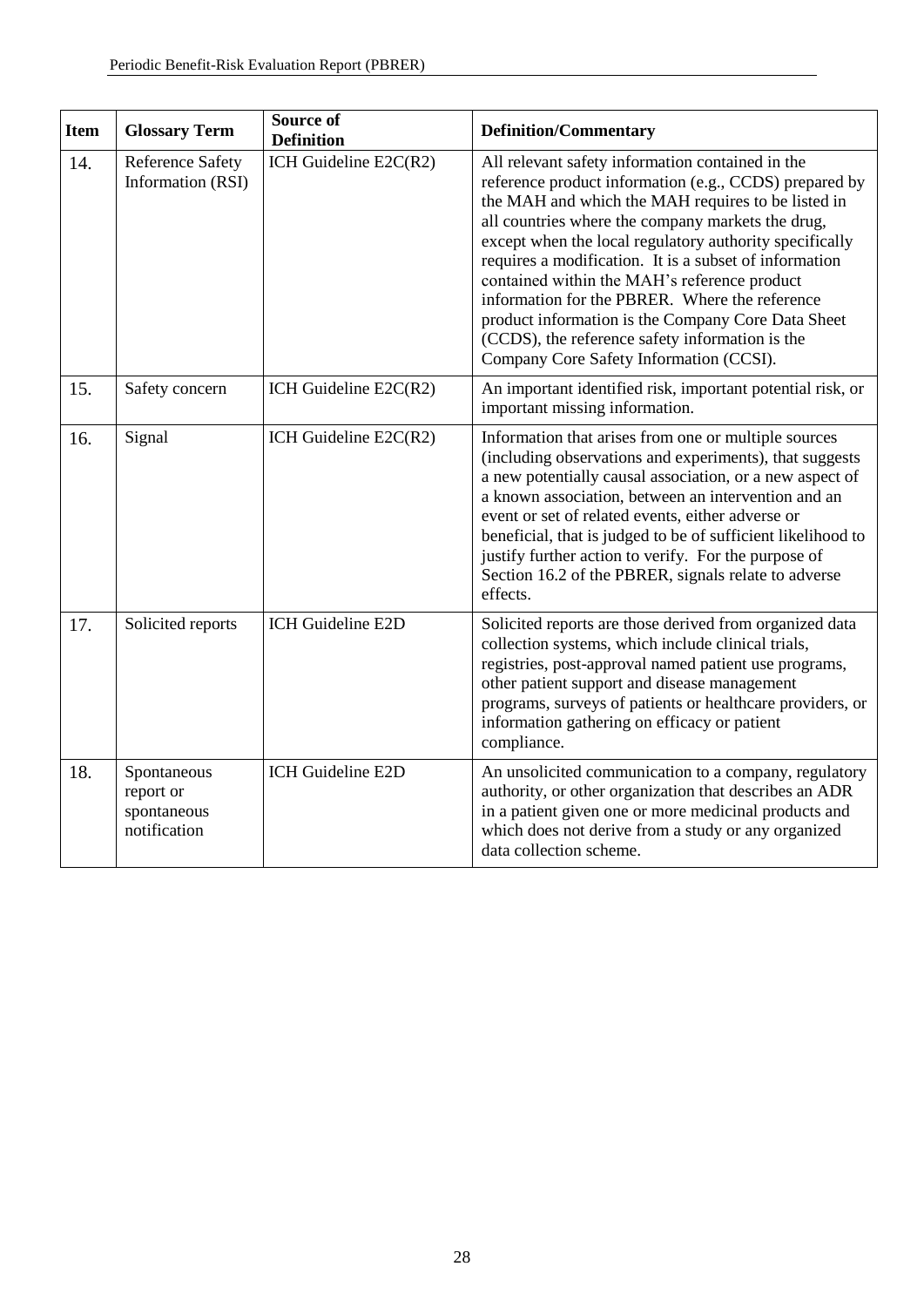# <span id="page-32-0"></span>**APPENDIX B – Examples of Summary Tabulations**

Note: MAHs can modify these examples to suit specific situations, as appropriate.

# **Table 1 – Estimated Cumulative Subject Exposure from Clinical Trials**

Estimates of cumulative subject exposure, based upon actual exposure data from completed clinical trials and the enrolment/randomisation schemes for ongoing trials.

| <b>Treatment</b>         | <b>Number of subjects</b> |
|--------------------------|---------------------------|
| <b>Medicinal product</b> |                           |
| Comparator               |                           |
| <b>Placebo</b>           |                           |

# **Table 2 – Cumulative Subject Exposure to Investigational Drug from Completed Clinical Trials by Age and Sex\***

| Number of subjects |             |               |              |
|--------------------|-------------|---------------|--------------|
| Age range          | <b>Male</b> | <b>Female</b> | <b>Total</b> |
|                    |             |               |              |
|                    |             |               |              |

\* Data from completed trials as of [date]

#### **Table 3 – Cumulative Subject Exposure to Investigational Drug from Completed Clinical Trials by Racial Group\***

| <b>Racial group</b> | <b>Number of subjects</b> |
|---------------------|---------------------------|
| <b>Asian</b>        |                           |
| <b>Black</b>        |                           |
| Caucasian           |                           |
| <b>Other</b>        |                           |
| <b>Unknown</b>      |                           |
| <b>Total</b>        |                           |

\* Data from completed studies as of [date]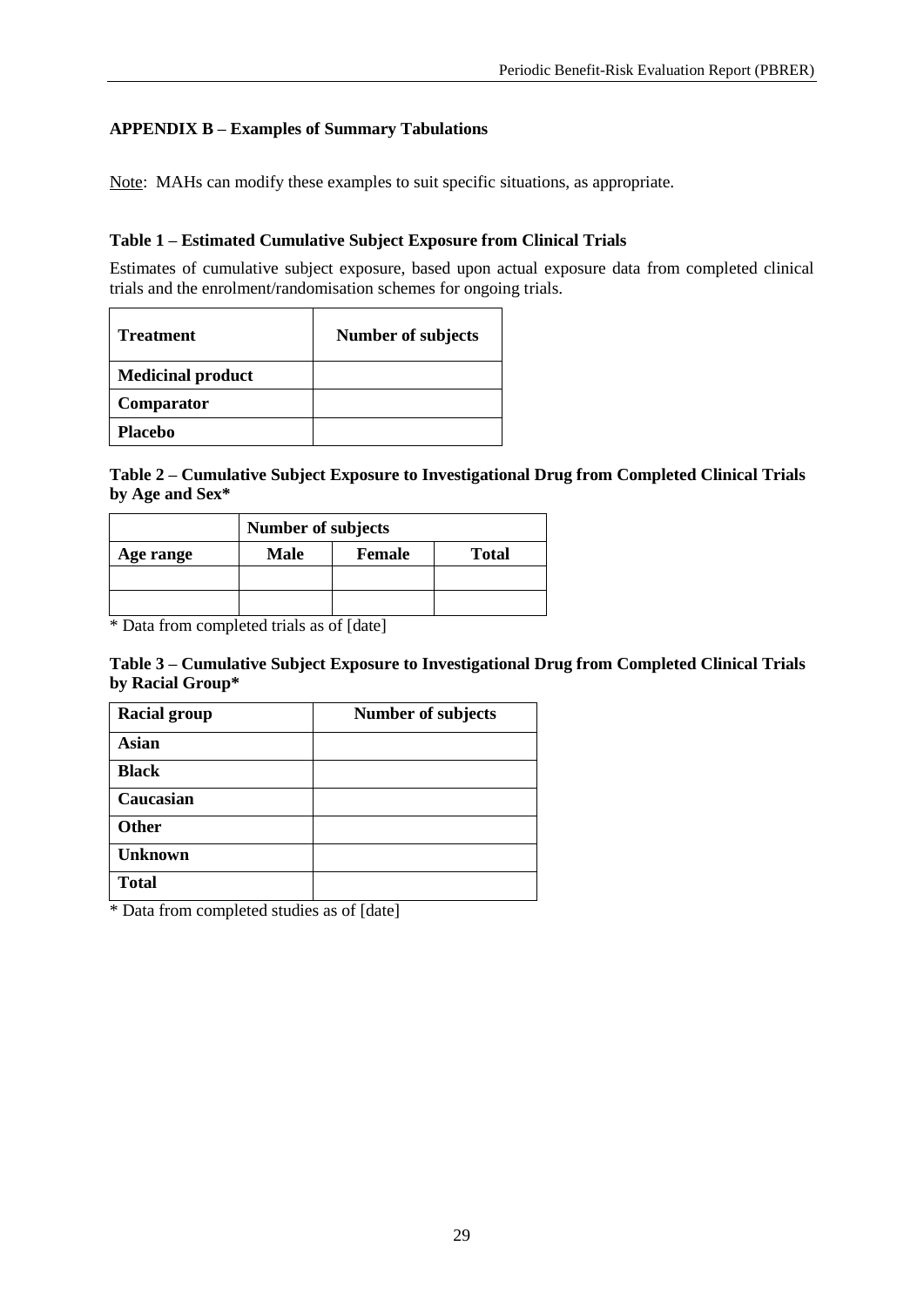| <b>Indication</b> | <b>Sex</b> |        | Age (years) |         |        | Dose (mg/day) |        | <b>Formulation</b> |              | <b>Region</b> |      |    |             |              |    |              |
|-------------------|------------|--------|-------------|---------|--------|---------------|--------|--------------------|--------------|---------------|------|----|-------------|--------------|----|--------------|
|                   | Male       | Female | 2           | >16     | $\geq$ | un            | $<$ 40 | $\square$ 40       | u            | IV            | Oral | EU | Ja          | $M$ U        |    | $\mathbf{o}$ |
|                   |            |        | to          | to $65$ | 65     | kn            |        |                    | n            |               |      |    | pa          | e            | S/ | t            |
|                   |            |        | 16          |         |        | $\mathbf 0$   |        |                    | $\mathbf k$  |               |      |    | $\mathbf n$ | X            | C  | h            |
|                   |            |        |             |         |        | W             |        |                    | n            |               |      |    |             | $\mathbf{1}$ | an | e            |
|                   |            |        |             |         |        | n             |        |                    | $\mathbf{O}$ |               |      |    |             | $\mathbf{c}$ | ad | $\mathbf{r}$ |
|                   |            |        |             |         |        |               |        |                    | W            |               |      |    |             | $\Omega$     | a  |              |
|                   |            |        |             |         |        |               |        |                    | $\mathbf n$  |               |      |    |             |              |    |              |
|                   |            |        |             |         |        |               |        |                    |              |               |      |    |             |              |    |              |
| Overall           |            |        |             |         |        |               |        |                    |              |               |      |    |             |              |    |              |
| Depression        |            |        |             |         |        |               |        |                    |              |               |      |    |             |              |    |              |
| Migraine          |            |        |             |         |        |               |        |                    |              |               |      |    |             |              |    |              |

# **Table 4 – Cumulative Exposure from Marketing Experience**

Table 4 includes cumulative data obtained from month/day/year through month/day/year.

| <b>Indication</b> | <b>Sex</b> |        | Age (years)    |       |          | <b>Dose</b><br>(mg/day) |        | <b>Formulation</b> |             | <b>Region</b> |      |   |              |                   |             |              |
|-------------------|------------|--------|----------------|-------|----------|-------------------------|--------|--------------------|-------------|---------------|------|---|--------------|-------------------|-------------|--------------|
|                   | Male       | Female | $\overline{2}$ | $>16$ | $\rm{>}$ | u                       | $<$ 40 | $\square 4$        | u           | IV            | Oral | E | J            | M                 | $\mathbf U$ | $\Omega$     |
|                   |            |        | to             | to    | 65       | n                       |        | $\mathbf{0}$       | n           |               |      | U | a            | e                 | S           | t            |
|                   |            |        | $\mathbf{I}$   | 65    |          | $\mathbf{k}$            |        |                    | $\mathbf k$ |               |      |   | $\mathbf{p}$ | $\mathbf X$       |             | h            |
|                   |            |        | 6              |       |          | n                       |        |                    | n           |               |      |   | a            | ٠<br>$\mathbf{1}$ | C           | e            |
|                   |            |        |                |       |          | $\Omega$                |        |                    | $\Omega$    |               |      |   | n            | $\mathbf c$       | a           | $\mathbf{r}$ |
|                   |            |        |                |       |          | W                       |        |                    | W           |               |      |   |              | $\Omega$          | n           |              |
|                   |            |        |                |       |          | n                       |        |                    | n           |               |      |   |              |                   | a           |              |
|                   |            |        |                |       |          |                         |        |                    |             |               |      |   |              |                   | d           |              |
|                   |            |        |                |       |          |                         |        |                    |             |               |      |   |              |                   | a           |              |
| Depression        |            |        |                |       |          |                         |        |                    |             |               |      |   |              |                   |             |              |
| Migraine          |            |        |                |       |          |                         |        |                    |             |               |      |   |              |                   |             |              |

# **Table 5 – Interval Exposure from Marketing Experience**

Table 5 includes interval data obtained from month/day/year through month/day/year, where available.

# **Table 6 – Cumulative Tabulations of Serious Adverse Events from Clinical Trials**

| <b>System Organ Class</b><br>Preferred Term | Investigational<br>Medicinal<br>product | <b>Blinded</b> | Active<br>comparator | Placebo |
|---------------------------------------------|-----------------------------------------|----------------|----------------------|---------|
| Investigations                              |                                         |                |                      |         |
| Alanine aminotransferase increased          |                                         |                |                      |         |
| Aspartate aminotransferase increased        |                                         |                |                      |         |
| Nervous System Disorders                    |                                         |                |                      |         |
| Syncope                                     |                                         |                |                      |         |
| Headache                                    |                                         |                |                      |         |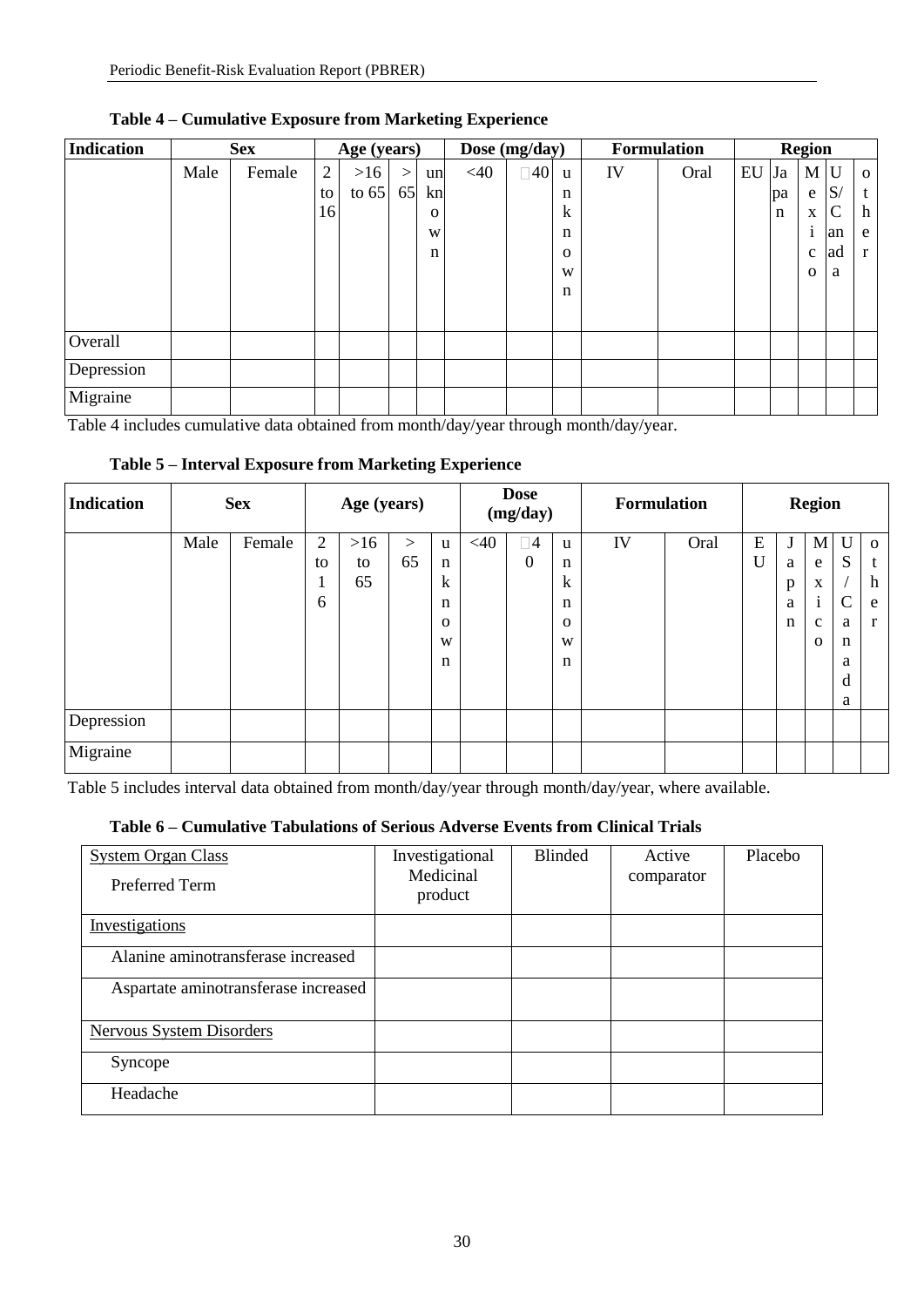|                  |          | Spontaneous, including regulatory authority and literature | Non-interventional<br>post-marketing study<br>and reports from other<br>solicited sources* |                    |                                    |                |            |  |  |
|------------------|----------|------------------------------------------------------------|--------------------------------------------------------------------------------------------|--------------------|------------------------------------|----------------|------------|--|--|
|                  |          | <b>Serious</b>                                             |                                                                                            | <b>Non-serious</b> | <b>Total</b><br><b>Spontaneous</b> | <b>Serious</b> |            |  |  |
|                  | Interval | Cumulative                                                 | Interval                                                                                   | Cumulative         | Cumulative                         | Interval       | Cumulative |  |  |
| SOC1             |          |                                                            |                                                                                            |                    |                                    |                |            |  |  |
| MedDRA PT        |          |                                                            |                                                                                            |                    |                                    |                |            |  |  |
| MedDRA PT        |          |                                                            |                                                                                            |                    |                                    |                |            |  |  |
| MedDRA PT        |          |                                                            |                                                                                            |                    |                                    |                |            |  |  |
| SOC <sub>2</sub> |          |                                                            |                                                                                            |                    |                                    |                |            |  |  |
| MedDRA PT        |          |                                                            |                                                                                            |                    |                                    |                |            |  |  |
| MedDRA PT        |          |                                                            |                                                                                            |                    |                                    |                |            |  |  |
| MedDRA PT        |          |                                                            |                                                                                            |                    |                                    |                |            |  |  |
| MedDRA PT        |          |                                                            |                                                                                            |                    |                                    |                |            |  |  |

# **Table 7 – Numbers of Adverse Drug Reactions by Term from Post-Marketing Sources**

\*This does not include interventional clinical trials.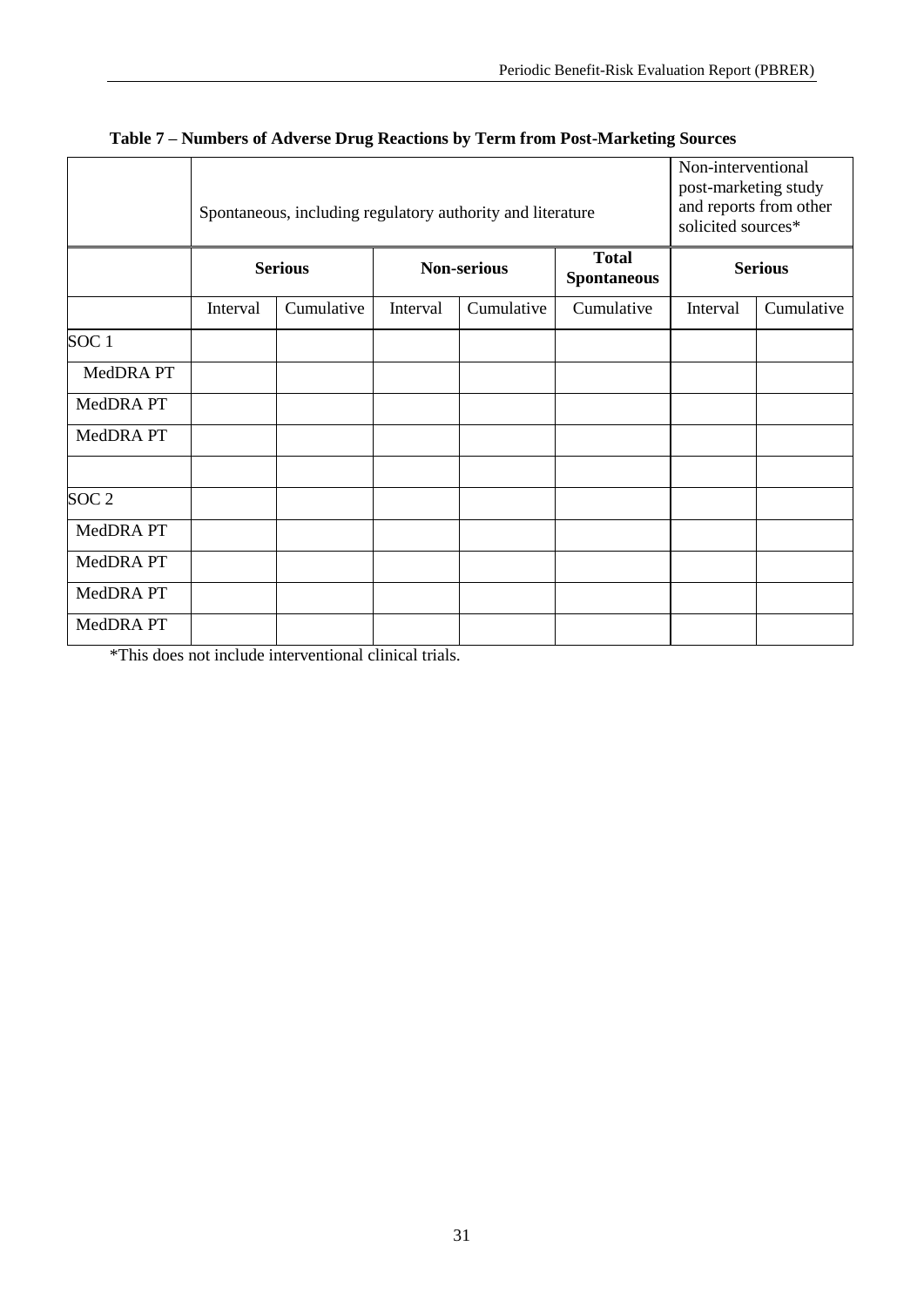# <span id="page-35-0"></span>**APPENDIX C – Example of a Tabular Summary of Safety Signals that Were Ongoing or Closed during the Reporting Interval**

| Signal<br>term<br><b>Stroke</b> | Date<br>detected<br>month/<br>year | <b>Status</b><br>(ongoing or<br>closed)<br>ongoing | Date closed<br>(for closed<br>signals)<br>month/year | Source of signal<br>meta-analysis<br>(published trials)                               | Reason for<br>evaluation &<br>summary of key<br>data<br>statistically<br>significant<br>increase in                                                                                                     | Method of signal<br>evaluation<br>review meta-<br>analysis and<br>available data                                                                                    | Action(s)<br>taken or<br>planned<br>pending                                                                                                                             |
|---------------------------------|------------------------------------|----------------------------------------------------|------------------------------------------------------|---------------------------------------------------------------------------------------|---------------------------------------------------------------------------------------------------------------------------------------------------------------------------------------------------------|---------------------------------------------------------------------------------------------------------------------------------------------------------------------|-------------------------------------------------------------------------------------------------------------------------------------------------------------------------|
| <b>SJS</b>                      | month/<br>year                     | closed                                             | month/year                                           | spontaneous case Rash already an<br>reports & one<br>case report in<br>Phase IV trial | frequency<br>identified risk<br>SJS not reported in<br>pre authorisation<br>CT <sub>s</sub> .<br>4 apparently<br>unconfounded<br>reports within 6<br>months of<br>approval; plausible<br>time to onset. | targeted follow<br>up of reports<br>with site visit to<br>one hospital. Full Precaution<br>review of cases<br>by MAH<br>dermatologist<br>and literature<br>searches | RSI updated<br>with a<br>Warning and<br>DHPC sent<br>to<br>oncologists<br><b>Effectiveness</b><br>survey<br>planned 6<br>months post<br>DHPC.<br><b>RMP</b><br>updated. |

# **Reporting Interval: DD-MMM-YYYY to DD-MMM-YYYY**

Explanatory notes

**Signal term**

A brief descriptive name of a medical concept for the signal. The description may evolve and be refined as the signal is evaluated. The concept and scope may, or may not, be limited to specific MedDRA term(s), depending on the source of signal.

**Date detected (month/year)**

Month and year the MAH became aware of the signal.

**Status**

Ongoing: Signal under evaluation at the DLP of the PBRER. Provide anticipated completion date, if known.

Closed: Signal for which evaluation was completed before the DLP of the PBRER.

Note: A new signal of which the MAH became aware during the reporting interval may be classified as closed or ongoing, depending on the status of signal evaluation at the DLP of the PBRER.

**Date closed (month/year)**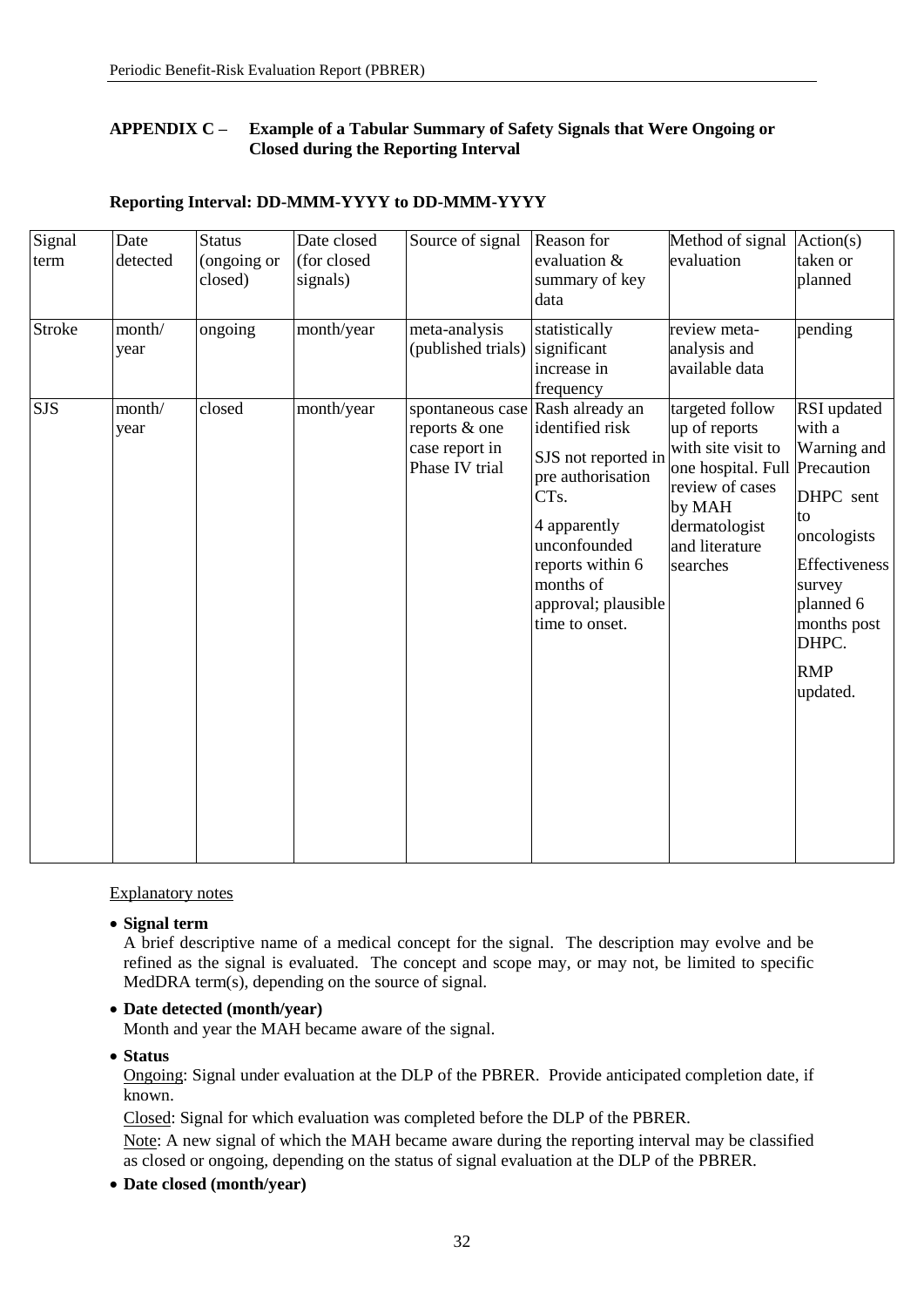Month and year when the signal evaluation was completed.

**Source of signal**

Data or information source from which a signal arose. Examples include, but may not be limited to, spontaneous adverse event reports, clinical trial data, scientific literature, non-clinical study results, or information requests or inquiries from a regulatory authority.

#### **Reason for evaluation**

A brief summary of key data and rationale for further evaluation.

#### **Actions taken or planned**

State whether or not a specific action has been taken or is planned for all closed signals that have been classified as potential or identified risks. If any further actions are planned for newly or previously identified signals under evaluation at the DLP, these should be listed. Otherwise leave blank for ongoing signals.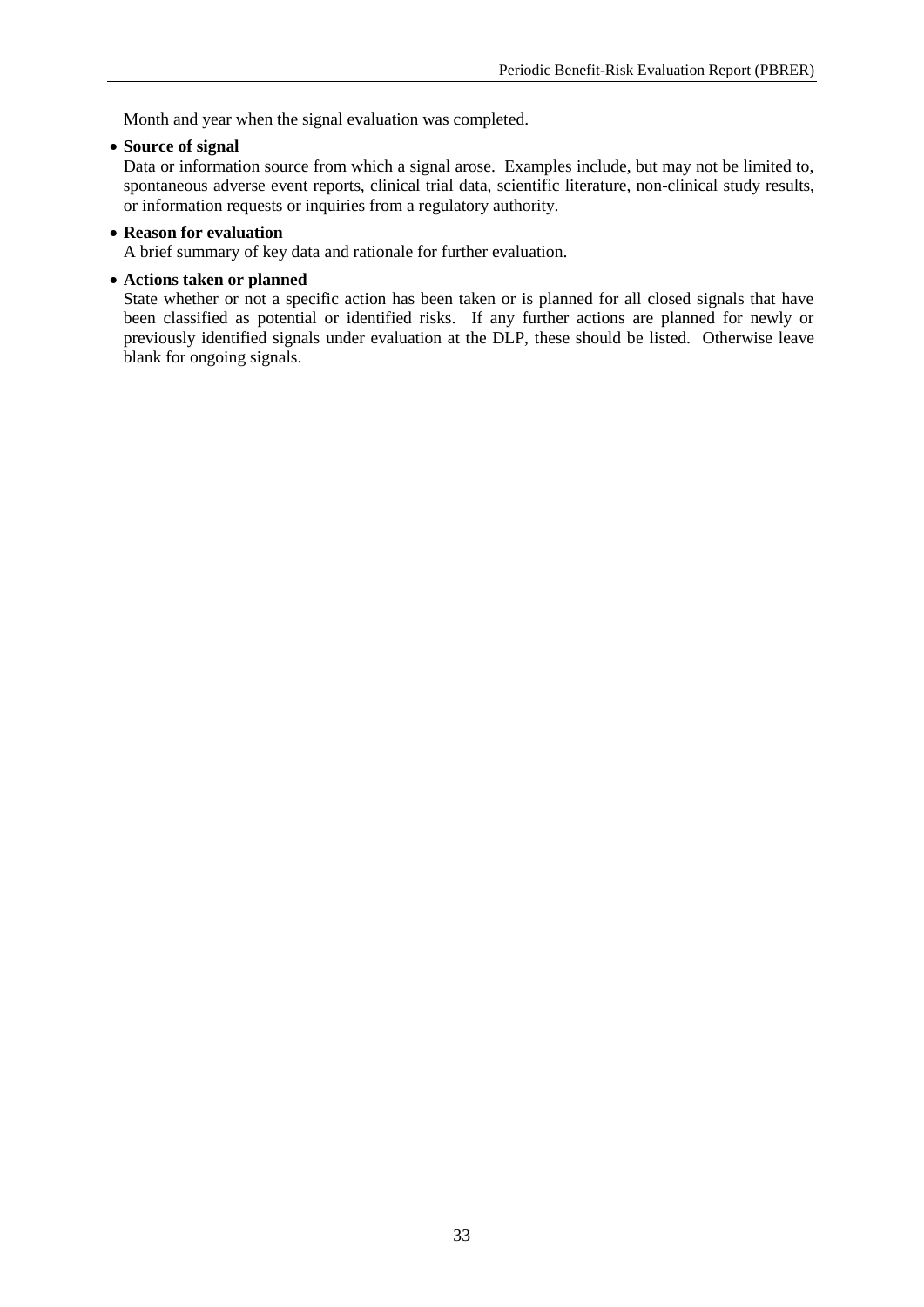|                |                                                                                         | Potential shared module<br>with                                    |
|----------------|-----------------------------------------------------------------------------------------|--------------------------------------------------------------------|
| $\mathbf{1}$   | Introduction                                                                            |                                                                    |
| $\overline{2}$ | Worldwide Marketing Approval Status                                                     | E <sub>2F</sub>                                                    |
| 3              | Actions Taken in the Reporting Interval for Safety Reasons                              | Parts may be common to<br>E2E and E2F                              |
| $\overline{4}$ | Changes to Reference Safety Information                                                 |                                                                    |
| 5              | <b>Estimated Exposure and Use Patterns</b>                                              |                                                                    |
| 5.1            | Cumulative Subject Exposure in Clinical Trials                                          | E2E and E2F                                                        |
| 5.2            | Cumulative and Interval Patient Exposure from Marketing Experience                      | E2E and E2F (cumulative<br>only)                                   |
| 6              | Data in Summary Tabulations                                                             |                                                                    |
| 6.1            | Reference Information                                                                   |                                                                    |
| 6.2            | Cumulative Summary Tabulations of Serious Adverse Events from<br><b>Clinical Trials</b> | E <sub>2F</sub>                                                    |
| 6.3            | Cumulative and Interval Summary Tabulations from Post-Marketing Data<br>Sources         |                                                                    |
| $\overline{7}$ | Summaries of Significant Findings from Clinical Trials during the Reporting<br>Period   |                                                                    |
| 7.1            | <b>Completed Clinical Trials</b>                                                        | E2F                                                                |
| 7.2            | <b>Ongoing Clinical Trials</b>                                                          | E2F                                                                |
| 7.3            | Long-Term Follow-up                                                                     | E <sub>2F</sub>                                                    |
| 7.4            | Other Therapeutic Use of Medicinal Product                                              | E <sub>2F</sub>                                                    |
| 7.5            | New Safety Data Related to Combination Therapies                                        | E2F                                                                |
| 8              | Findings from Non-Interventional Studies                                                | E2F                                                                |
| 9              | Information from Other Clinical Trials and Sources                                      | E <sub>2F</sub>                                                    |
| 10             | Non-Clinical Data                                                                       | E <sub>2F</sub>                                                    |
| 11             | Literature                                                                              | E <sub>2F</sub>                                                    |
| 12             | <b>Other Periodic Reports</b>                                                           |                                                                    |
| 13             | Lack of Efficacy in Controlled Clinical Trials                                          | E <sub>2F</sub>                                                    |
| 14             | Late-Breaking Information                                                               | E2F, if reports cover<br>same period and<br>submitted at same time |
| 15             | Overview of Signals: New, Ongoing, or Closed                                            |                                                                    |
| 16             | Signal and Risk Evaluation                                                              |                                                                    |
| 16.1           | <b>Summary of Safety Concerns</b>                                                       |                                                                    |
| 16.2           | <b>Signal Evaluation</b>                                                                |                                                                    |

# <span id="page-37-0"></span>**APPENDIX D – List of PBRER Sections that May be Shared with Other Regulatory Documents**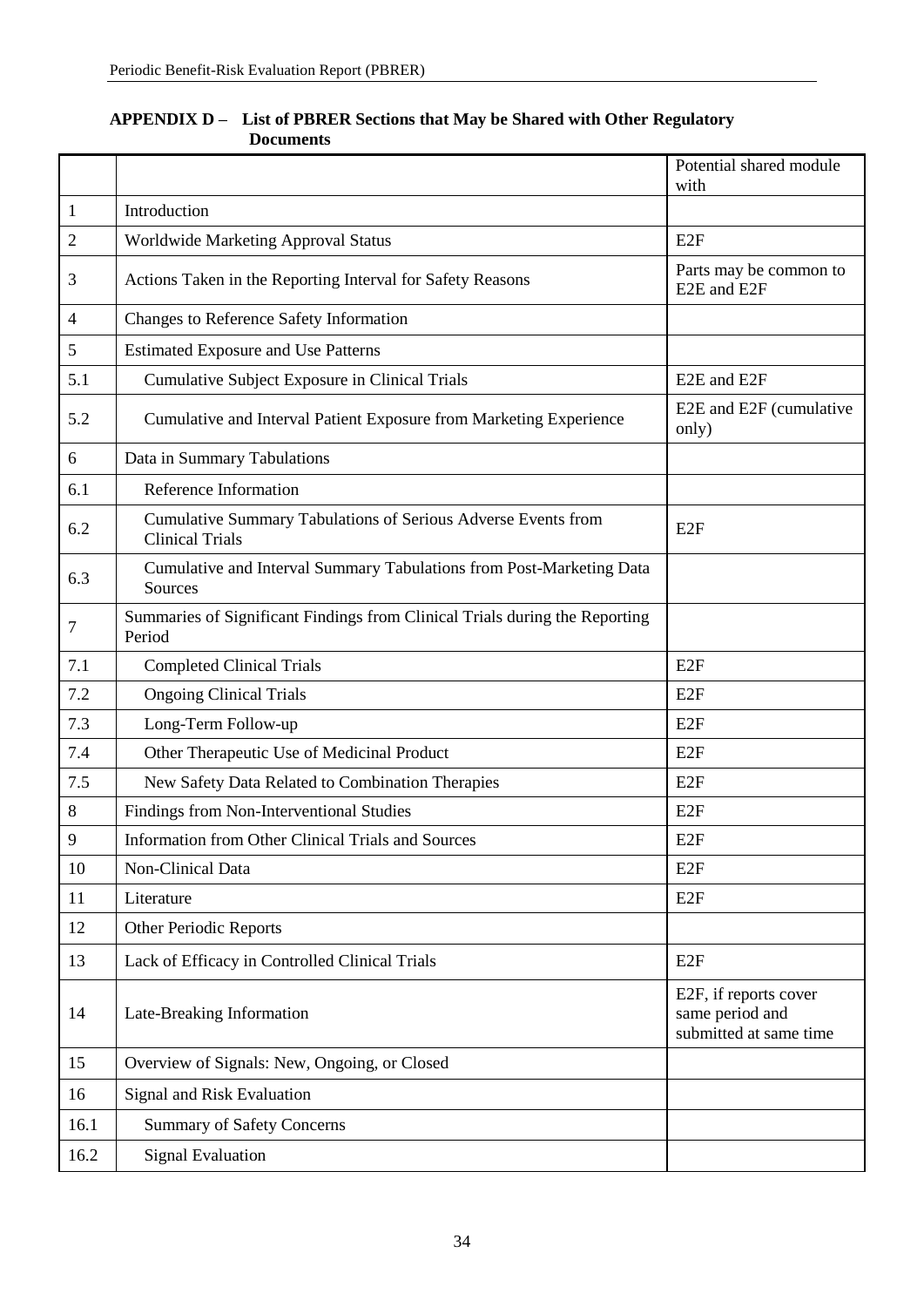| 16.3 | Evaluation of Risks and New Information                        |     |
|------|----------------------------------------------------------------|-----|
| 16.4 | <b>Characterisation of Risks</b>                               |     |
| 16.5 | Effectiveness of Risk Minimisation (if applicable)             |     |
| 17   | <b>Benefit Evaluation</b>                                      |     |
| 17.1 | Important Baseline Efficacy/Effectiveness Information          |     |
| 17.2 | Newly Identified information on Efficacy/Effectiveness         |     |
| 17.3 | <b>Characterisation of Benefits</b>                            |     |
| 18   | Integrated Benefit-Risk Analysis for Approved Indications      |     |
| 18.1 | Benefit-Risk Context - Medical Need and Important Alternatives |     |
| 18.2 | Benefit-Risk Analysis Evaluation                               |     |
| 19   | Conclusions and Actions                                        | E2F |
| 20   | Appendices to the PBRER                                        |     |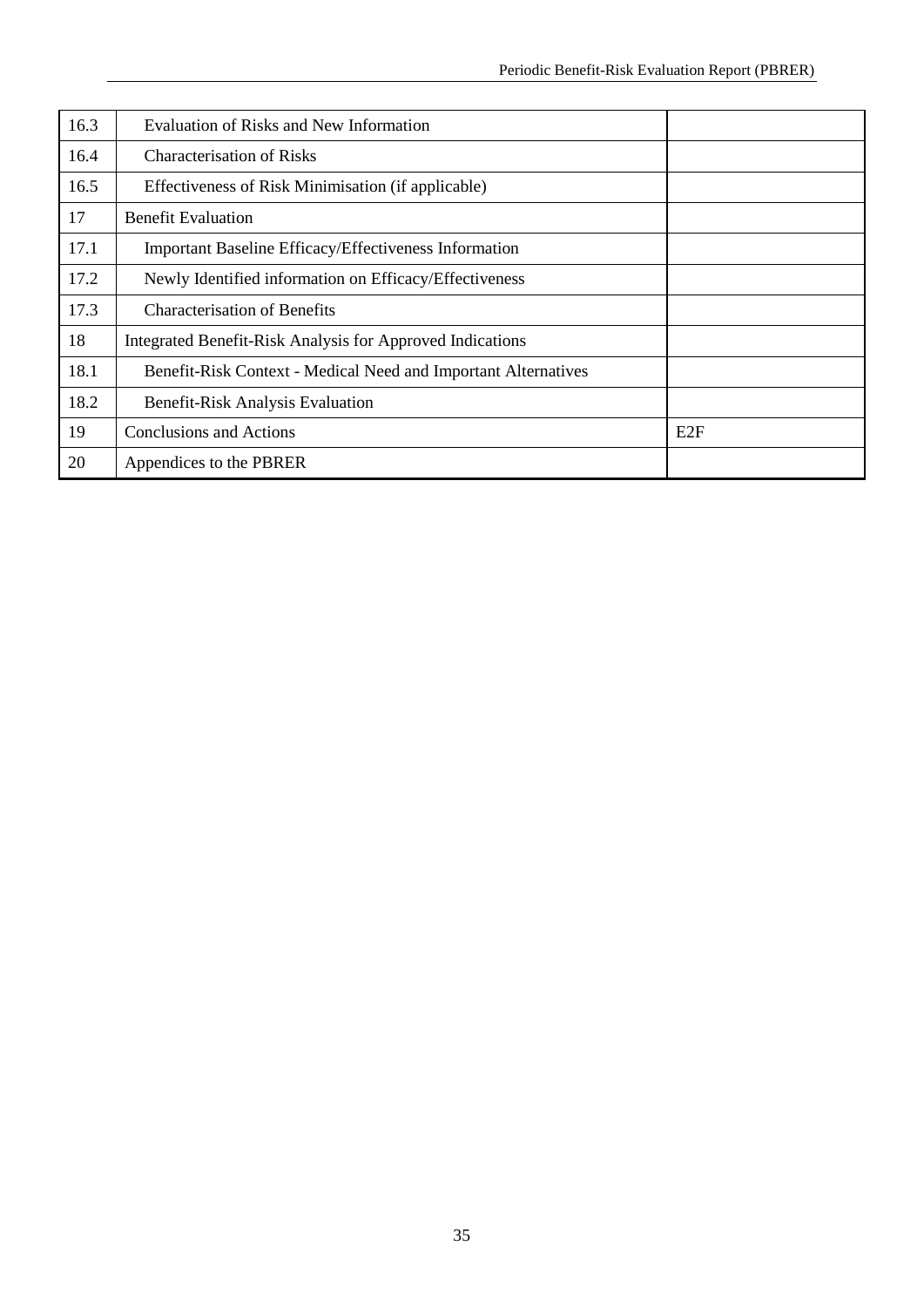# <span id="page-39-0"></span>**APPENDIX E – Examples of Possible Sources of Information that May Be Used in the Preparation of the PBRER**

This list is not intended to be all inclusive; additional data sources may be used by the MAH to present safety and efficacy/effectiveness data in the PBRER and to evaluate the benefit-risk profile, as appropriate to the product and its known and important emerging benefits and risks (see also Introduction Section 1.3, Scope of the PBRER regarding sources of available information).

Examples of sources of information potentially relevant to the evaluation of benefits and risks that, if relevant, should be used in the preparation of the PBRER, include but are not limited to:

- Non-clinical studies:
- Clinical trials, including research in unapproved indications or populations;
- Spontaneous reports (for example, on the MAH's safety database);
- MAH-sponsored websites (for additional information see ICH E2D Guideline, Post-approval Safety Data Management: Definitions and Standards for Expedited Reporting);
- Observational studies such as registries;
- Product usage data and drug utilization information;
- Published scientific literature or reports from abstracts including information presented at scientific meetings;
- Unpublished manuscripts;
- Active surveillance systems (for example, sentinel sites);
- Systematic reviews and meta-analyses;
- Information arising from licensing partners, other sponsors or academic institutions/research networks;
- Patient support programmes;
- Investigations of product quality; and
- Information from regulatory authorities.